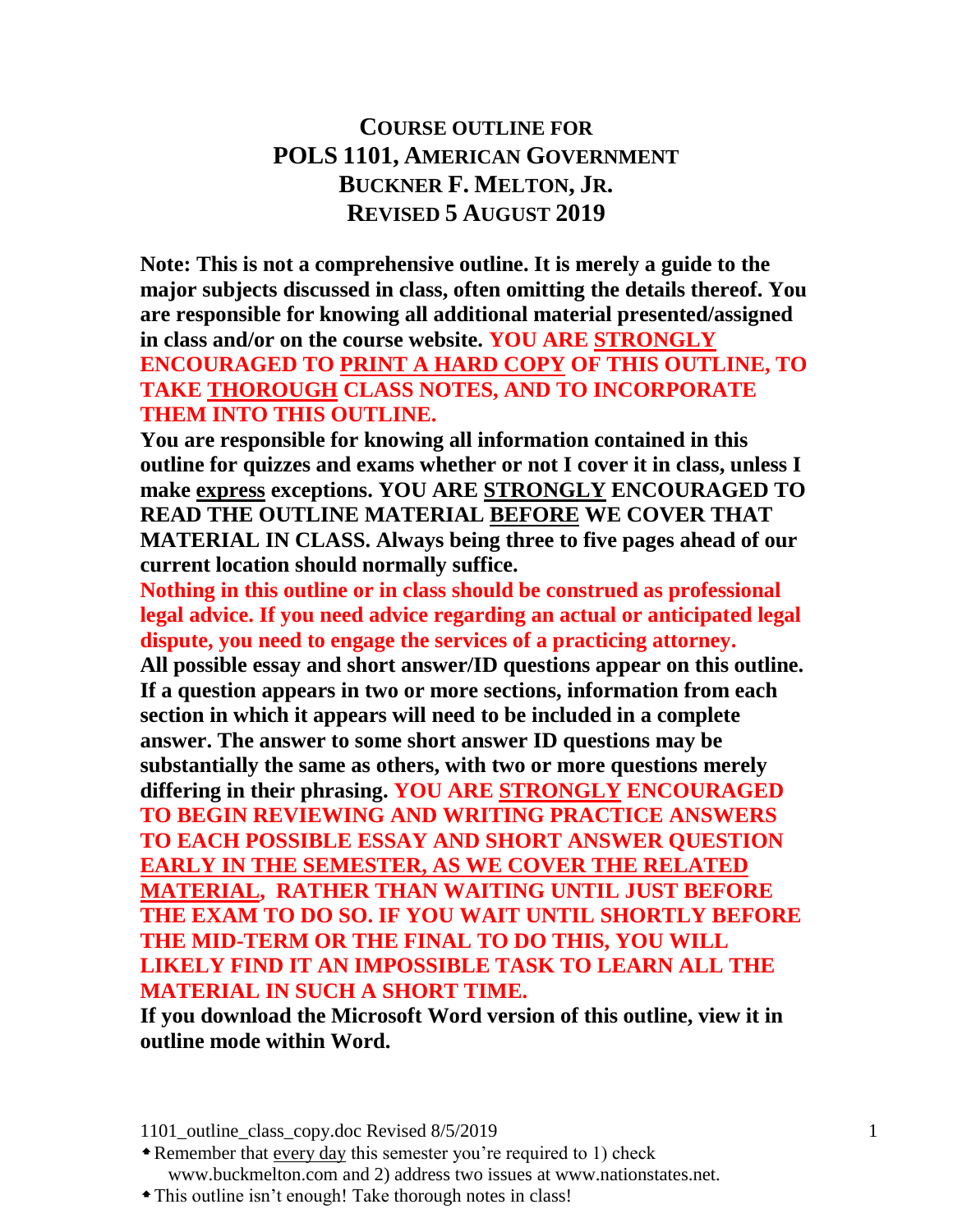# **PART I. The origin of government: two different views**

**A. Possible essay questions:**

- **1. Discuss the basic considerations of society, government, and politics that we examined at the beginning of the course, including the problems regarding the relationship of the individuals to each other and to the group; the definition and nature of "government"; the definitions of "law" and "policy" and how they are related; and the nature and definition of statehood.**
- **2. Describe two different origins of government that we have discussed in class. Which is of particular importance in understanding American history? Why?**
- **3. Write an essay on the concept of the social contract. What role has it played in American history and government? Discuss specific examples.**
- **4. The Declaration of Independence may be understood to contain the elements that Americans believe to be a part of their social contract. What are these elements? What in the history of the colonies to 1776 caused these particular elements to be included?**
- **B. Possible short answer/ID questions**
	- **1. The difference between law and policy**
	- **2. Aristotle**
	- **3. The definition of a state**
	- **4. The organic society**
	- **5. The social contract**
	- **6. Thomas Hobbes**

Remember that every day this semester you're required to 1) check

www.buckmelton.com and 2) address two issues at www.nationstates.net.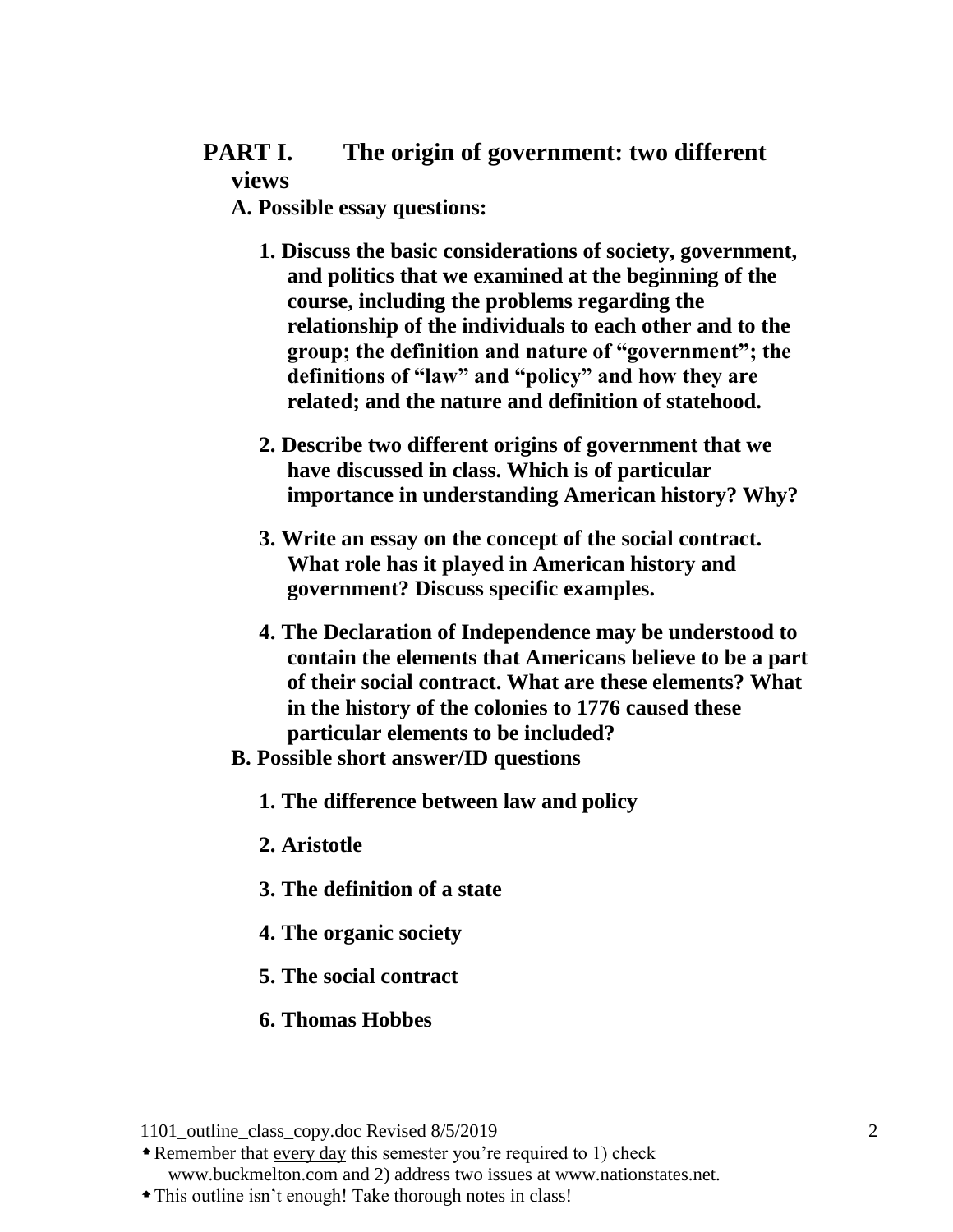## **7. Leviathan**

## **8. John Locke**

## **9. The Second Treatise of Government**

## **10. John Locke and Thomas Hobbes**

### **11. The Mayflower Compact**

**C. Advance reading assignment: Before class, carefully read the [Mayflower Compact](http://avalon.law.yale.edu/17th_century/mayflower.asp) at http://avalon.law.yale.edu/17th\_century/mayflower.asp (link is on course web page)**

## **D. Section outline:**

#### **1. [Society, government, and politics: basic considerations](http://www.buckmelton.com/government_politics_basic_considerations.pdf)**

- **a. The individual and his relationship to other individuals and to the community**
	- (i) Humans as social animals
		- (A) We exist:
			- 1. As individuals
			- 2. But within a society/community of other individuals with whom we somehow must get along
		- (B) Aristotle (300s BC):
			- 1. "Man is by nature a social animal; an individual who is unsocial naturally and not accidentally is either beneath our notice or more than human. Society is something that precedes the individual. Anyone who either cannot lead the common life or is so selfsufficient as not to need to, and therefore does not partake of society, is either a beast or a god."
		- (C) Is Aristotle correct when he declares that "Society is something that precedes the individual"?
	- (ii) People are individuals who live on the same planet with other individuals
		- (A) Because individuals have the same basic needs (food, clothing, shelter), and have access to the same resources as other individuals, they can and do come into competition or conflict for resources that may maximize their own positives while offloading the negatives onto other individuals
	- (iii) How do we ensure that conflicts are resolved correctly?

1101 outline class copy.doc Revised 8/5/2019 3

Remember that every day this semester you're required to 1) check www.buckmelton.com and 2) address two issues at www.nationstates.net.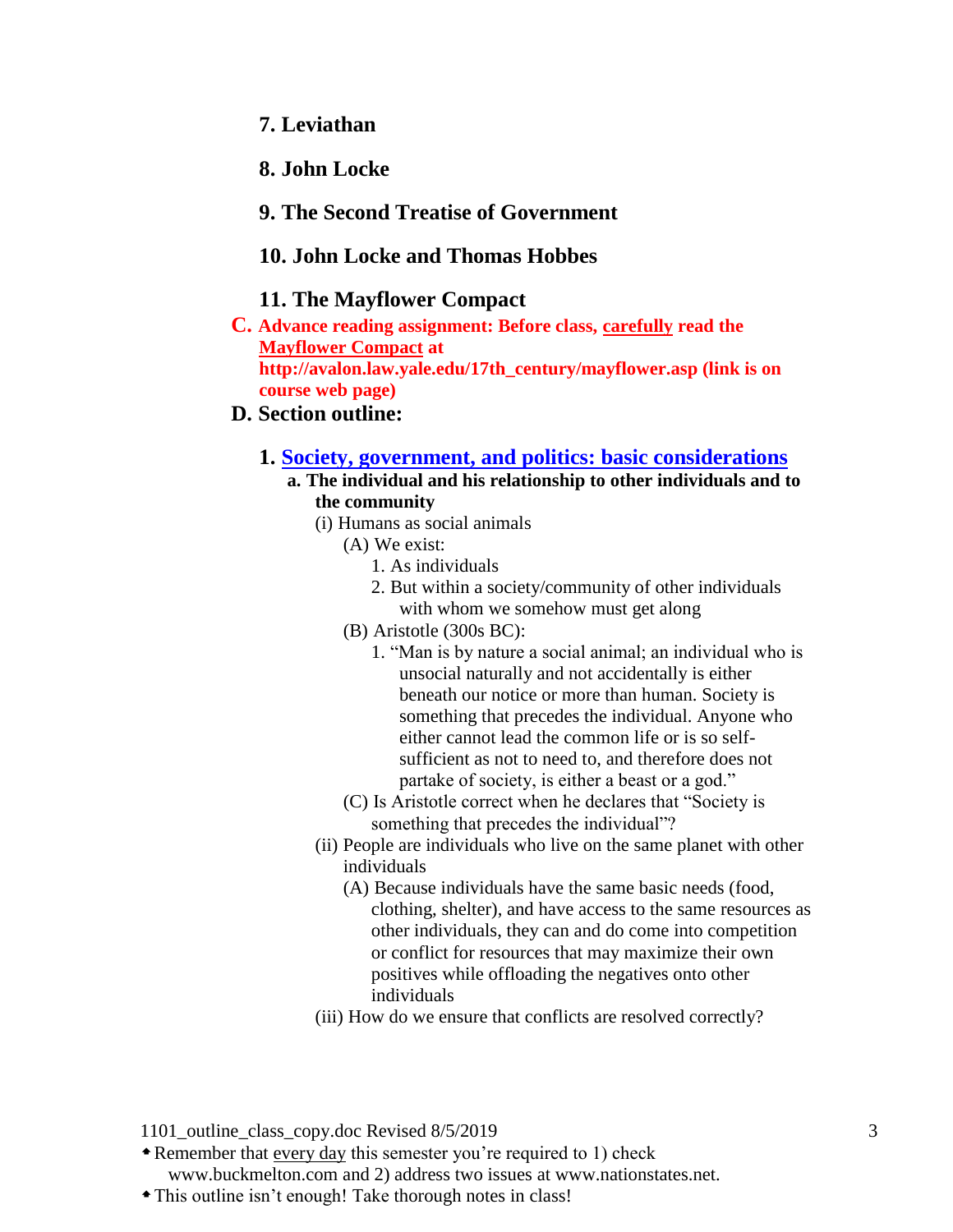- (A) To what degree can/should the community require/force individual to respect the life, liberty, and property of another individual e.g. lifestyle, resources, wealth-making potential, business operations, and such)?
- (B) To what degree can/should an individual require the group to respect his individualism (e.g. lifestyle, resources, wealth-making potential, business operations, and such)?
- (C) To what degree can/should a group require the individual to conform to the common interests of the group?

#### **b. The nature and role of government**

- (i) Government is a system that answers these questions authoritatively (although not necessarily correctly) and thus regulates/controls the relationship of the individual to other individuals and to the community/society as a whole
- (ii) Government: From the Greek kybernan, meaning to guide or steer (as in steering a ship)
	- (A) A system by which a state or a community is managed
	- (B) A system for determining and enforcing the policy of a community or state
- (iii) It does this through providing a mechanism for enacting policy into law

## **c. The difference between law and policy**

- (i) Policy:
	- $(A)$  From the Greek politea/polis, meaning "community" or "city"
	- (B) Plan, goals, or results that actors in a common political or legal system (legislators, executives, judges, bureaucrats, lobbyists, activists, voters, citizens) hope to achieve or avoid, often by enacting them into law
	- (C) Different individuals or groups within a country usually have different policy ideas or goals
	- (D) The terms best associated with policy are "should" and "should not"
	- (E) Examples:
		- 1. A political group or party (we'll call it the Purple Party) thinks that in order to save gasoline, protect natural resources, and save lives, the nationwide speed limit should be 55 mph, and seek political office so they can make this the legal speed limit.
		- 2. The Purple Party also believes that when farmer A operates a hog farm, A **should** be required to ensure that his farm operations have no significant negative impact on his region's air or water quality.
- (ii) Law:

1101 outline class copy.doc Revised 8/5/2019 4

Remember that every day this semester you're required to 1) check

www.buckmelton.com and 2) address two issues at www.nationstates.net.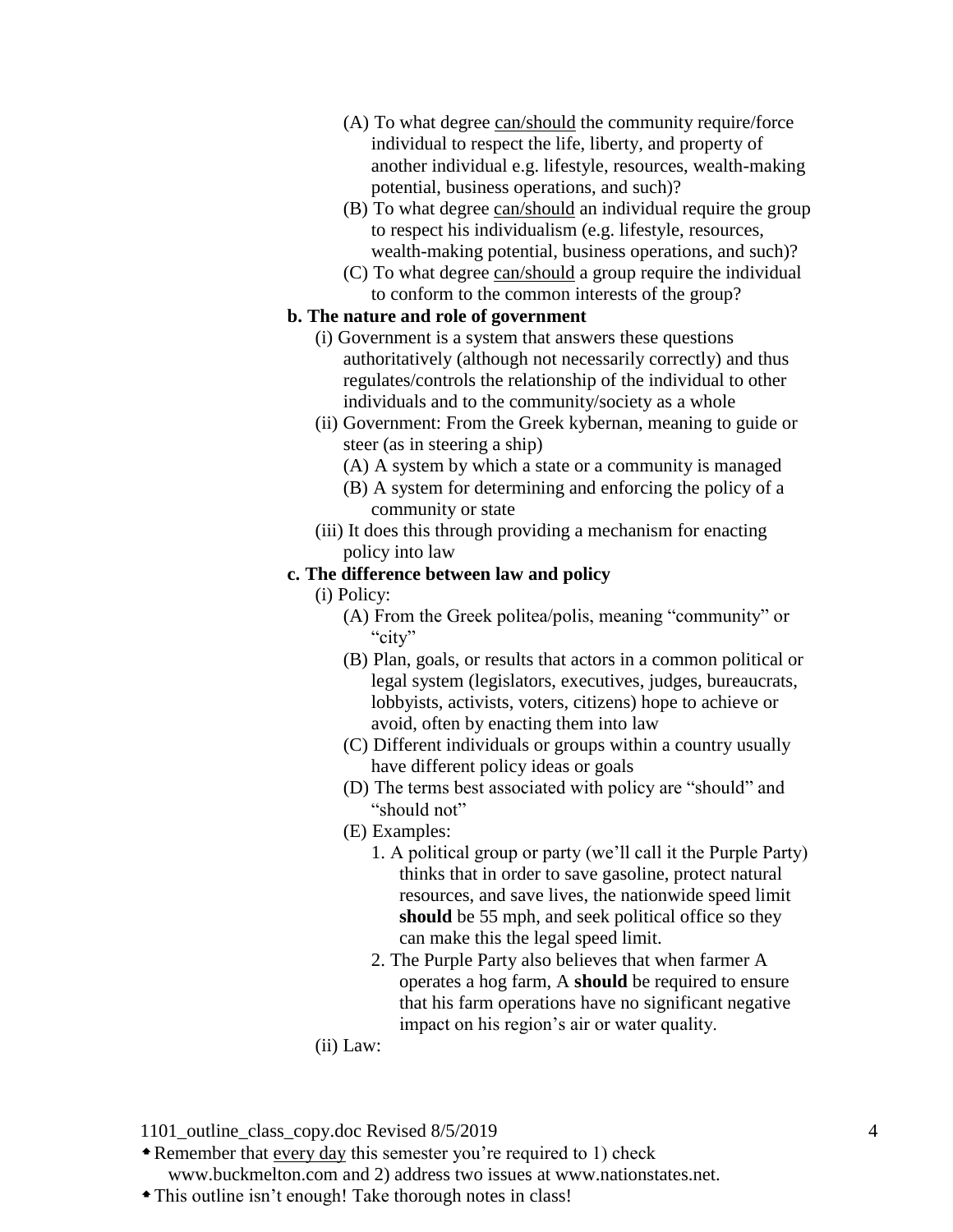- (A) Enforceable rules, principles, and procedures that must be followed
- (B) Words usually associated with law include "can," "cannot," "shall," "shall not," "must," must not"
- (C) Examples:
	- 1. The Purple Party wins big in this year's election and passes a law making 55 mph the legal speed limit. Drivers **cannot** exceed the speed limit without being convicted of a crime
	- 2. The Purple Party passes a second law establishing that hog farmers **must** install water and air filtration equipment that ensure that his farming operations have no significant negative impact on air and water quality of the community.
		- a. If any farmer fails or refuses to do so, or if the equipment fails because of the farmer's fault:
			- i. the government **can** file a lawsuit forcing the farmer either to comply with the requirement or else to pay a massive fine, and
			- ii. Any private individual who suffers injury due to the contaminated air or water **can** file a lawsuit against the farmer to collect money damages for the injury.
- (D) Most of the following discussions about separation of powers, federalism, civil liberties, and civil rights deal with law, although some of the discussion will deal with policy
	- 1. The basic idea is that the government is the voice of the community, which uses the government to regulate the behavior of individuals within that community, thus setting up potential conflicts between the community (which tends to want to regulate individuals heavily) and individuals (who typically resist regulation)
- (E) The highest legal/policymaking institution is a political entity known as the state

#### **d. The definitions of "state":**

- (i) A state has four characteristics
	- (A) A sovereign
	- (B) government over
	- (C) land/territory and
	- (D) people
- (ii) Other governments besides states exist, but they lack sovereignty
- (iii) Other governments within a state ultimately must answer to the sovereign authority within the state

1101 outline class copy.doc Revised 8/5/2019 5

Remember that every day this semester you're required to 1) check

www.buckmelton.com and 2) address two issues at www.nationstates.net.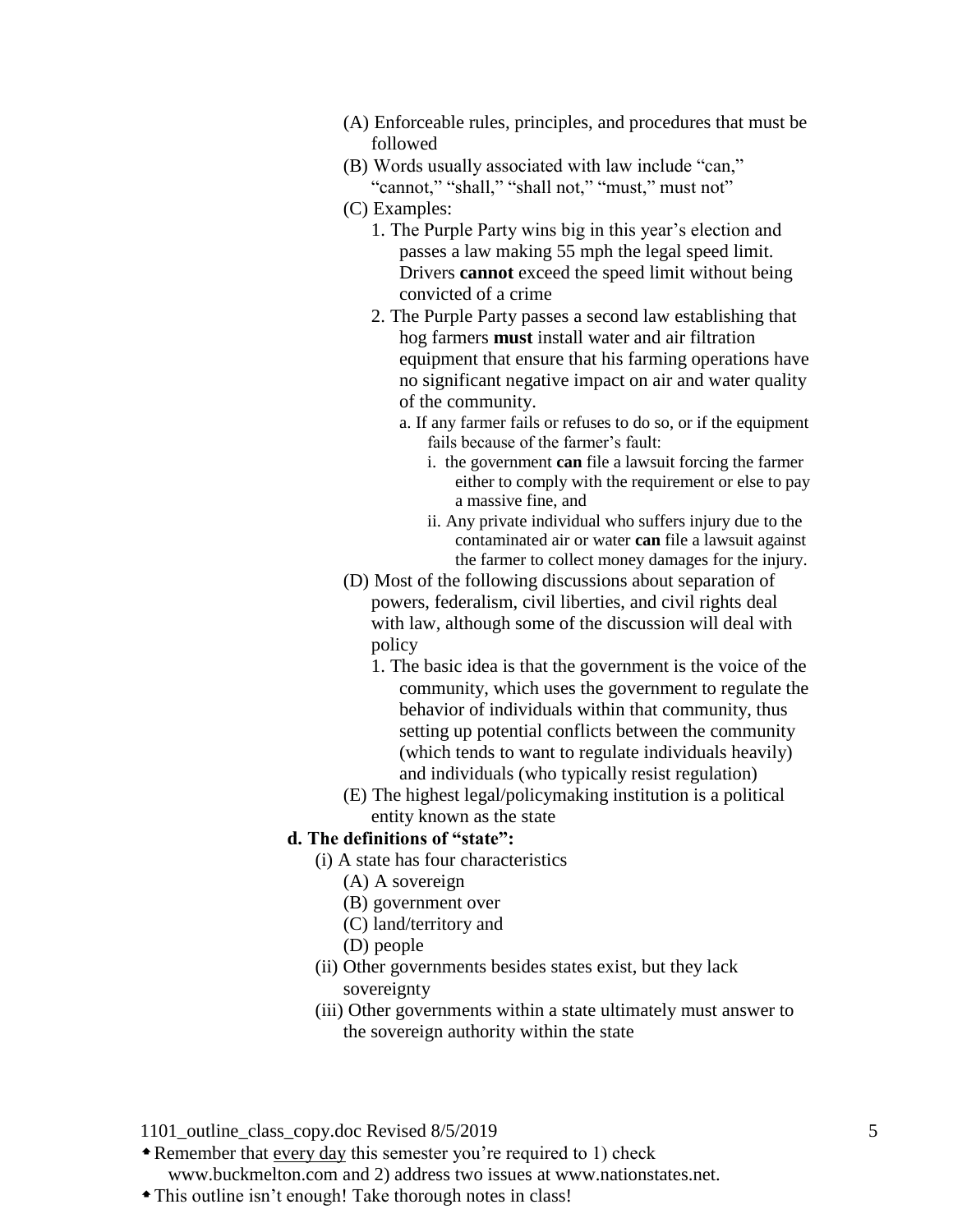(iv) Beliefs about when and how government and states originate can have a major impact on how people view the extent of a state's authority and even legitimacy

## **2. [The origin of the state and society](http://www.buckmelton.com/origin_of_society.pdf)**

## **a. The organic society**

- (i) Described as early as the writings of Aristotle
	- (A) Theory that society that emerges out of the mists of time and human nature without a definable beginning
	- (B) based on the nuclear family, clan, tribe, ethnic nation, and ultimately sovereign nation
	- (C) For practical purposes, there was never a time when people existed without a society
	- (D) Is biased towards a communal view of society, in which the individual and his interests are of less importance than are those of the community as a whole

#### **b. The social contract**

- (i) A contract is a legally enforceable agreement between two or more parties
- (ii) The notion of a social contract was first described as early as the wrings of Plato (300s BC); its heyday was during the political upheavals of Early Modern Europe (1600s-1700s)
	- (A) During this latter period, due to large-scale religious, social, and political struggles, political thinkers closely examined and theorized about the origins and legitimacy of government and society
- (iii) The social contract is the theory that:
	- (A) humans once lived in a state of nature (Note: "state" here refers to a situation, a status, a condition, not to the definition of state given above)
		- 1. Question: what rights did individuals have in the state of nature?
	- (B) At some specific moment, humans came together and voluntarily made a contract to create a society (including government, defining the powers of that government in the terms of the contract
	- (C) This involved individuals giving up a certain degree of their natural freedom in exchange for some degree of security
- (iv) Major "social contract" theorists in English/European history: (A) Thomas Hobbes:
	- 1. Most famous book was *Leviathan* (1651)
	- 2. Hobbes on the state of nature:

1101 outline class copy.doc Revised 8/5/2019 6

Remember that every day this semester you're required to 1) check

www.buckmelton.com and 2) address two issues at www.nationstates.net.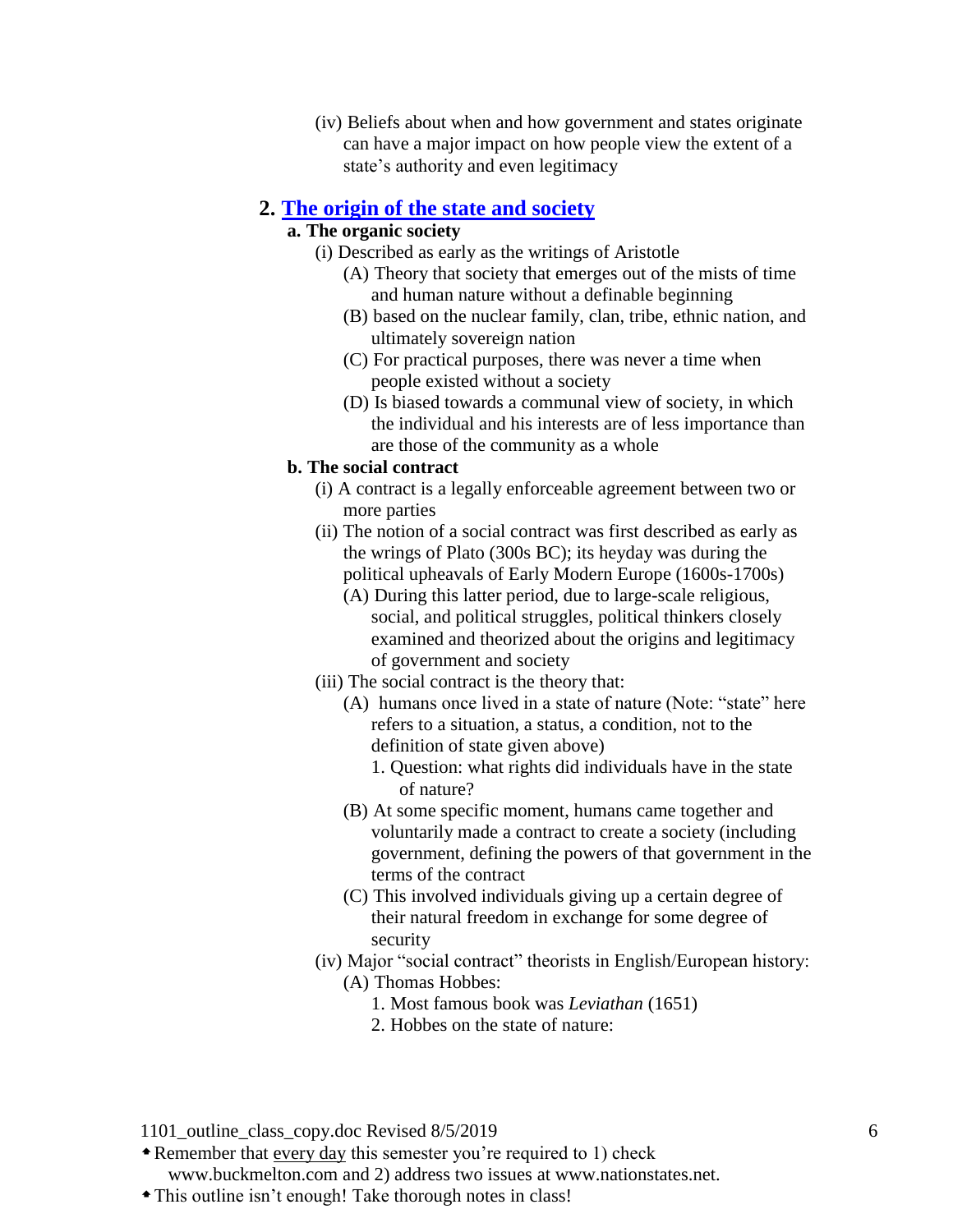- a. "[T]he state of men without civil society (which state we may properly call the state of nature) is nothing else but a mere war of all against all; and in that war all men have equal right unto all things."
- b. A situation in which "every man is Enemy to every man [and] men live without other security, than what their own strength, and their own invention shall furnish them… and which is worst of all, continual fear, and danger of violent death; And the life of man, solitary, poor, nasty, brutish, and short."
- 3. According to Hobbes, the only way to avoid this condition and achieve some degree of security was to establish a strong government with absolute power
- (B) John Locke
	- 1. Most famous work was the *Second Treatise of Government* (1689)
		- a. Like Hobbes, Locke accepts the ideas of the state of nature and the social contract
		- b. The purpose of forming a government is to provide a neutral means (unlike the state of nature) of protecting each member of society's rights to life, liberty, and property.
			- i. "The only way whereby any one divests himself of his natural liberty, and puts on the bonds of civil society, is by agreeing with other men to join and unite into a community for their comfortable, safe, and peaceable living one amongst another, in a secure enjoyment of their properties, and a greater security against any, that are not of it."
- (v) Thus, Hobbes and Locke both accept the ideas of the state of nature and the social contract, but they differ in the powers of the government created by that contract
- (vi) But in general the social contract tends to be biased towards the rights of the individual to a greater degree than does the theory of the organic society
	- (A) This is a tendency, not a concrete requirement
- (vii) Just because you accept the idea that government is founded on a social contract doesn't mean that you know the terms of [that contract](http://www.buckmelton.com/hypothetical_social_contracts.pdf)
- **c. The American Experience: Primarily the social contract** (i) Example: [The Mayflower Compact](http://avalon.law.yale.edu/17th_century/mayflower.asp)
	- (A) The first governing document/instrument of Plymouth
		- Colony
		- (B) An agreement made by the Pilgrims/Separatists in 1620 upon landing off the coast of modern-day Massachusetts
	- (ii) Example: The Fundamental Orders of Connecticut, 1639

Remember that every day this semester you're required to 1) check

www.buckmelton.com and 2) address two issues at www.nationstates.net.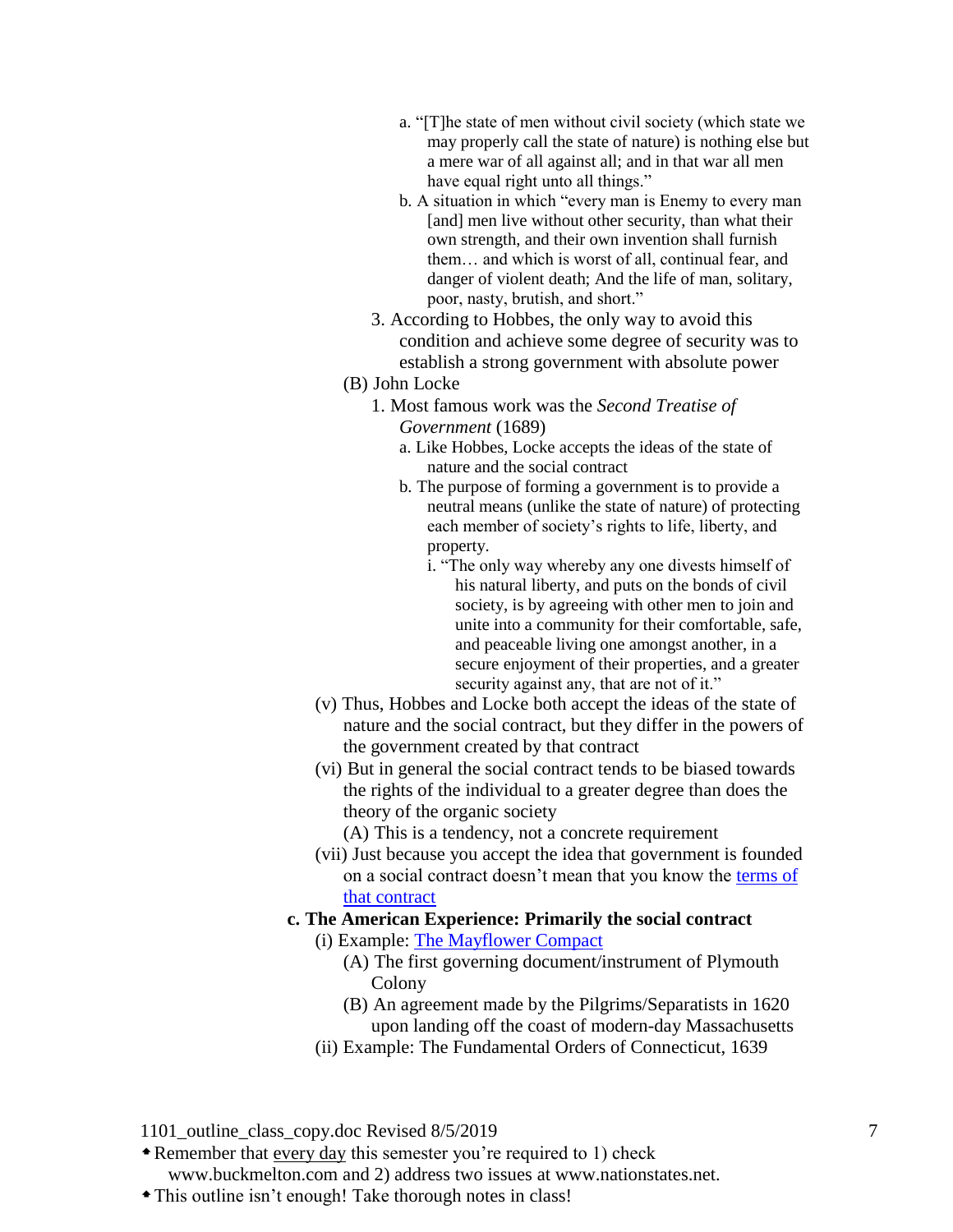- (A) Established on their own authority by towns that spun themselves off form the colony of Massachusetts
- (iii) What are the terms of the American social contract?
- (iv) I.e., what is the purpose of government in the American view? How is the government designed so as to achieve that purpose? What are government's powers and limitations? (A) The rest of the course is largely devoted to trying to
	- understand the answer to this question

Remember that every day this semester you're required to 1) check www.buckmelton.com and 2) address two issues at www.nationstates.net.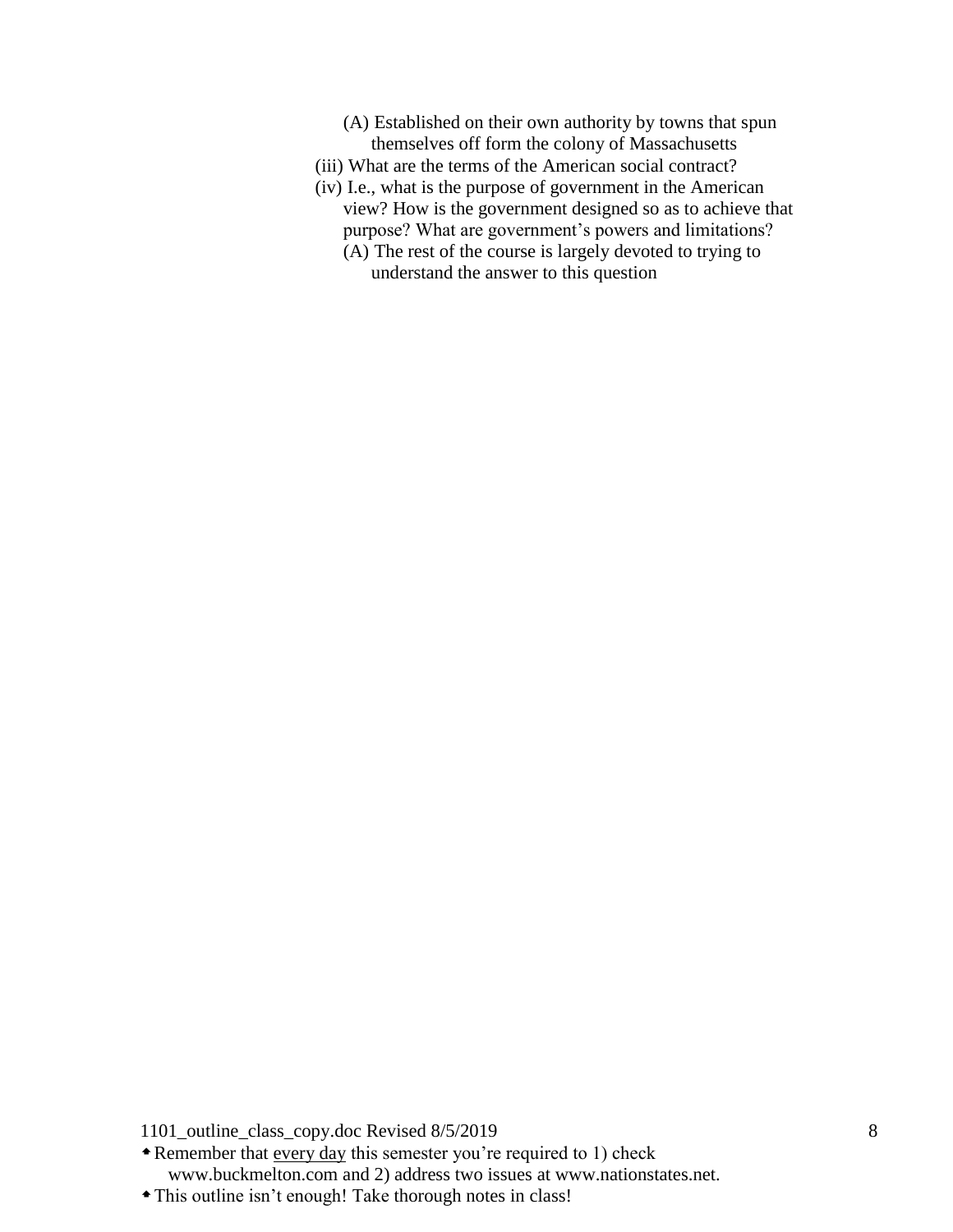# **PART II. The History of the American Social Contract**

- **A. Advance reading assignment: Before class, carefully read the first two paragraphs of the [Declaration of Independence](http://www.cato.org/publications/commentary/declaration-independence) (beginning with "When in the course of human events") at http://www.cato.org/publications/commentary/declarationindependence (link is on course web page)**
- **B. Possible essay questions:**
	- **1. Write an essay on the concept of the social contract. What role has it played in American history and government? Discuss specific examples.**
	- **2. The Declaration of Independence may be understood to contain the elements that Americans believe to be a part of their social contract. What are these elements? What in the history of the colonies to 1776 caused these particular elements to be included?**
	- **3. What is the central, ongoing problem of American government? What are the three mechanisms in the Constitution designed to address this problem?**
	- **4. Write a history of American government from 1776 to 1789.**
	- **5. Write a history of the Philadelphia Convention.**
	- **6. Write a history of the Philadelphia Convention and the ratification debates.**
- **C. Possible short answer/ID questions**
	- **1. The basic government structure of a typical royal colony**
	- **2. Virtual representation**
	- **3. Natural rights**
	- **4. The Articles of Confederation**
	- **5. The Annapolis Convention**

Remember that every day this semester you're required to 1) check

www.buckmelton.com and 2) address two issues at www.nationstates.net.

<sup>1101</sup> outline class copy.doc Revised 8/5/2019 9

This outline isn't enough! Take thorough notes in class!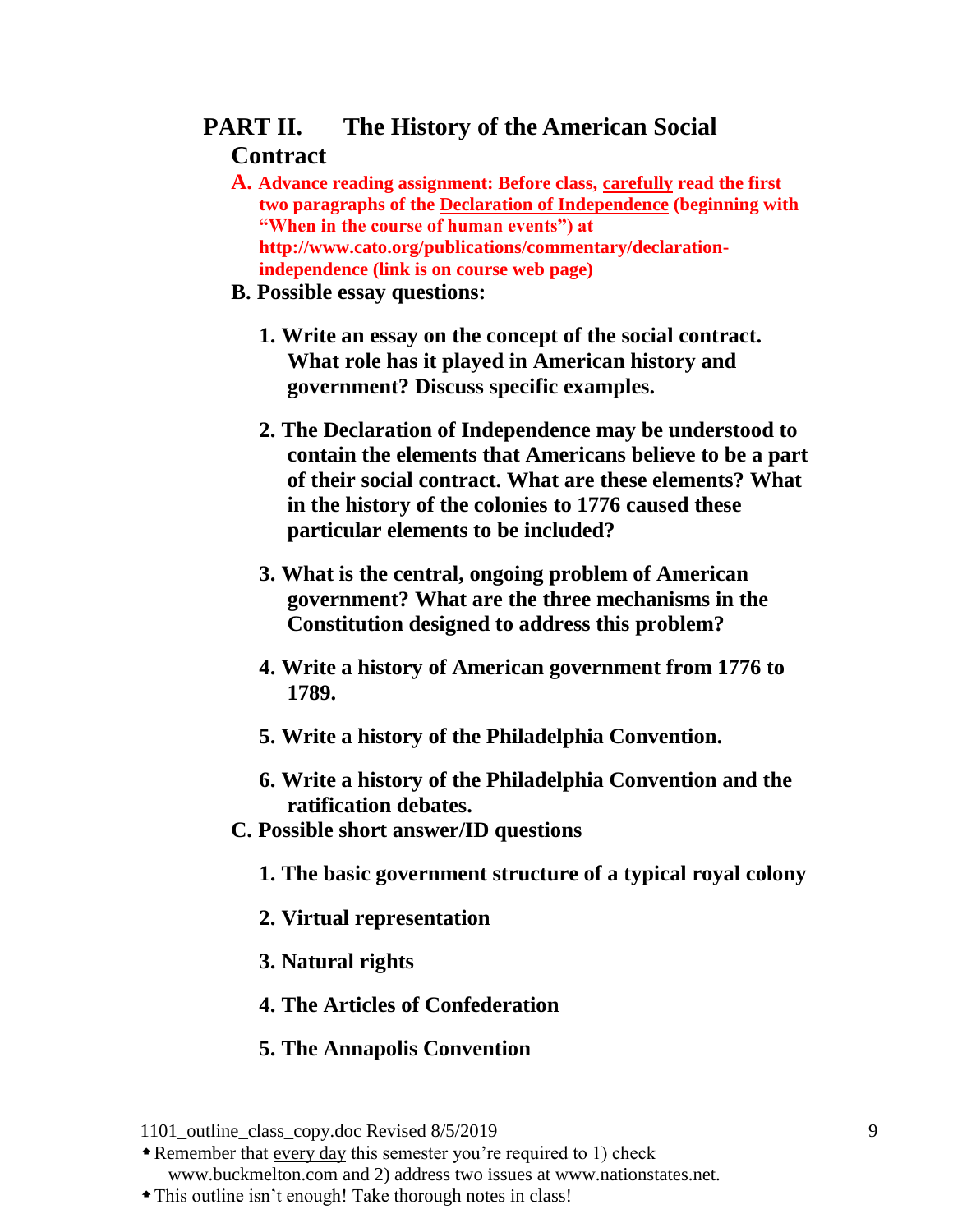- **6. Shays's Rebellion**
- **7. Separation of Powers**
- **8. Federalism**
- **9. The Federalist, aka The Federalist Papers**
- **10. Antifederalists**
- **11. The Bill of Rights**
- **D. Section outline:**
	- **1. The basics of the American social contract is best understood in light of American experience from the founding of England's North American colonies beginning in 1607 to the writing of the Constitution in 1787 and the addition of the Bill of Rights in 1791**

## **2. Colonial foundations**

- **a. Based more heavily on the social contract than the idea of the organic society**
- **b. Colonies were founded at various times for various reasons, the most important reasons being**
	- (i) Economic opportunity/property rights
		- (A) E.g., Jamestown
	- (ii) Religious/personal liberty
		- (A) E.g., Plymouth, Massachusetts Bay, Rhode Island, Pennsylvania, Maryland)
- **c. Over time, all colonies adopted systems of government that were somewhat similar to that of England and very similar to each other**

**d. [A Basic Chart of Colonial Government \(Royal Colony\)](http://www.buckmelton.com/Colonial_Government.jpg)**

**e. Salutary neglect**

## **3. The American Revolution, ca. 1760-1776**

#### **a. The end of salutary neglect**

(i) Prompted mainly by Parliament's taxation of the colonists to pay down the British Empire's war debt in the wake of the Seven years' War/French and Indian War, 1754-63

#### **b. Parliament**

(i) A powerful central government in which the colonies have no actual representation

1101 outline class copy.doc Revised 8/5/2019 10

Remember that every day this semester you're required to 1) check

www.buckmelton.com and 2) address two issues at www.nationstates.net.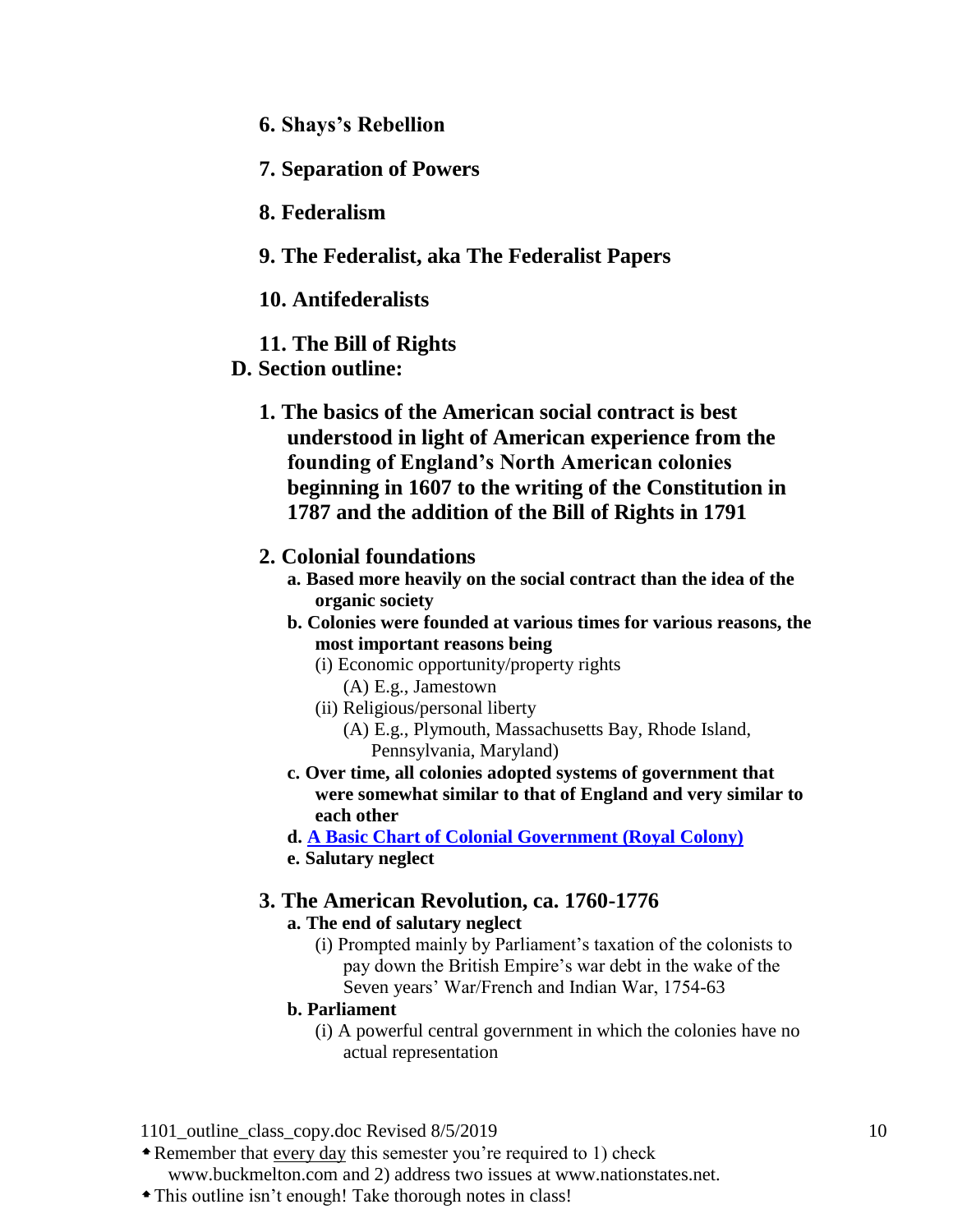- (ii) Virtual representation versus actual geographical representation
- **c. Need for culturally and economically diverse colonies to have their different economic interests represented**
- **4. Parliament and central control without geographical representation**
	- **a. Lack of geographical representation=lack of representation of diverse economic interests**
	- **b. Two types of resented parliamentary law**
		- (i) Taxation
		- (ii) Commercial regulation

## **5. The [Declaration of Independence](http://www.cato.org/publications/commentary/declaration-independence)**

- **a. The classic statement of the American idea of what the terms of the social contract are**
	- (i) natural rights
		- (A) given by God, not by the government
		- (B) inalienable
		- (C) include
			- 1. life
			- 2. liberty
			- 3. the right to acquire and possess property ("pursuit of happiness," i.e., right to seek means of procuring food, clothing, shelter)
	- (ii) The purpose and nature of government
		- (A) To preserve and protect natural rights
		- (B) To be based on the consent of the governed
		- (C) Right of the people to alter or abolish this government if it fails to protect these rights
	- (iii) The puzzle of equality: can it be reconciled with liberty?

## **6. The Articles of Confederation**

- **a. Established the first system of unified government of the United States**
- **b. A reaction to the excessive power of Parliament/excessive centralization**
- **c. Central government was deliberately designed to be very weak** (i) In particular:
	- (A) The Confederation Congress can't tax
	- (B) The Confederation Congress can't regulate commerce
	- (C) The laws of the Confederation Congress are administered
		- by the states, not by a national executive
	- (ii) Results:

1101 outline class copy.doc Revised 8/5/2019 11

Remember that every day this semester you're required to 1) check

www.buckmelton.com and 2) address two issues at www.nationstates.net.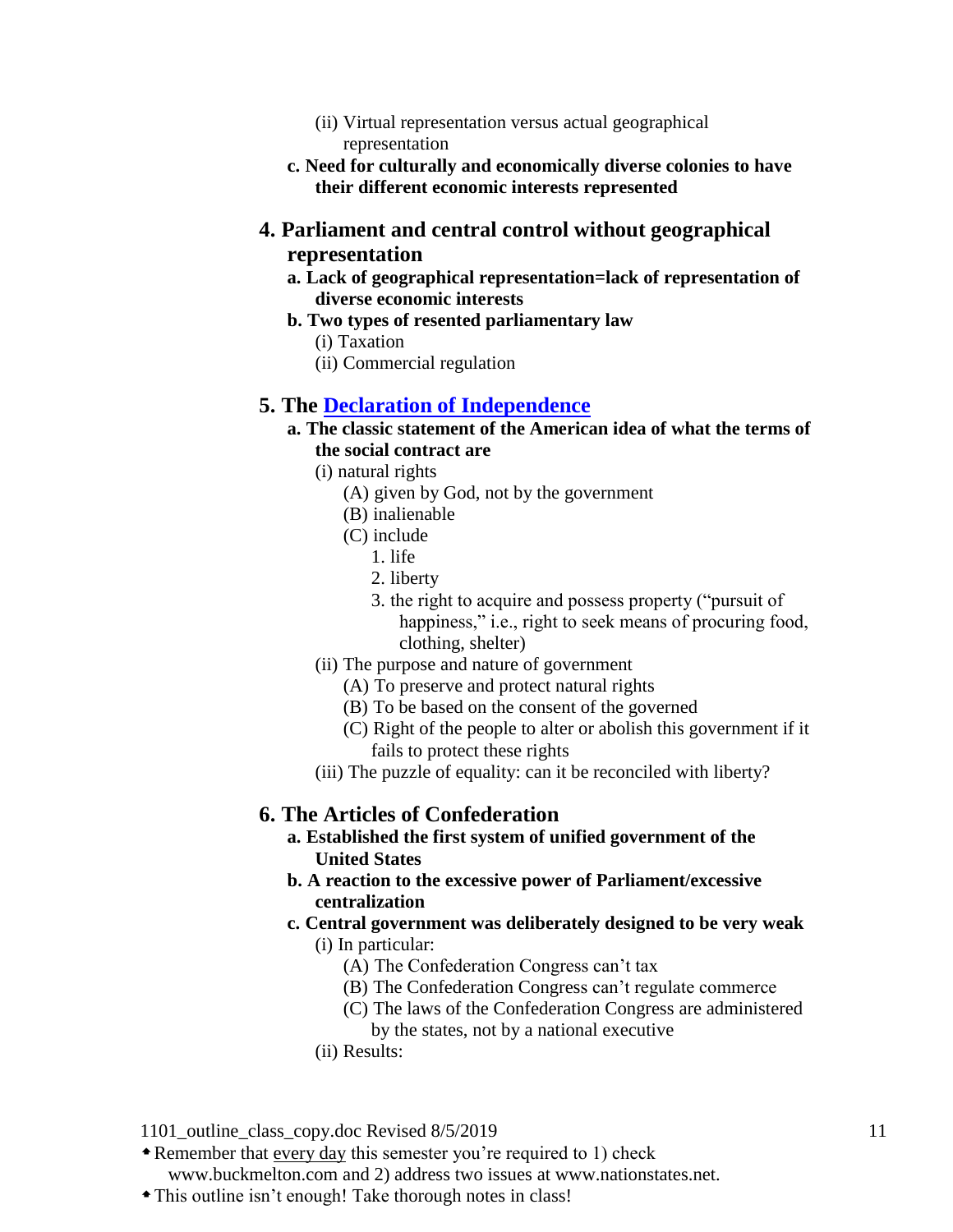- (A) National government powerless to repay national war debt
- (B) National government powerless to prevent trade wars among the states

#### **7. The Annapolis Convention**

- **a. An attempt to remedy the perceived weakness of the Articles**
- **b. Fails but calls for another convention in Philadelphia the following year**
- **c. Shays's Rebellion provides incentive for states to send delegates to the Philadelphia Convention**

## **8. The Philadelphia Convention and the drafting of the [Constitution of the United States,](http://www.aclu.org/constitution-united-states-america) 1787**

## **a. Seeks to create a national government that**

- (i) unlike the national government under the Articles, is powerful enough to govern effectively, and
- (ii) unlike Parliament, is not so powerful that it will endanger people's rights to life, liberty, and property
- **b. The essential, ongoing problem of American government: How do we give the government enough power to govern effectively (unlike under the Articles of Confederation) while making sure that it isn't so powerful that it threatens our lives, liberty, and property?**
	- (i) The goal isn't governmental efficiency
	- (ii) Most of the rest of this course will be devoted to studying the mechanisms in place for attempting to deal with this problem

## **c. The Constitution contains three devices to accomplish this goal**

- (i) [Two are in the original Constitution](http://www.buckmelton.com/ho_constitution_chart.pdf)
	- (A) Federalism
		- 1. Splitting of power between national and state governments
	- (B) Separation of Powers
		- 1. splitting of power among three branches of the national government:
			- a. Legislative branch (Congress)
				- i. Unlike the Articles, The Constitution (Article I, Sec. 8) gives Congress the power to tax and the power to regulate trade (most notably interstate commerce)
			- b. Executive Branch
			- c. Judicial Branch

## **9. The Ratification Debates, 1787-1788**

#### **a. The [Federalists](http://www.buckmelton.com/federalist_chart.pdf) versus the Antifederalists**

(i) [Federalists:](http://www.buckmelton.com/federalist_chart.pdf)

1101 outline class copy.doc Revised 8/5/2019 12

Remember that every day this semester you're required to 1) check www.buckmelton.com and 2) address two issues at www.nationstates.net.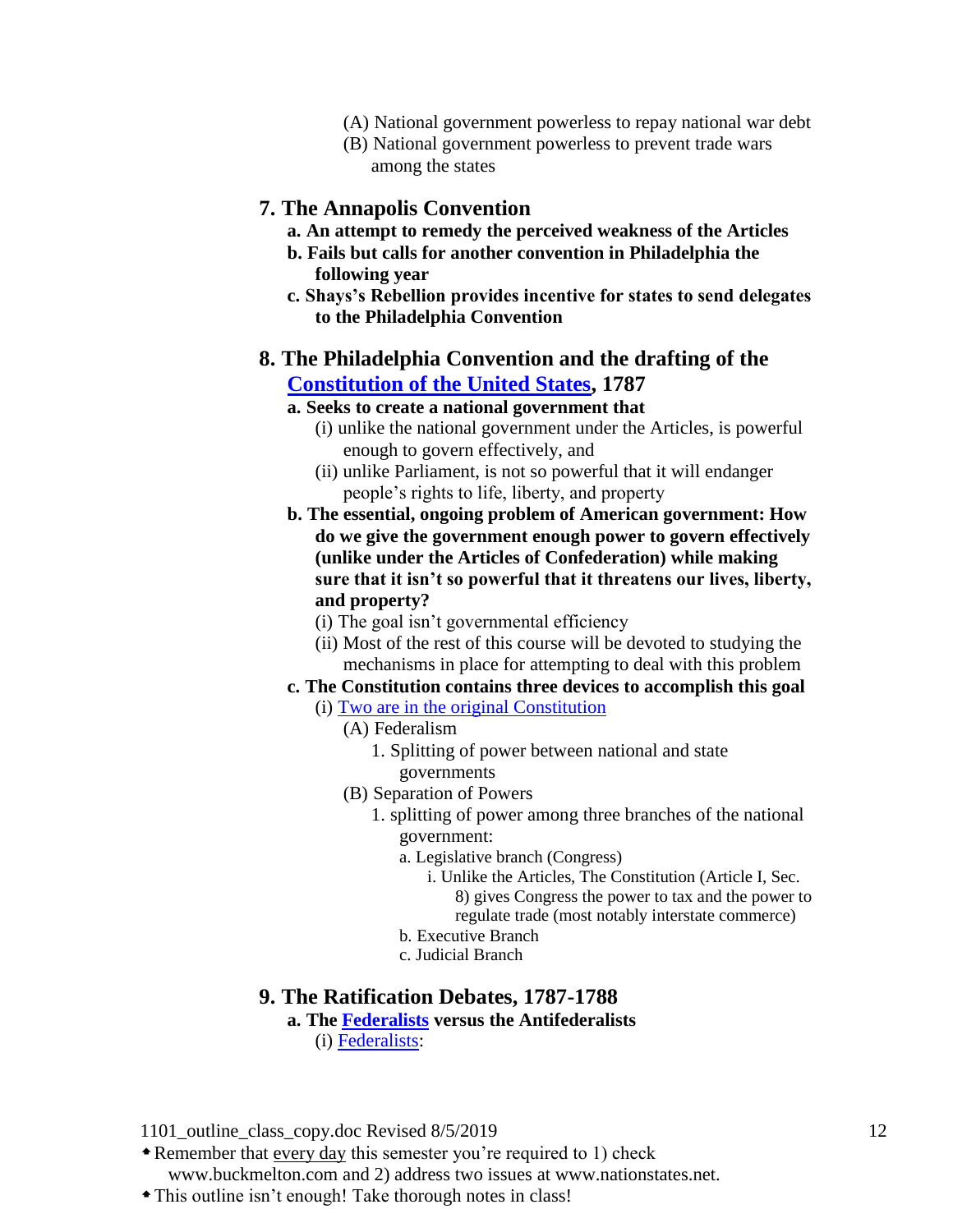- (A) Supported adoption of the new Constitution
- (B) Stressed the need for a stronger central government
- (C) A reaction to the Articles of Confederation
- (D) [The Federalist, aka The Federalist Papers](http://www.buckmelton.com/federalist_chart.pdf)
	- 1. A series of newspaper commentaries supporting adoption written by James Madison, Alexander Hamilton, and John Jay
	- 2. The best-known early commentaries on the Constitution--still worth reading today
- (ii) Antifederalists
	- (A) Opposed adoption of the new Constitution
	- (B) Showed the fear of a stronger government
	- (C) Shaped mainly by memories of Parliament and the American Revolution
- **b. Several states (Massachusetts, New York, Virginia) linked ratification with a demand that a third device be added to the Constitution through the amendment process: a national bill of rights**
	- (i) Results:
		- (A) Constitution adopted by 1788
		- (B) Goes into effect in 1789
	- (ii) [The Bill of Rights](http://www.let.rug.nl/usa/documents/1786-1800/bill-of-rights-and-the-amendments-to-the-constitution.php)
		- (A) The first ten amendments to the Constitution, added in 1791
		- (B) The third system of limiting government power (specifically the power of the national government)
		- (C) A list of "Thou Shalt Nots" originally applying only to the national government
			- 1. Many of the provisions in the Bill of Rights were drawn from the bills of rights of the state constitutions

- Remember that every day this semester you're required to 1) check www.buckmelton.com and 2) address two issues at www.nationstates.net.
- This outline isn't enough! Take thorough notes in class!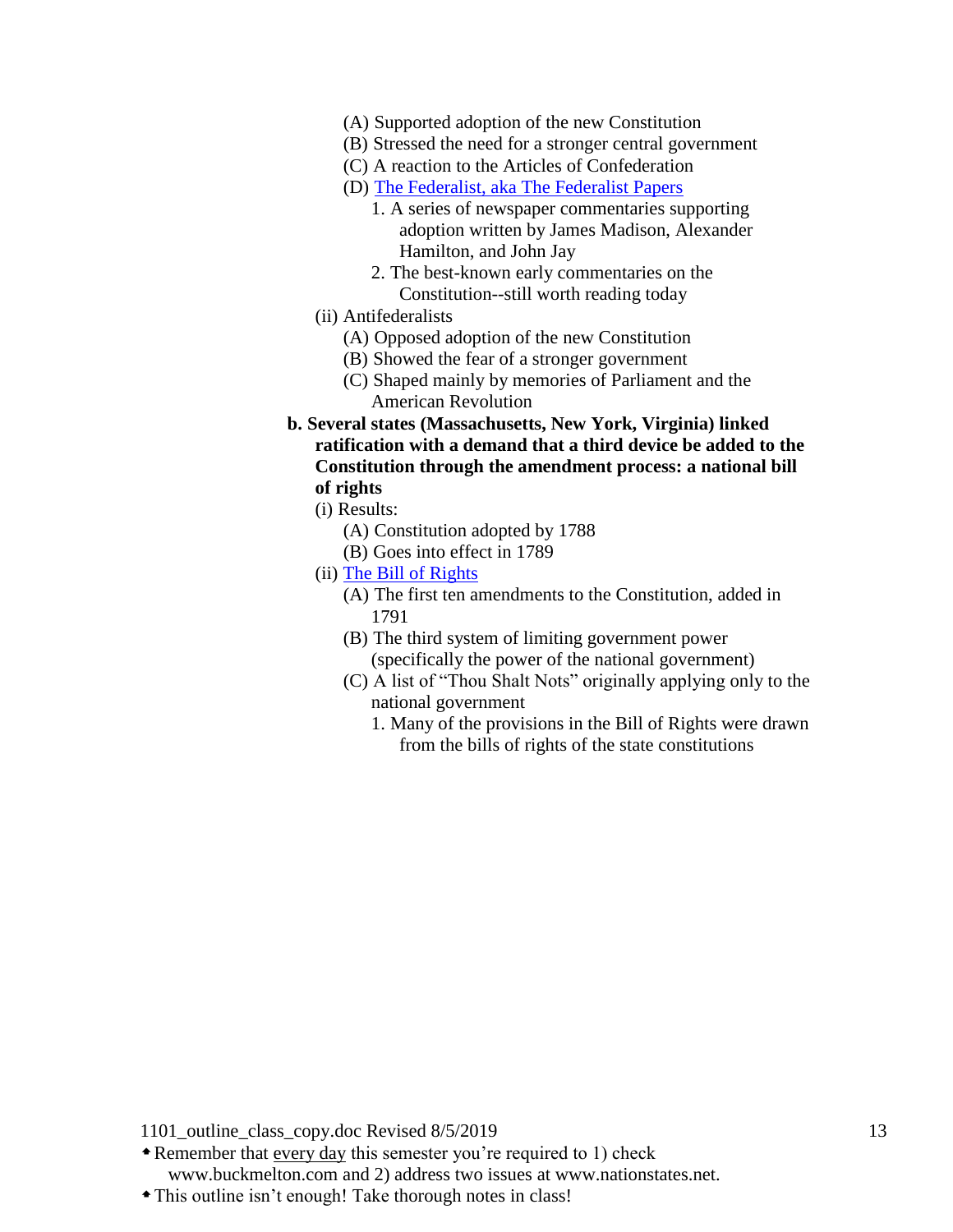## **PART III. Federalism**

**A. Possible essay questions:**

- **1. Discuss the various categories of government powers to be found under the system of American federalism. Include related court cases and examples.**
- **2. Identify and describe each of the major constitutional clauses related to federalism.**
- **B. Possible short answer/ID questions**
	- **1. Unitary systems of government**
	- **2. Confederations**
	- **3. Express powers**
	- **4. Implied Powers**
	- **5. McCulloch v. Maryland**
	- **6. Delegated powers**
	- **7. Reserved powers**
	- **8. Prohibited powers**
	- **9. Inherent powers**
	- **10. Article I, Section 8**
	- **11. Article I, Section 9**
	- **12. Article I, Section 10**
	- **13. The Supremacy Clause**
	- **14. Gibbons v. Ogden**
	- **15. Preemption**

## **16. The Full Faith and Credit Clause**

Remember that every day this semester you're required to 1) check

www.buckmelton.com and 2) address two issues at www.nationstates.net. This outline isn't enough! Take thorough notes in class!

<sup>1101</sup> outline class copy.doc Revised 8/5/2019 14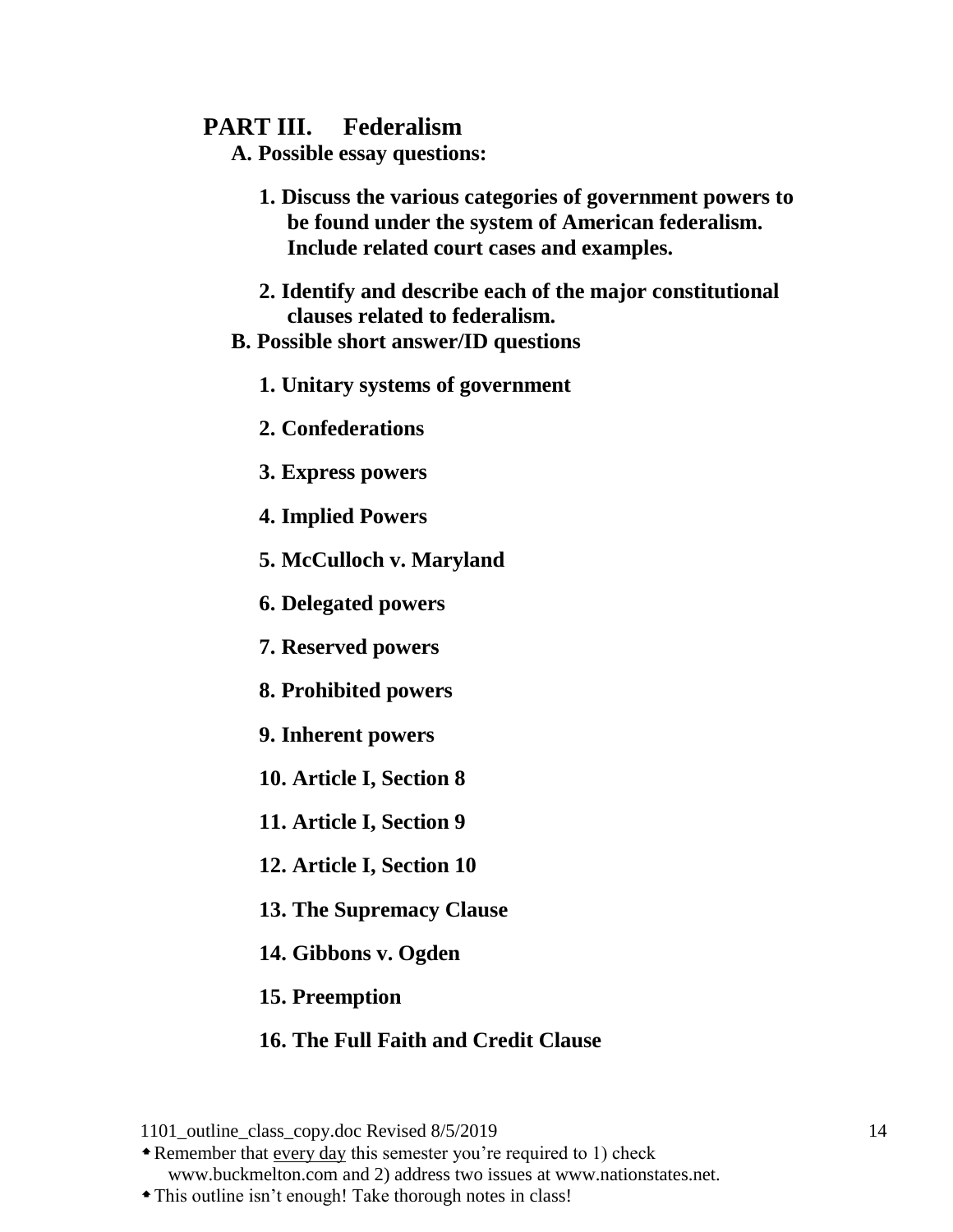- **C. Advance reading assignment: Before class, carefully read the following sections of the [U.S. Constitution](http://www.aclu.org/constitution-united-states-america) at https://www.aclu.org/constitution-united-states-america (link can be found on the course web page):**
	- **1. Article I, Section 8**
	- **2. Article I, Section 9**
	- **3. Article I, Section 10**
	- **4. Article VI, Paragraph 2**
	- **5. Article IV, Section 1**
	- **6. The Tenth Amendment**
- **D. Section outline:**
	- **1. Definition of federalism: Two governments exercising authority/sovereignty over the same territory and the same population at the same time**
		- **a. Usually by one government having the "last word" in some respects and the other government having the "last word" in other respects**
		- **b. In the United States, the two governments are** 
			- (i) The national government and
			- (ii) The state governments
				- (A) County, city, and other local governments are organs of the state
		- **c. Nevertheless, major issues often arise as to**
			- (i) which government possesses which powers (i.e., where the dividing line is between the powers of the two governments) and
			- (ii) whether either government possesses a particular power

#### **2. Inefficiency of federalism**

- **a. Duplicate governments**
- **b. Extra government officials**
- **c. Conflicts and disputes over which government has the "last word" in a particular area of law**
- **d. But the goal isn't efficiency, but to ensure the natinal government doesn't threaten citizens' life, liberty, or property**

1101 outline class copy.doc Revised 8/5/2019 15

Remember that every day this semester you're required to 1) check

www.buckmelton.com and 2) address two issues at www.nationstates.net.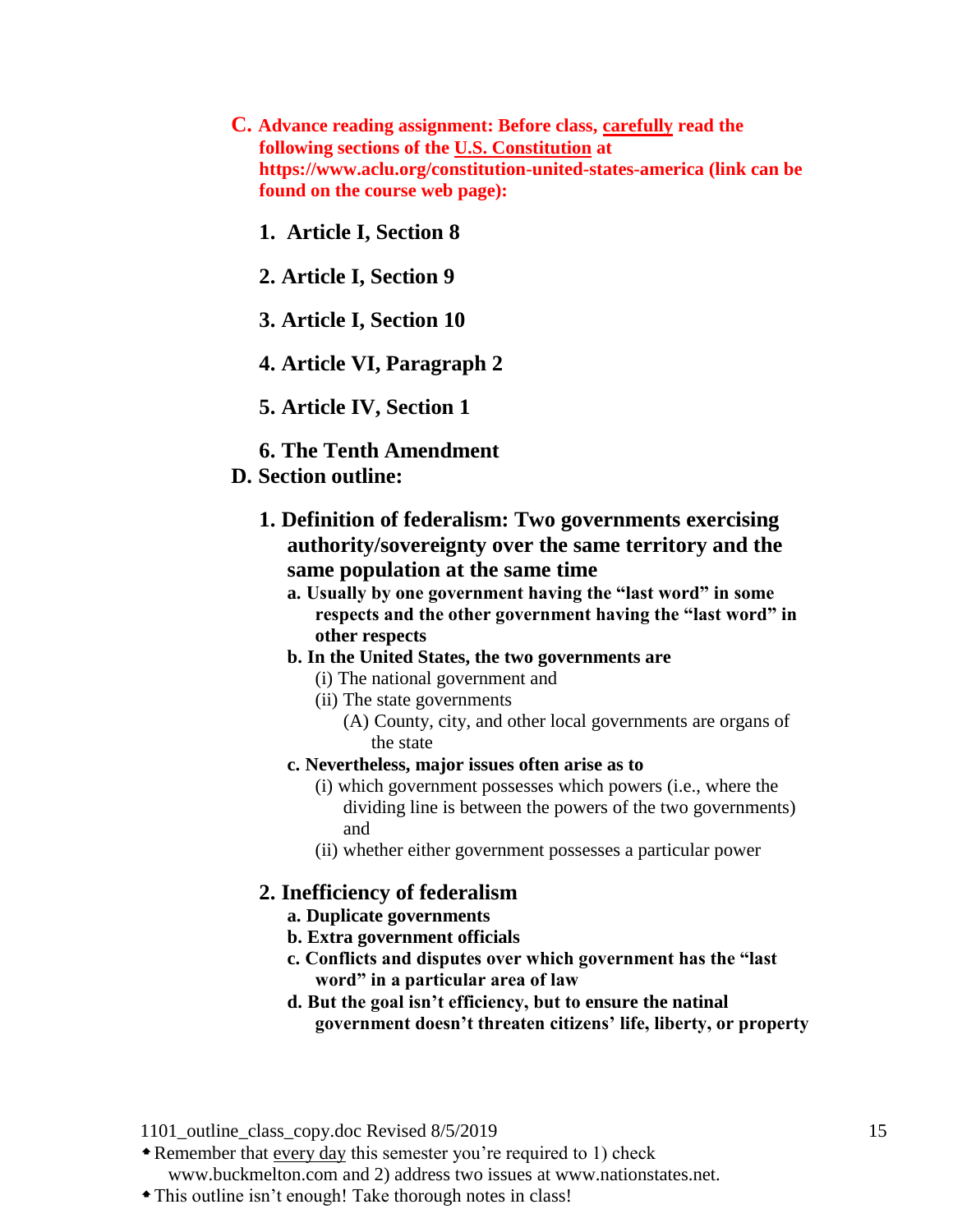(i) To achieve this, some inefficiency is both required and acceptable

## **3. Advantages of federalism**

- **a. Theoretically prevents national government from being too powerful**
- **b. Allows state, regional, or local problems or issues to be addressed at the regional/local level, presumably by people who are most concerned and familiar with the issue in question**

## **4. Alternatives to federalism**

## **a. Unitary system**

- (i) Central government is all powerful: no regional governments (A) E.g., England
- 
- **b. Confederation**
	- (i) Regional governments are all-powerful, or nearly so
		- (A) E.g., United Nations?
		- (B) E.g., The United States under the Articles of Confederation?

## **5. [Types of power in the American federal system](http://www.buckmelton.com/government_power.pdf)**

#### **a. Delegated**

- (i) Powers that have been given by the states to the national government
- (ii) Found mainly in Article I, Sec. 8
- (iii) Two flavors
	- (A) Express
		- 1. Sometimes referred to as the enumerated powers
		- 2. Powers explicitly stated in the text of the Constitution
	- (B) Implied
		- 1. Powers not explicitly stated, but suggested or hinted at
		- 2. Usually connected to an express power by virtue of the Necessary and Proper Clause in Art. I, sec. 8
		- 3. *McCulloch v. Maryland* (1819): holds implied powers to be constitutional
			- a. Does Congress have the implied power to charter a national bank? Yes.
			- b. Given that Congress has that power, can a state interfere with it by taxing the bank to death? No.

#### **b. Reserved**

(i) Powers that haven't been delegated by the states to the national government

1101 outline class copy.doc Revised 8/5/2019 16

Remember that every day this semester you're required to 1) check

www.buckmelton.com and 2) address two issues at www.nationstates.net.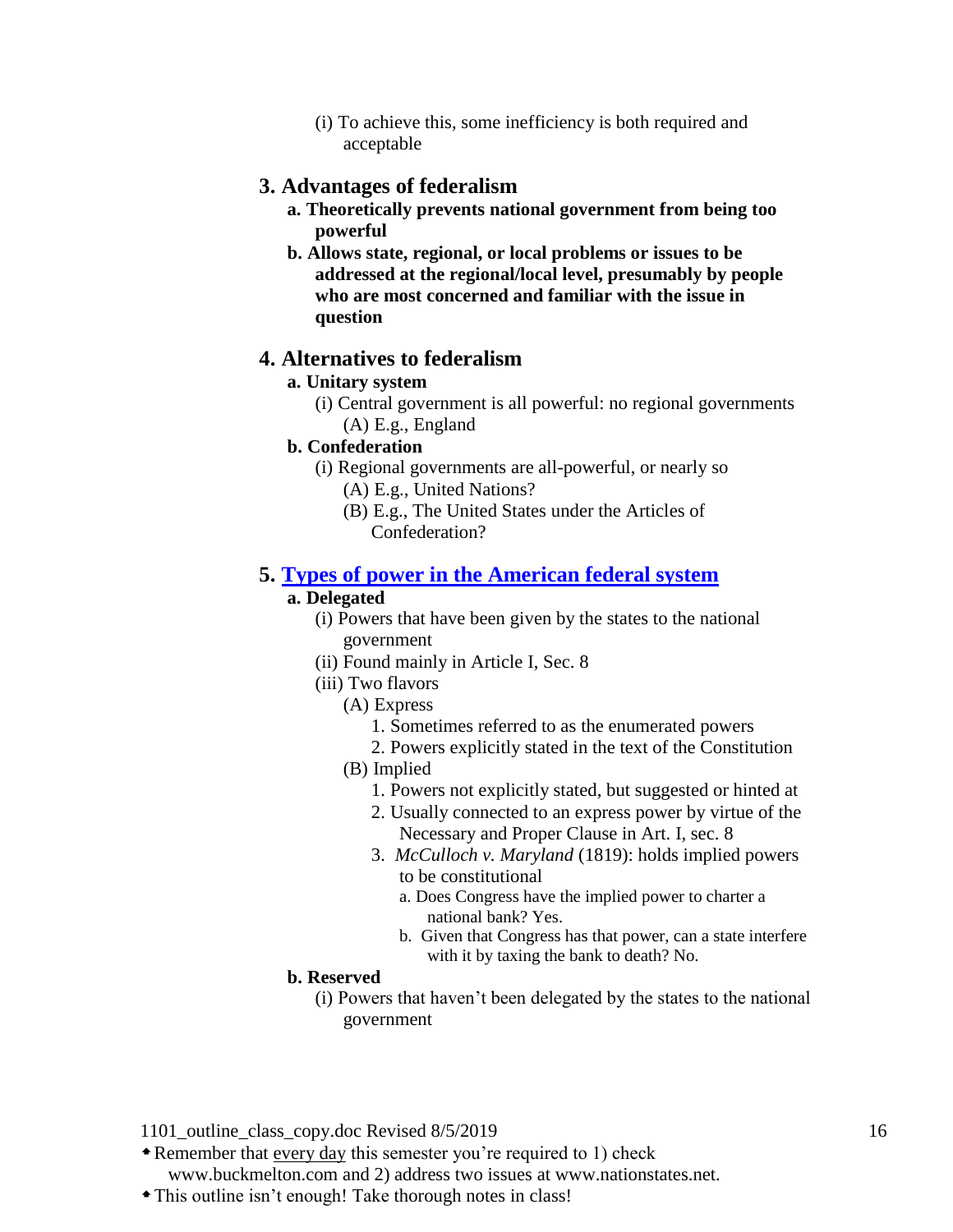(ii) [The Tenth Amendment:](http://www.buckmelton.com/The_Tenth_Amendment.pdf) An amendment that doesn't really mean anything

#### **c. Concurrent**

- (i) Powers that the state and national government share with each other
	- (A) E.g., the power to tax

## **d. Prohibited/denied**

- (i) Powers that the Constitution prevents a government from exercising
	- (A) Article I, Sec. 9: Powers prohibited to the national government
	- (B) Article I, Sec. 10: Powers prohibited to the states

#### **e. Inherent**

- (i) Powers that a government has by virtue of the fact that it is a government--doesn't need to be granted by the Constitution
	- (A) E.g., the power to acquire territory
	- (B) Regulation of immigration
	- (C) Policing of borders
	- (D) Recognition (or not) of foreign states

## **6. The Supremacy Clause (Article VI, Paragraph 2): Relationship of state to national power**

## **a. Gibbons v. Ogden (1824):**

- (i) A federal coasting license (held by Gibbons) trumps a state license to operate a steamboat crossing state lines (held by Ogden)
- (ii) When a state law conflicts with a national law, the federal law wins (provided that the national government is acting within the proper scope of its powers)
- (iii) Concept of preemption: the national government, by acting in an area of law, prevents (or preempts) the states from acting (provided that the national government is acting within the proper scope of its powers)

1101 outline class copy.doc Revised 8/5/2019 17

Remember that every day this semester you're required to 1) check www.buckmelton.com and 2) address two issues at www.nationstates.net.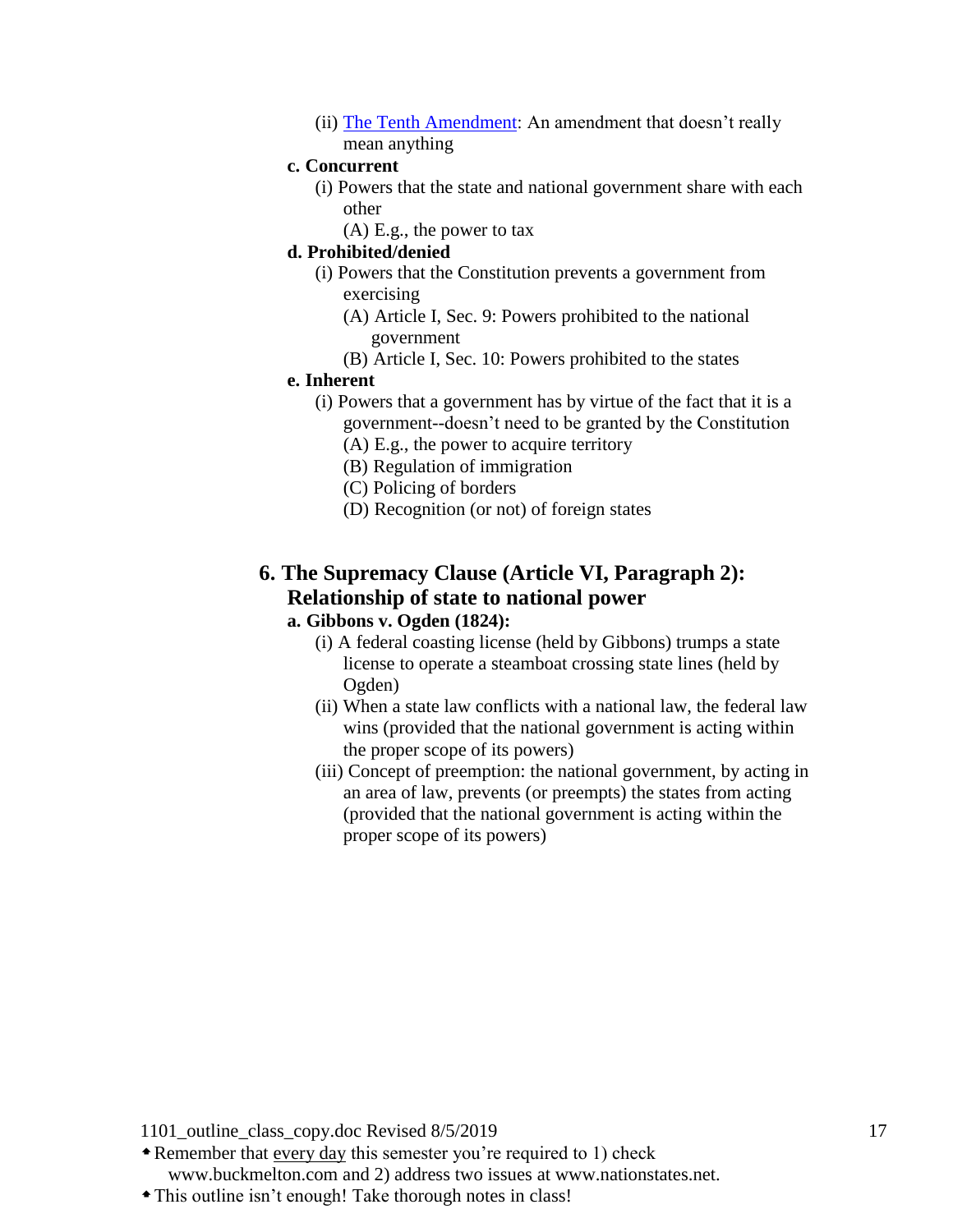## **7. The Full Faith and Credit Clause (Article IV, Section 1): Relationship of states to each other a. A very complex area of law**

## **b. In general:**

- (i) Requires each state to recognize the laws, judicial decisions, and public records of the other states.
	- (A) This section helps ensure that court decisions made in one state will be recognized and honored in every other state. One purpose for this is that it prevents someone from moving to another state to avoid a court judgment, or to file a new lawsuit in an attempt to obtain a more favorable outcome on a matter that has already been decided.
- (ii) Doesn't require a state to substitute another state's law or policy for its own, i.e., it does not have to honor something that is specifically against its own law.

1101\_outline\_class\_copy.doc Revised 8/5/2019 18

Remember that every day this semester you're required to 1) check www.buckmelton.com and 2) address two issues at www.nationstates.net.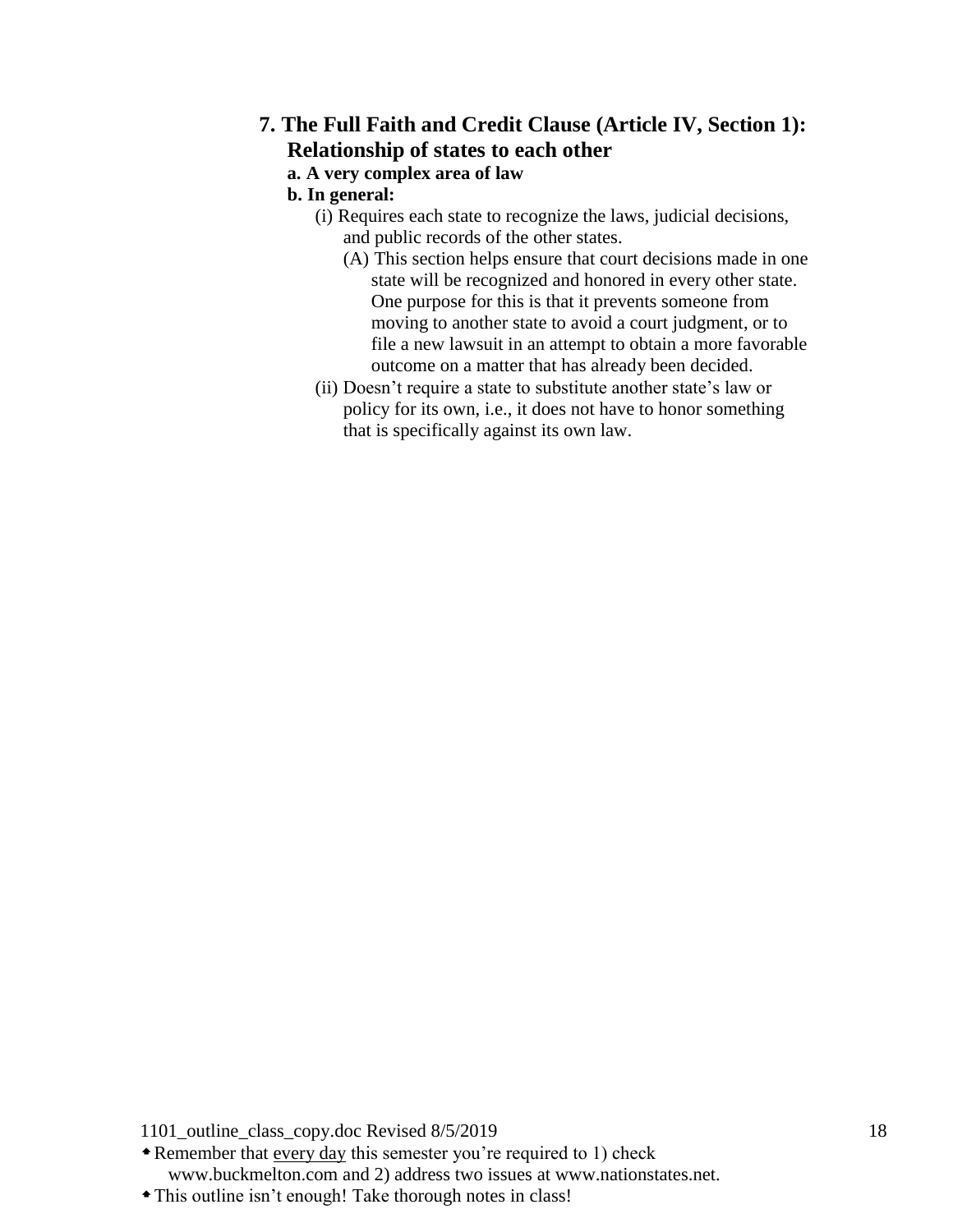# **PART IV. [Separation of Powers](http://www.buckmelton.com/ho_constitution_chart.pdf) and Policy-Making Institutions**

**A. Possible essay questions:**

- **1. Discuss the concept of separation of powers, including both the theory and the actual elements of separation of powers as found in the American constitutional system.**
- **2. Discuss the concept of checks and balances, including both the theory and the actual checks and balances as found in the American constitutional system.**
- **3. Discuss the differences between the United States Senate and the United States House of Representatives, including (among other things) member qualifications, terms of office, and systems of representation. What impact do these differences have on the climate and operations of the two houses?**
- **4. Write a thorough description of how a bill moves through Congress to become a law, including presidential involvement.**
- **5. Write a thorough description of various processes available for amending the Constitution.**
- **6. Write an essay thoroughly describing the Electoral College, including its basic premises and operation along with modifications that have been made to it.**
- **7. The President's powers can be broken down into his roles as commander-in-chief, diplomat-in-chief, and administrator-in-chief. Describe the constitutional powers and duties of the president in each of these three roles, including both textual and non-textual powers and duties.**
- **8. Write an essay on executive orders.**

<sup>1101</sup> outline class copy.doc Revised 8/5/2019 19

Remember that every day this semester you're required to 1) check www.buckmelton.com and 2) address two issues at www.nationstates.net.

This outline isn't enough! Take thorough notes in class!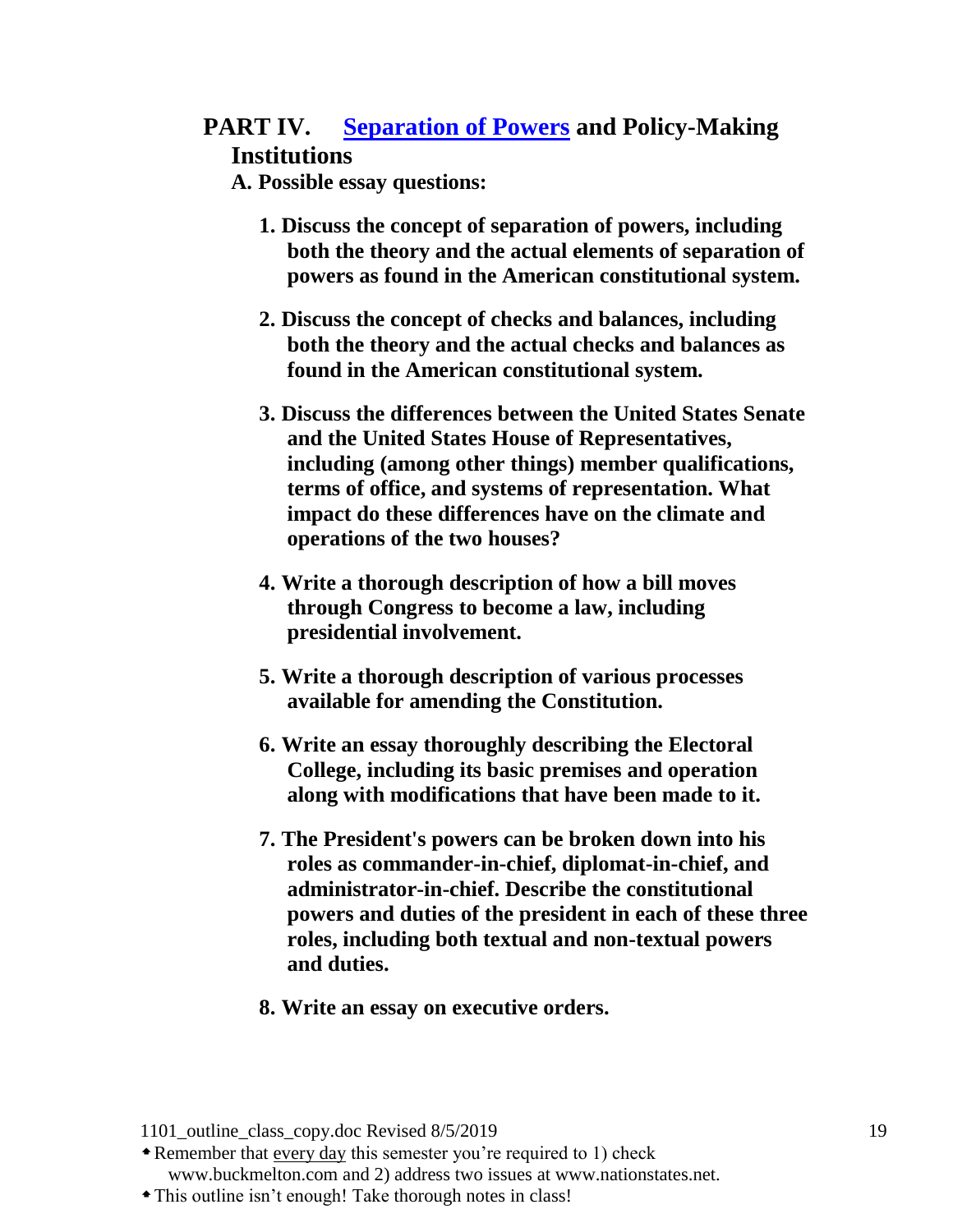- **9. Write an essay on the four basic types of bureaucratic organization to be found in the American national government and how they differ from one another.**
- **10. Discuss the basic concepts of the Anglo-American judicial system and the basic structure of the federal court system.**
- **11. Discuss the concepts of jurisdiction and justiciability with regard to the federal judicial power/court system.**
- **12. Discuss the doctrine of judicial review, including thorough discussions of the leading judicial review cases.**
- **B. Possible short answer/ID questions**
	- **1. Checks and balances**
	- **2. Bicameralism**
	- **3. The Seventeenth Amendment**
	- **4. Reapportionment**
	- **5. Redistricting**
	- **6. Reapportionment and redistricting**
	- **7. Gerrymandering**
	- **8. The Speaker of the House**
	- **9. The filibuster**
	- **10. The "nuclear option"**
	- **11. The House Rules Committee**
	- **12. Conference committees**
	- **13. Line-item vetoes**

Remember that every day this semester you're required to 1) check

www.buckmelton.com and 2) address two issues at www.nationstates.net.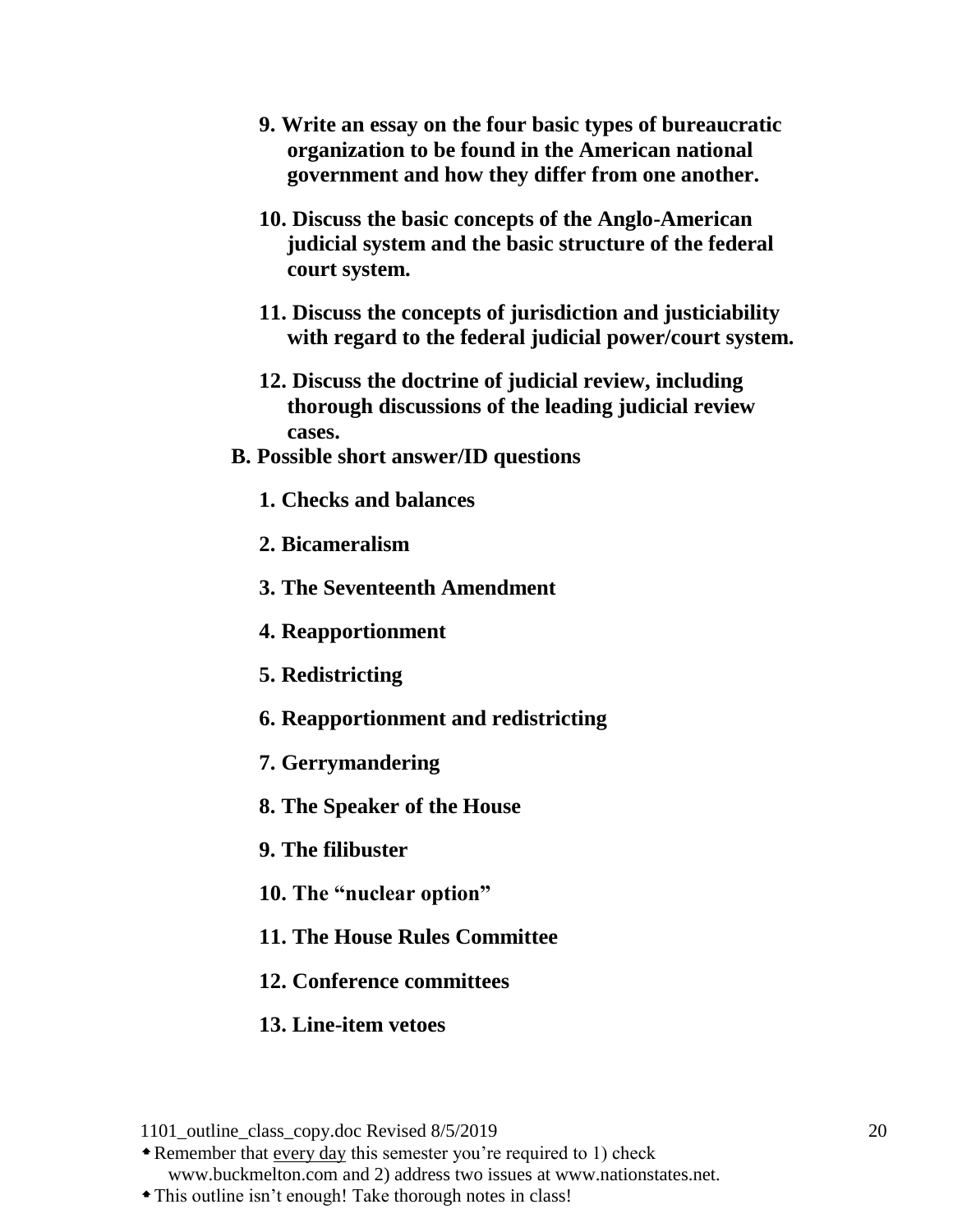- **14. Clinton v. City of New York (1998)**
- **15. The Pocket Veto Case (1929)**
- **16. Wickard v. Filburn (1942)**
- **17. Safe seats**
- **18. U.S. Term Limits, Inc. v. House of Representatives (1995)**
- **19. The two-term tradtion/limit**
- **20. The Twelfth Amendment**
- **21. The Twenty-Fifth Amendment**
- **22. Impeachment**
- **23. The Gulf of Tonkin Resolution**
- **24. The War Powers Resolution**
- **25. United States v. Curtiss-Wright Export Corp. (1936)**
- **26. The treaty power**
- **27. Executive agreements**
- **28. The pardon power**
- **29. Executive privilege**
- **30. United States v. Nixon (1974)**
- **31. Cabinet-level departments**
- **32. Independent stand-alone agencies**
- **33. Independent regulatory agencies**
- **34. Government corporations**

Remember that every day this semester you're required to 1) check

www.buckmelton.com and 2) address two issues at www.nationstates.net.

<sup>1101</sup> outline class copy.doc Revised 8/5/2019 21

This outline isn't enough! Take thorough notes in class!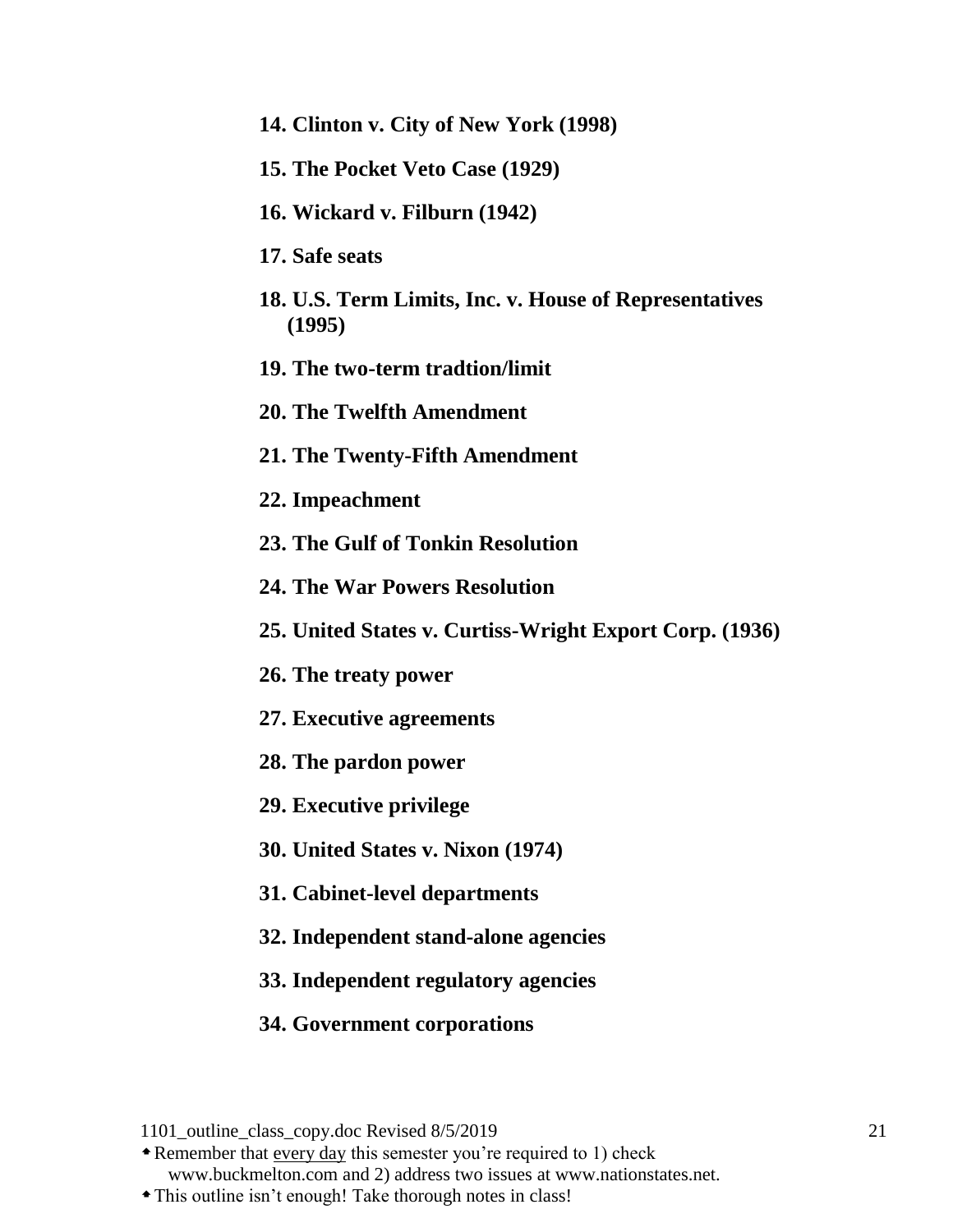**35. The spoils system**

**36. The Pendleton Act**

**37. The Hatch Act**

- **38. The Senior Executive Service**
- **39. The inquisitorial and adversarial systems**
- **40. Original and appellate jurisdiction**
- **41. Common law and code/Roman law**
- **42. The Judiciary Act of 1789 and later laws**
- **43. Marbury v. Madison (1803)**
- **44. Fletcher v. Peck (1810)**
- **45. Martin v. Hunter's Lessee (1816)**
- **46. Judicial activism and judicial self-restraint C. Section outline:**
	- **1. Checks and Balances: Examples**
		- **a. Veto**
		- **b. Override**
		- **c. Senate treaty consent**
		- **d. Senate appointment consent**
		- **e. "Good behavior" judicial tenure**
		- **f. Impeachment**
		- **g. Judicial review (non-textual)**

### **2. The Legislative Branch**

- **a. Overview**
	- (i) Article I is the first, longest, and most detailed article
	- (ii) Shows the founders' focus on the legislature as the most important, in their view potentially the most dangerous

#### **b. Bicameralism**

- (i) An internal check on congressional power
- (ii) Point of bicameralism is to divide Congress against itself
- (iii) This point is lost if the houses are essentially the same

1101 outline class copy.doc Revised 8/5/2019 22

Remember that every day this semester you're required to 1) check

www.buckmelton.com and 2) address two issues at www.nationstates.net.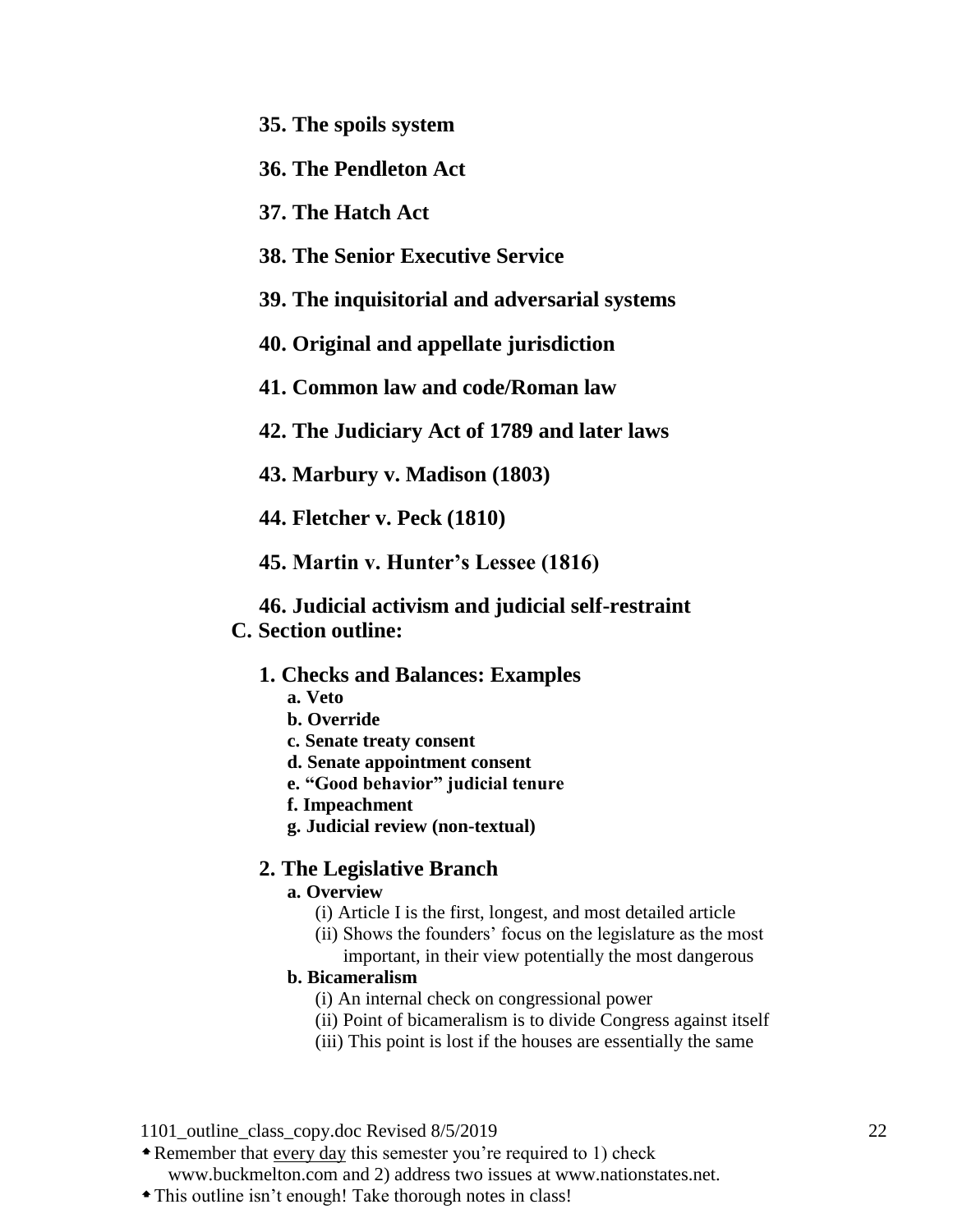(iv) Much of the difference to be found in the election provisions:

#### **c. Member elections and qualifications**

- (i) Terms of office
	- (A) House of Representatives: Two year terms, elections every even year
	- (B) Senate: Six year terms, one third of seats up for election every even year
- (ii) Age difference
	- (A) House of Representatives: Must be 25 years old.
	- (B) Senate: Must be 30 years old.
- (iii) citizenship difference
	- (A) House of Representatives: Must have been a citizen for 7 years
	- (B) Senate: Must have been a citizen for 9 years
- (iv) electorate
	- (A) House of Representatives: elected by direct popular vote
	- (B) Senate:
		- 1. chosen by state legislatures until 1913
			- a. Gave the state governments direct input into national lawmaking
		- 2. 17th Amendment, 1913, made election of senators by direct popular vote
		- 3. The new system weakens federalism, i.e., state governments now have a much weaker voice in Washington
		- 4. The new system also weakens the difference in House/Senate functionality but doesn't eliminate it since the other differences remain
- (v) House of Representatives apportionment/reapportionment
	- (A) Representation in the House of Representatives is based on state population
		- 1. The higher the population of a state, the more representatives that state gets
		- 2. no more than one representative per 30,000 persons
		- 3. every state has at least one representative
		- 4. maximum number set by congressional apportionment acts
			- a. by 1929 maximum number fixed at 435
	- (B) Reapportionment of House seats among the states:
		- 1. takes place every ten years based on the federal census to reflect shifts in population
	- (C) Reapportionment does not apply to Senate: Each state always gets two senators, elected in statewide elections
- (vi) House of Representatives redistricting

1101 outline class copy.doc Revised 8/5/2019 23

Remember that every day this semester you're required to 1) check

www.buckmelton.com and 2) address two issues at www.nationstates.net.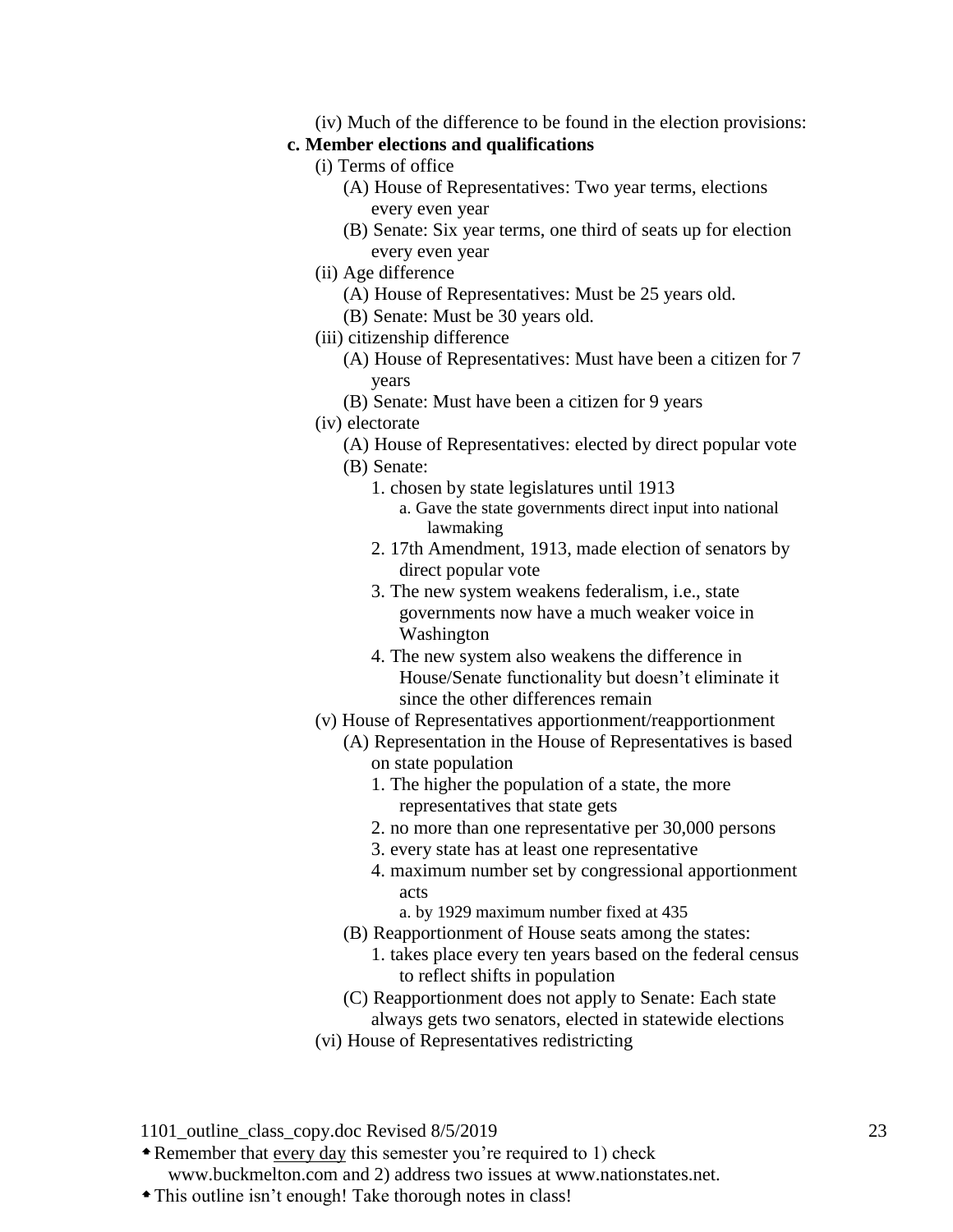- (A) Congressional districts are drawn by state legislatures once they know how many representatives the state gets as a result of reapportionment
- (B) Gerrymandering: drawing district lines to maximize or minimize the number of seats a party is likely to get
- (C) Redistricting does not apply to Senate: Each state always gets two senators, elected in statewide elections (i.e., there's no such thing as a Senate district)

#### **d. Powers of Congress**

- (i) Powers delegated to Congress tend to be related to subjects in which a national voice/solution/approach is appropriate, as opposed to subjects best handled at the state/regional/local level
- (ii) Most but not all express powers of Congress are listed in Art. I sec. 8
- (iii) Other powers are scattered throughout the Constitution
- (iv) Art. I sec. 8 has 5 general categories of express power
	- (A) Monetary powers
	- (B) Commercial regulation
	- (C) Country unification/expansion
	- (D) War powers
	- (E) Judicial powers

#### **e. Structure of Congress**

- (i) Party organization
	- (A) Congress is organized heavily by political party, something not contemplated in Constitution since parties didn't exist at the time it was written
- (ii) Senate is smaller, and people stay there longer because of longer terms: This means that
	- (A) The Senate is more informal than the House
	- (B) The Senate is less partisan/more collegial then the House
	- (C) The Senate's formal leadership is somewhat less important than that of the House
- (iii) House of Representatives is large, and membership turns over relatively quickly because of two year terms: This means that:
	- (A) The House leadership is very powerful since the only way to manage it is through strong leadership
	- (B) Party discipline is stronger
	- (C) Thus voting in the House is less individualistic and more along party lines than in the Senate
- (iv) In each house, organization is by party, with majority party controlling the most important leadership positions
- (v) House of Representatives

1101 outline class copy.doc Revised 8/5/2019 24

Remember that every day this semester you're required to 1) check

www.buckmelton.com and 2) address two issues at www.nationstates.net.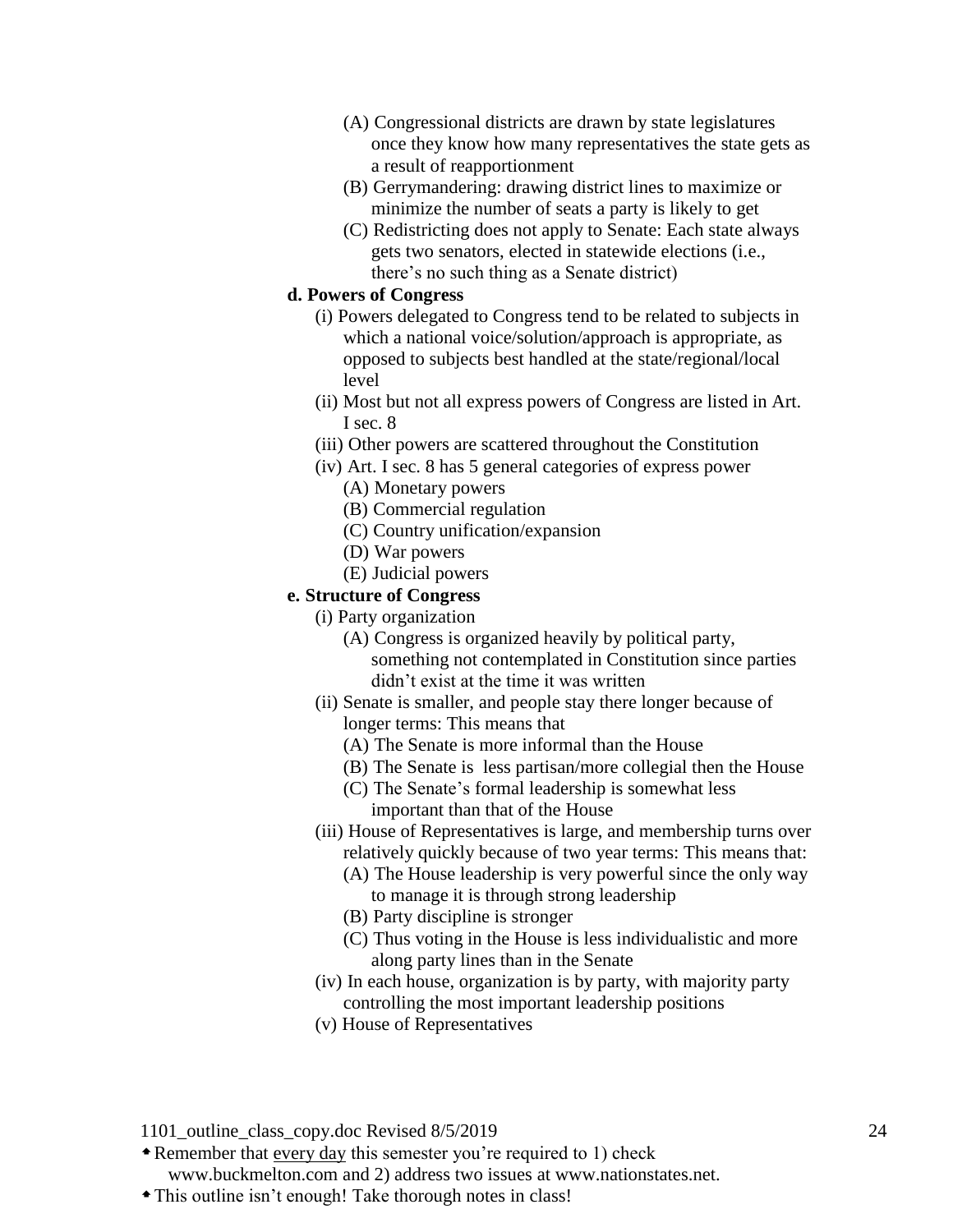(A) Leaders of both parties, and therefore of the House of Representatives, are chosen by party caucuses

(B)

- (C) Speaker of the House
	- 1. Chosen by majority and therefore majority party, thus the Speaker is always from the House majority party
	- 2. Tends to be most powerful member of House of Representatives
	- 3. Is one of most visible national politicians, especially if he is of a different party than the president
- (D) Majority leader
- 1. Same party as speaker, therefore overshadowed by him
- (E) Minority leader
	- 1. Leader of the opposition party
	- 2. A shadow speaker who may become actual speaker
- (F) Majority and minority whips
	- 1. Keep party members in line, turn out the vote especially on big issues
- (G) Limits on floor debate due to large number of members; few people get to speak on a subject, and they don't get to speak for long
- (vi) Senate
	- (A) Vice president
		- 1. Technically the presiding officer of the Senate
		- 2. May be of a different party than the Senate's majority party
		- 3. Can only to vote to break a tie
		- 4. Is usually absent
		- 5. In his absence, president pro tempore, the senior member of majority party, presides
		- 6. But the president pro tempore usually delegates the role to a junior member of his party
	- (B) Majority leader
		- 1. More powerful than House of Representatives majority leader, is more the leader of his party
	- (C) Minority leader
		- 1. Similar role to the House minority leader
	- (D) Majority and minority whips
		- 1. Similar roles to whips in the House
	- (E) The filibuster
		- 1. The practice of a senator attempting to talk a bill to death or bogging down Senate conduct of business with a very long speech
		- 2. Exists only in the Senate--not in the House
- 1101 outline class copy.doc Revised 8/5/2019 25
- Remember that every day this semester you're required to 1) check

www.buckmelton.com and 2) address two issues at www.nationstates.net.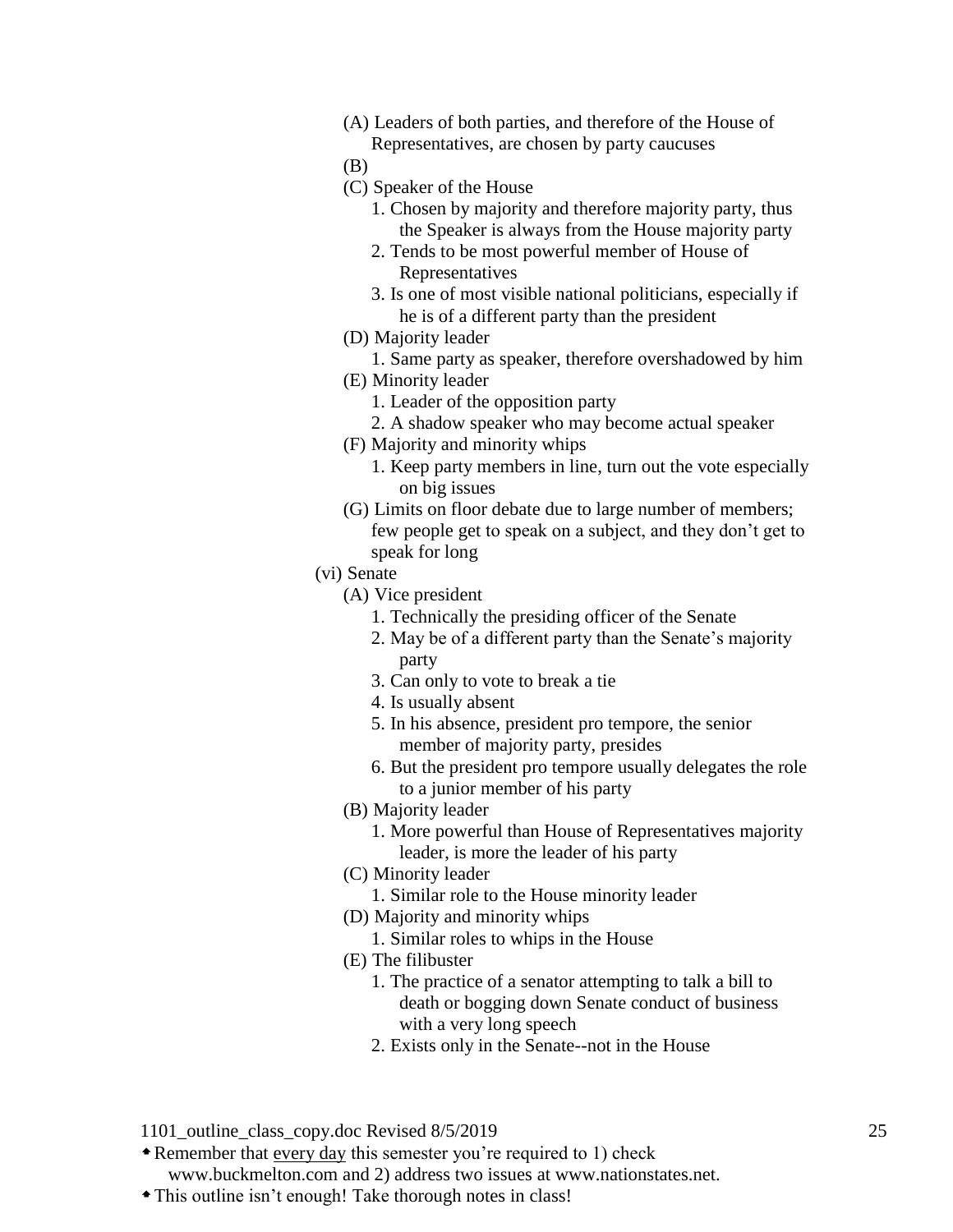- 3. Exists because under the Senate rules, senators have no time limit on how long they may speak, unless 60 senators vote cloture (cutting off of debate)
- 4. The Filibuster gives the minority party or a single senator huge power, thus encouraging/forcing collegiality and compromise
- 5. The threat of a filibuster alone can kill a bill or force negotiations to modify it
	- a. Filibusters are today more often used as a threat than actually engaged in
	- b. This has the practical effect of requiring 60 votes rather than simple majority to pass a bill
- 6. In place since 1830s
- 7. Limits
	- a. Some things can't be filibustered, e.g. budget amendments
	- b. Cloture vote
	- c. The "nuclear option":
		- i. A parliamentary maneuver in which the Senate decides by simple majority vote that a filibuster is in violation of the Senate rules
		- ii. invites retaliation, therefore collegiality strongly discourages this
		- iii. Exercised by Democrats in November 2013 for lower federal court appointments (likely eroding sacrosanct nature of the filibuster and inviting eventual Republican retaliation
		- iv. Exercised by Republicans in 2017 in response to Democratic filibuster of confirmation Supreme Court nominee Neil Gorsuch (and likely in retaliation for Democrats' use of the nuclear option in 2013)
		- v. This dual use of the nuclear option may erode the filibuster by encouraging one or both parties to use the nuclear option in the future on controversial legislation
- (vii) Committees
	- (A) Where most of the work is done in each house
		- 1. Committee membership is based on party, with the majority party in a house having the majority vote on all of that house's committees
	- (B) Three basic types
		- 1. Standing committees: the most important type
		- 2. Select/special committees: usually investigative, usually doesn't propose laws
		- 3. Joint

Remember that every day this semester you're required to 1) check

www.buckmelton.com and 2) address two issues at www.nationstates.net.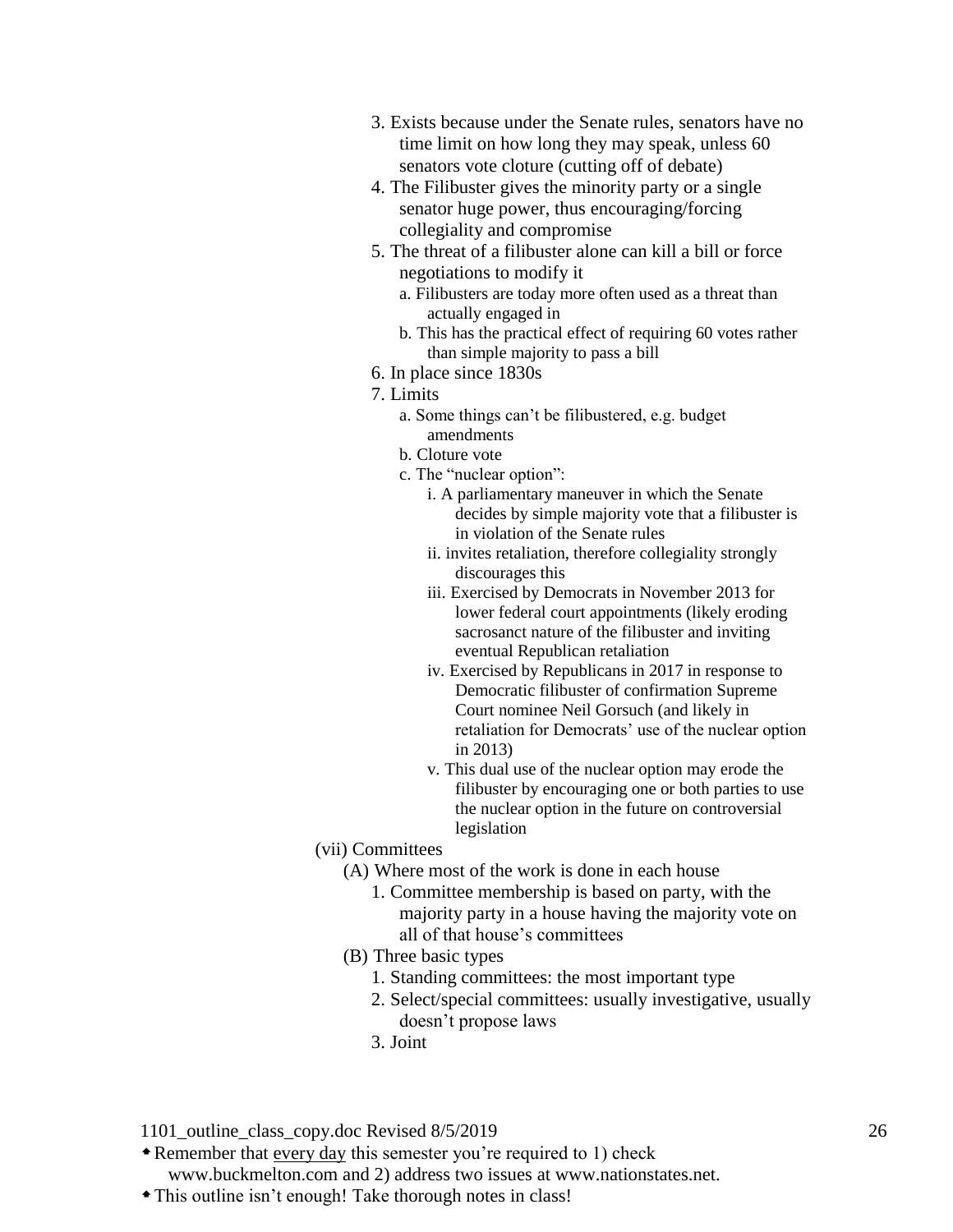a. Usually oversight, e.g. overseeing GAO

- (C) importance of Rules Committee in the House of Representatives
	- 1. decides where bills go and if they get to floor

#### **f. [The legislative process](http://www.buckmelton.com/legislative_process.jpg)**

- (i) only a member of Congress may introduce a bill
- (ii) idea for a bill may come from the public, lobbyists, interest groups, the president, or other sources
- (iii) a bill may be introduced in either house
- (iv) Exception: Revenue bills must begin in the House of Representatives
- (v) Committee referral
- (vi) Tabling or subcommittee referral
- (vii) Subcommittee markup
- (viii) Bill reported out to floor, ultimately voted on if it survives that long
- (ix) If approved, the process is repeated in the other house
- (x) The same bill must pass both houses to become law
- (xi) Conference committee
	- (A) a special type of joint committee
	- (B) reconciles the two houses' versions of a bill of they are different
	- (C) wields a lot of power
- (xii) Presentment of bill to the president
	- (A) The clock starts ticking when the bill is presented to the president
	- (B) four options
		- 1. He may sign it, in which case it becomes a law
		- 2. It becomes a law without signature after ten days if he takes no action
		- 3. He may veto it (risking override)
			- a. No line-item veto: Clinton v. City of New York (1998)
		- 4. Pocket veto: If the president takes no action on it and Congress adjourns before the ten days are up, the bill dies
			- a. This refers to any adjournment, not just the final adjournment of that Congress (*The Pocket Veto Case* (1929))

#### **g. Congress and finance**

#### (i) Spending

- (A) The budget process
	- 1. Is essentially the legislative process
	- 2. i.e. few to no special constitutional provisions

1101 outline class copy.doc Revised 8/5/2019 27

Remember that every day this semester you're required to 1) check

www.buckmelton.com and 2) address two issues at www.nationstates.net.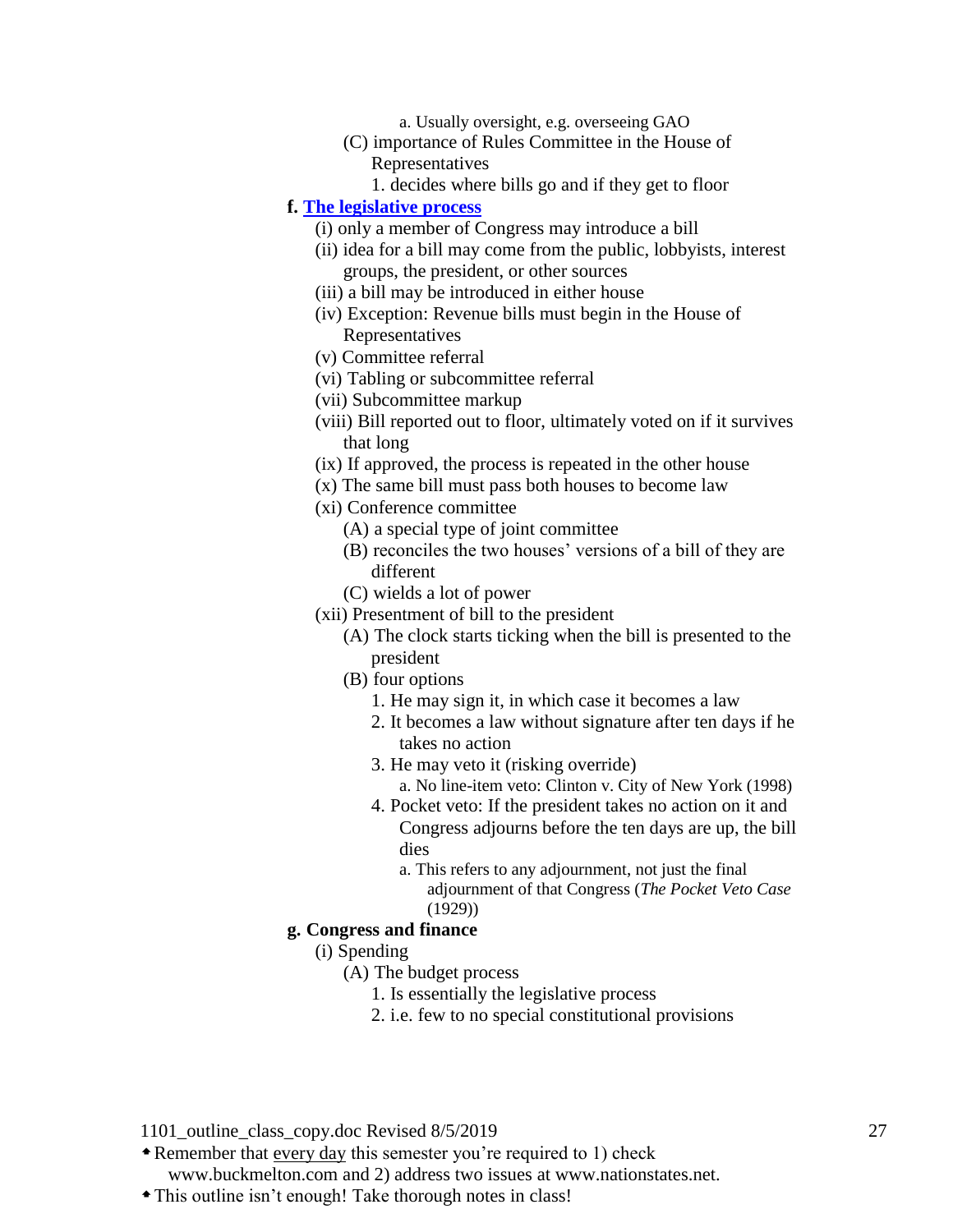- a. President submits a proposed budget to Congress each year
	- i. This is required only by law (since 1921), not by the Constitution—Congress is capable of writing a budget itself
- b. Congress then puts various parts of the proposed budget through various committees and subcommittees
- c. Eventually all become part of the Budget Resolution
- d. the Budget Resolution is passed more or less like other laws, although it is a Congressional resolution, not a law (not legally binding)
- e. The Budget Resolution is a guideline of projected revenue and spending goals for the coming fiscal year; it serves to guide Congress as to how to allocate funds to various committees that may pass appropriations bills
- f. Some years there may be no Budget Resolution
- (B) Appropriations
	- 1. Appropriations bills are the bills that actually authorize the spending of federal money
	- 2. Again, they go through the legislative process
	- 3. The main committees involved in the process are the House and Senate Appropriations Committees, each of which has numerous subcommittees
	- 4. Appropriations are generally made in three ways: a. Regular appropriations bills
		- i. passed annually and provide most of the funding
		- b. Continuing resolutions
			- i. Usually passed when Congress can't decide on a new budget—simply continues spending at previous levels for another day/week/month/year/etc. until Congress can make a budget decision
			- ii. In recent years Congress has had great trouble passing a budget and making regular appropriations, so continuing resolutions have been common
		- c. Supplemental appropriations bills
			- i. Passed when some new/unforeseen circumstance arises requiring additional apropriations
			- ii. E.g., war or natural disaster
	- 5. Unlike the Budget Resolution, without annual appropriations, the government must shut down
	- 6. This leads to "brinkmanship" between the parties and has resulted in around 18 shutdowns since 1976 ranging from one to 21 days
	- 7. Two types of spending: discretionary and mandatory

Remember that every day this semester you're required to 1) check

www.buckmelton.com and 2) address two issues at www.nationstates.net.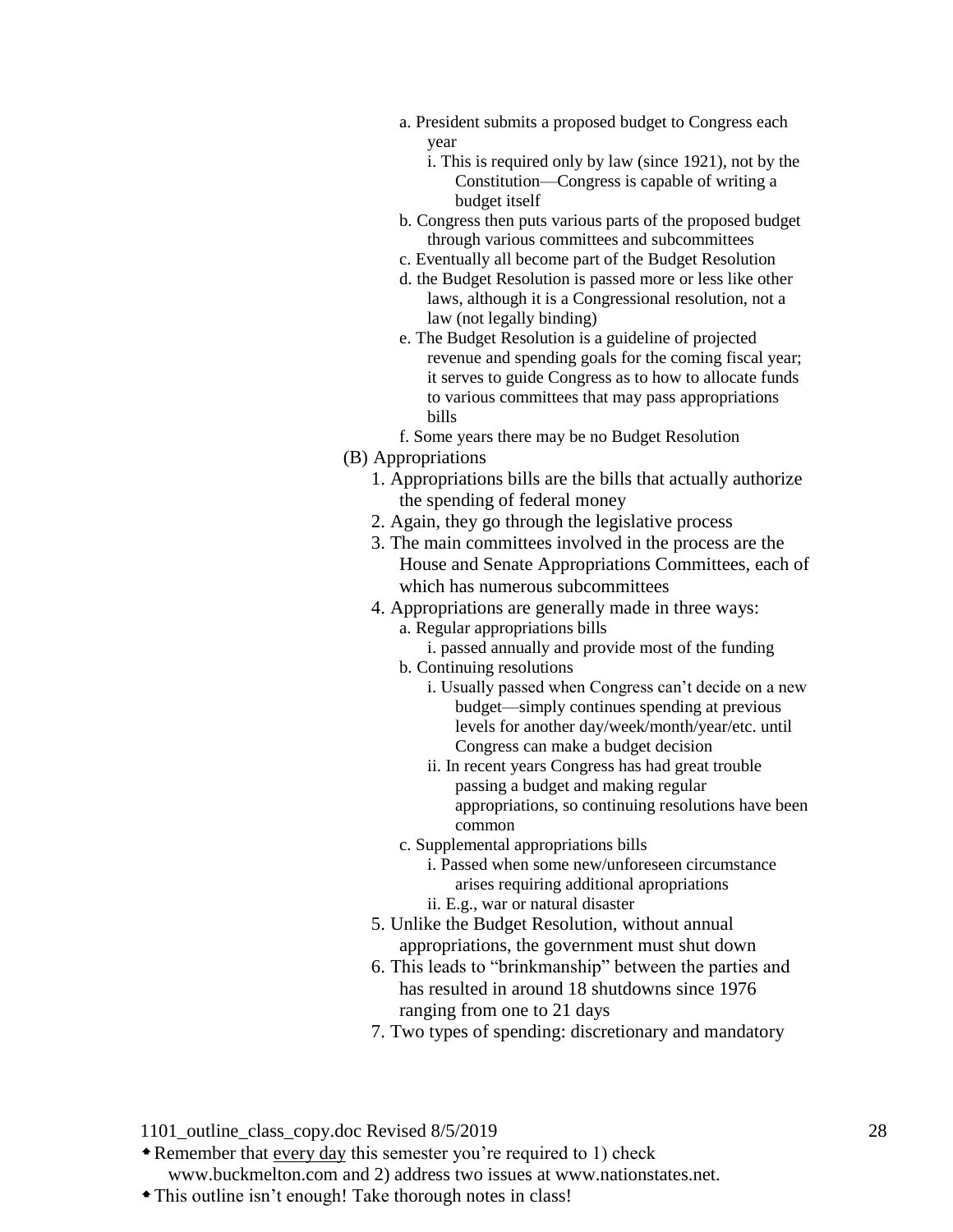- a. Discretionary must be passed every year (i.e., annual appropriations) and is typically good for only one year
	- i. E.g., most of the money appropriated for the armed services
- b. Mandatory is money that is automatically spent without an annual appropriation; most of this goes to entitlements, [and the amount is growing](http://www.buckmelton.com/entitlements_and_discretionary_pie.jpg) i. E.g., Social sSecurity
	- ii. Medicare
	- iii. Medicaid
- c. Congress can reduce or eliminate entitlements and mandatory spending, but this is always a hugely unpopular move that would ruin the careers of members of Congress
- (ii) Revenue
	- (A) The raising of money that Congress has to spend
	- (B) [Sources](http://www.buckmelton.com/0017_taxes-snapshot-full.gif)
- (iii) Overspending
	- (A) Deficit spending:
		- 1. Spending more money than is coming in from revenue
	- (B) National debt:
		- 1. The total amount of money that a government owes, i.e. the accumulation of debt acquired through deficit spending
	- (C) The U.S. has been almost constantly running a deficit [since 1933](http://www.buckmelton.com/annual_deficit.png) and the debt is [becoming dangerously high](http://www.buckmelton.com/GDP_to_Federal_debt_of_the_United_States.png) with no change in sight

#### **h. Congresses and sessions**

- (i) A Congress meets for two years; it usually has two sessions of one year each
- (ii) Both Congessses and sessions are numbered, e.g., Fifth Congress, Second Session
- (iii) Congresses begin early (i.e., January) in odd years (following the previous, even election year)
- (iv) To determine the number of a Congress meeting in a given year, use the following formula: (Starting year of Congress – 1787)/2
	- (A) E.g., Which Congress met starting in 1797? 1. (1797-1787)/2=5, i.e., the Fifth Congress
	- (B) E.g., Which Congress met starting in 2013? 1.  $(2013-1787)/2=113$ , i.e. the 113<sup>th</sup> Congress
- (v) To determine the year of a particular Congress, use the following formula: (number of Congress  $x$  2) + 1787 (A) E.g., What year did the 31st Congress first convene? (31 x
	- $2) + 1787 = 1849$

1101 outline class copy.doc Revised 8/5/2019 29

Remember that every day this semester you're required to 1) check

www.buckmelton.com and 2) address two issues at www.nationstates.net.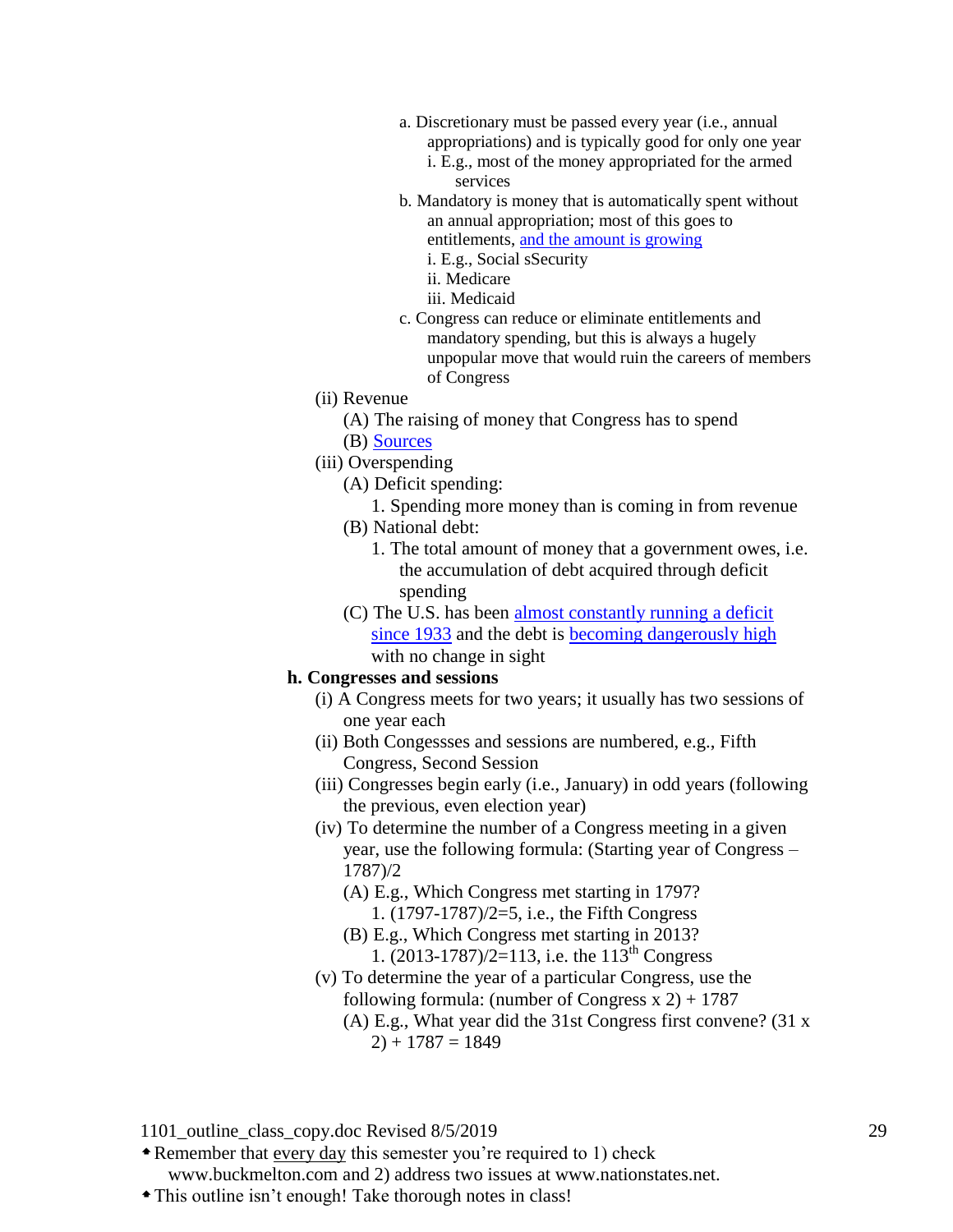(B) E.g., What year did the 101st Congress first convene?

 $(101 \times 2) + 1787 = 1989$ 

#### **i. The American parliament**

- (i) Growing Congressional power
	- (A) Wickard v. Filburn (1942)
		- 1. Establishes the Orwellian idea that by not engaging in interstate commerce, a farmer is somehow engaging in interstate commerce and thus subject to federal law
		- 2. A massive expansion of the commerce power and a consequent massive weakening of state power/federalism
- (ii) Growing Congressional entrenchment and perks
	- (A) Originally, Congress was a part time job, with each session lasting only several weeks or a few months
	- (B) 2d Continental Congress put everything on the line and would have been hanged for traitors
	- (C) today, service in Congress is essentially a full-time career, with low turnover, high salary, and many perks
		- 1. In mid-1800s, 5 years was the maximum average time a member of Congress stayed in office a. today, much longer: 20, 30, or even 50 years
		- 2. In mid-1800s, half of incumbents retired or were defeated every election

a. today, fewer than 10 percent

- (D) perks
	- 1. high salary
	- 2. private retirement program
	- 3. exemption from laws like Obamacare and insider trading rules
- (E) Safe seats: seats from states or districts in which the opposing party has little or no chance of taking the seat 1. Most seats these days are safe
- (F) Why low turnover:
	- 1. Patronage
	- 2. Presence (staff, local offices)
	- 3. Pork
- (G) All of this means that members of Congress have little actual responsibility to the voters, since they can manage to stay in office relatively easily unless they do something so heinous as to alienate a high percentage of voters
- (iii) Attempts to remedy American Parliament
	- (A) Demands to balance the budget
	- (B) Attempts to impose term limits

1101 outline class copy.doc Revised 8/5/2019 30

Remember that every day this semester you're required to 1) check

www.buckmelton.com and 2) address two issues at www.nationstates.net.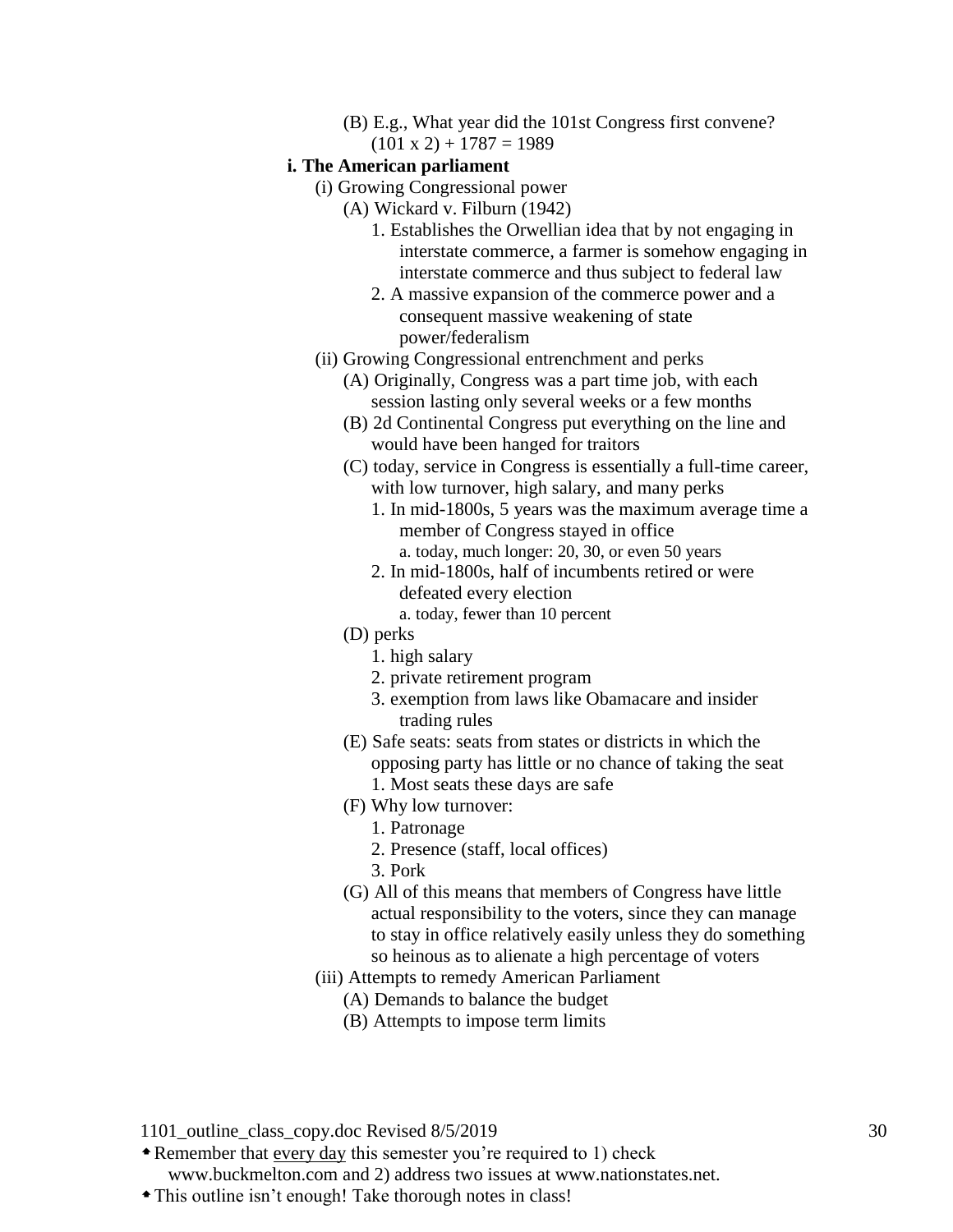1. *U.S. Term Limits, Inc. v. House of Representatives* (1995), was a case in which the Supreme Court of the United States ruled that states cannot impose qualifications for prospective members of the U.S. Congress stricter than those specified in the Constitution. The decision invalidated the Congressional term limit provisions of 23 states. The parties to the case were U.S. Term Limits, a non-profit advocacy group, and the politician Ray House of Representatives, among others.

(C) [The amendment process](http://www.buckmelton.com/amendment_process.pdf) and Article V refusal

1101\_outline\_class\_copy.doc Revised 8/5/2019 31

Remember that every day this semester you're required to 1) check www.buckmelton.com and 2) address two issues at www.nationstates.net.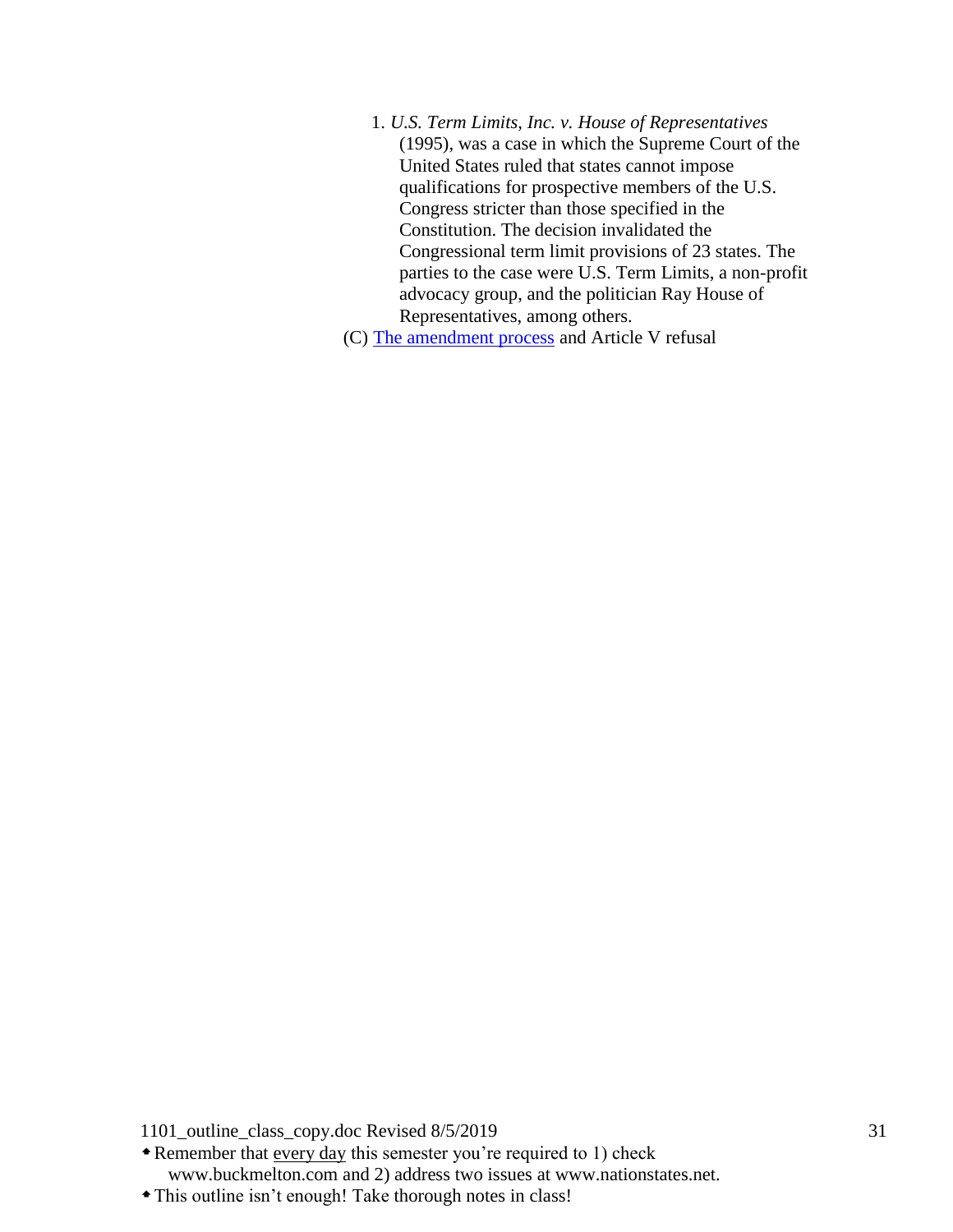#### **3. The Executive Branch: The President**

## **a. Choosing the president/vice president**

- (i) Natural born citizen
- (ii) [The Electoral College](http://www.buckmelton.com/electoral_college.pdf)
	- (A) A continued vestige of federalism and the importance of states qua states
	- (B) Election of the president is based on geographic distribution of population as well as state sovereignty— NOT direct popular vote
	- (C) Original system didn't anticipate the development of a two-party system
	- (D) Twelfth Amendment: modification to reflect the development of a two-party system
- (iii) Two-term tradition/limit
	- (A) Theodore Roosevelt, 1912
	- (B) Franklin D. Roosevelt, 1940
	- (C) Twenty-Second Amendment
- (iv) Presidential succession
	- (A) Twenty-Fifth Amendment (1967)
	- (B) An attempt to clarify various issues regarding presidential or vice-presidential death or incapacity
	- (C) Proposed and ratified in response to the assassination of John F. Kennedy in 1963
	- (D) Addresses, among other things:
		- 1. Presidential succession
			- a. Prior to this amendment, the Constitution didn't clearly state that vice president was to become president on death or removal of president
			- b. See Art. II, sec. 1, cl. 6
		- 2. Vice-presidential vacancy
		- 3. Presidential incapacity
- **b. Removing the president**
	- (i) Impeachment
	- (ii) "high crimes and misdemeanors"

## **c. Powers of the president**

- (i) Commander-in-chief
	- (A) [The War Power](http://www.buckmelton.com/war_power.pdf)
	- (B) Purse versus sword
	- (C) Congressional abrogation of responsibility
		- 1. The Gulf of Tonkin Resolution (1964)
		- 2. The War Powers Resolution (1973)
- (ii) Diplomat-in-chief
	- (A) *United States v. Curtiss-Wright Export Corp*. (1936)

1101 outline class copy.doc Revised 8/5/2019 32

Remember that every day this semester you're required to 1) check

www.buckmelton.com and 2) address two issues at www.nationstates.net.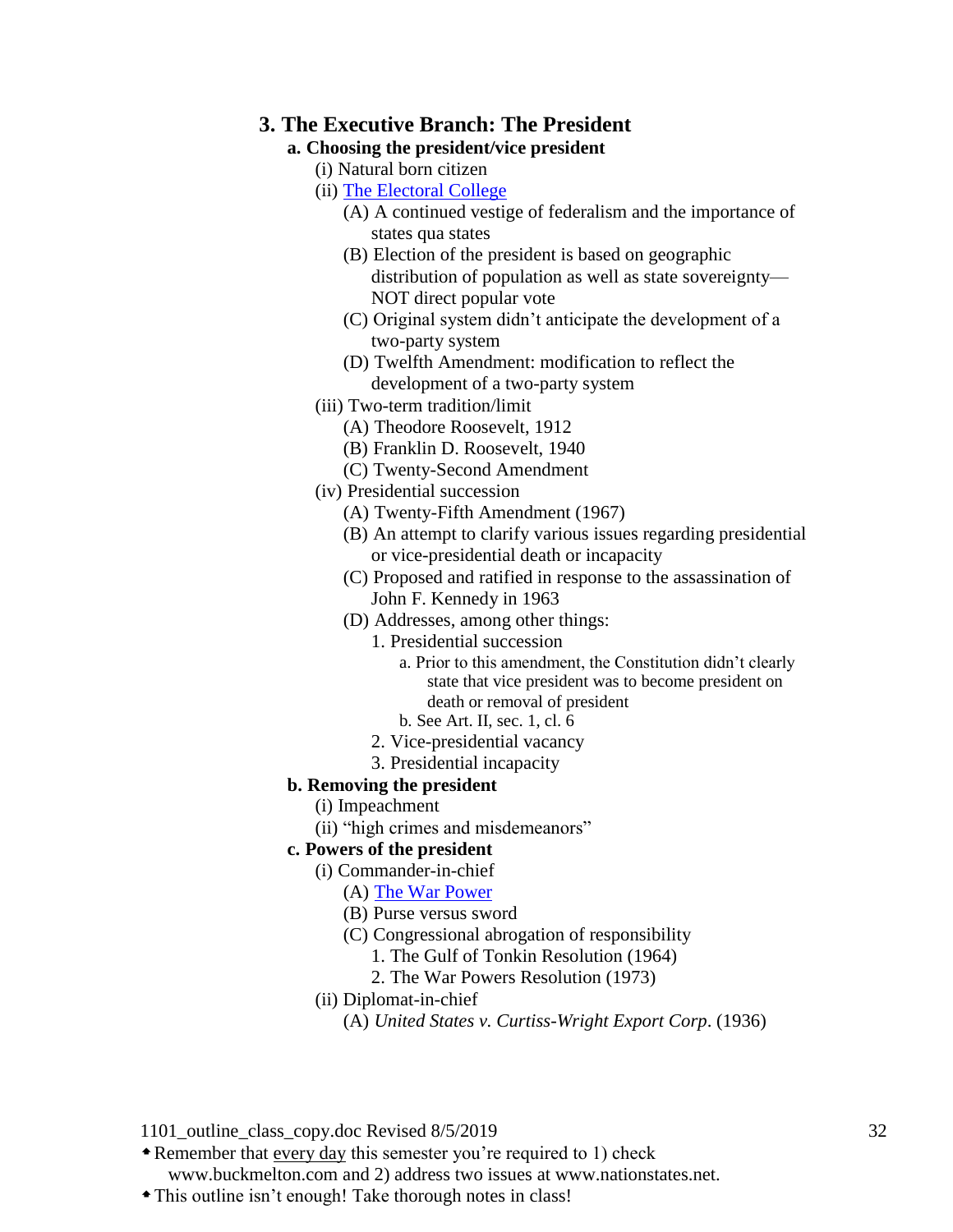- 1. The power of the United States to conduct foreign relations is an inherent power
- 2. and this power inheres in the executive branch
- 3. i.e., the president's power to conduct foreign affairs isn't subject to limitations that Congress may try to put on it
- (B) President's power to recognize (or not) foreign states/regimes
- (C) Current events: *Trump v. Hawaii* (2018)
	- 1. Supreme Court upheld ban on travel to U.S. from eight Muslim countries whose nationals potentially constitute a national security threat to U.S. despite Trump's repeated blanket statements that Muslims are a threat to the U.S. (See First Amendment Establishment Clause)
- (D) Treaty power
	- 1. Senate concurrence required (2/3 supermajority)
	- 2. Advice, consent, and George Washington's experience
- (E) Executive agreements
	- 1. A major element in the greatly-expanding power of the president at the expense of the Senate
	- 2. President may make legally binding agreements with foreign states without congressional approval
	- 3. Have largely replaced treaties
		- a. 1789-1839, US entered into 60 treaties and 27 published executive agreements
		- b. 1940-1989, US entered into 759 treaties and 13,016 published executive agreements
	- 4. Limitations: Executive agreements are limited to situations in which
		- a. Congress authorizes such an agreement in advance, by statute
		- b. An existing treaty (which has been approved by the Senate) authorizes such an agreement
			- i. E.g., the U.S.–Japan Status of Forces Agreement, 1960, signed incident to the U.S.-Japan Security treat, which authorized it
		- c. The Constitution arguably grants the president the implied power to enter into such an agreement
			- i. E.g., an agreement that rests on the president's power as commander-in-chief, such as the Iraq status of forces agreement, 2008
- (iii) Administrator-in-chief
	- (A) Appointments of many executive officers
		- 1. E.g., Cabinet officers

Remember that every day this semester you're required to 1) check

www.buckmelton.com and 2) address two issues at www.nationstates.net.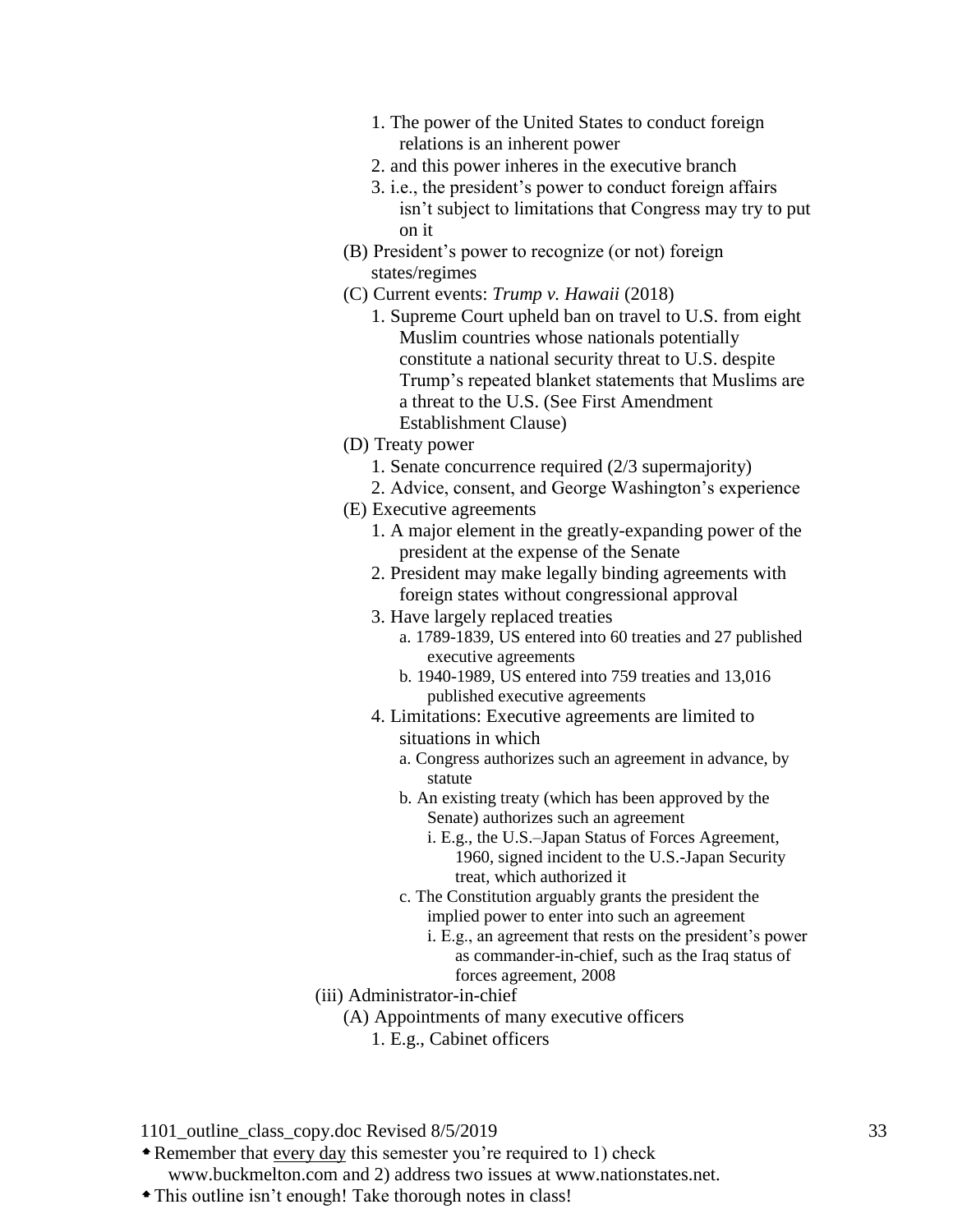- 2. E.g., other executive agencies
- 3. Recess appointments issue
	- a. NLRB v. Noel Canning (2014): If the the Senate rules allow it to transact business at a particular moment, then it isn't in recess at that moment and no recess appointments are allowed
- (B) Executive orders
	- 1. Orders from the president to executive branch employees to do something, not to do something, or how to do something
	- 2. These orders implement or interpret some presidential power, treaty provision, or law of Congress
	- 3. Similar executive actions may go by different names such as
		- a. Presidential directives
		- b. Presidential memoranda
		- c. Presidential determinations
	- 4. Executive orders aren't mentioned expressly in Constitution
	- 5. Basis: several different bases and theories, including:
		- a. Implied from express powers of president
			- i. E.g, Article II, sec. 2 expressly states that the president is the commander-in-chief. Since commanders-in-chief presumably can issue orders to the armed forces, the president by implication may issue executive orders in this regard.
			- ii. E.g., Article II, sec. 2 expressly grants the president the power to grant pardons. By implication, he may use an executive order to pardon an individual or group.
		- b. Statutory grant of authority by Congress to the president i. In this case Congress is always free to revoke this grant by changing or repealing the statute (which of course is subject to the president's veto power)
	- 6. Nevertheless, executive orders have been issued by nearly every president since Washington, often to achieve far-reaching and very controversial results
	- 7. Examples:
		- a. George Washington: Proclamation of neutrality instructing executive officers to take legal action against American citizens who aided any European state currently at war
		- b. Abraham Lincoln: the Emancipation Proclamation
		- c. Franklin D. Roosevelt:

- Remember that every day this semester you're required to 1) check www.buckmelton.com and 2) address two issues at www.nationstates.net.
- This outline isn't enough! Take thorough notes in class!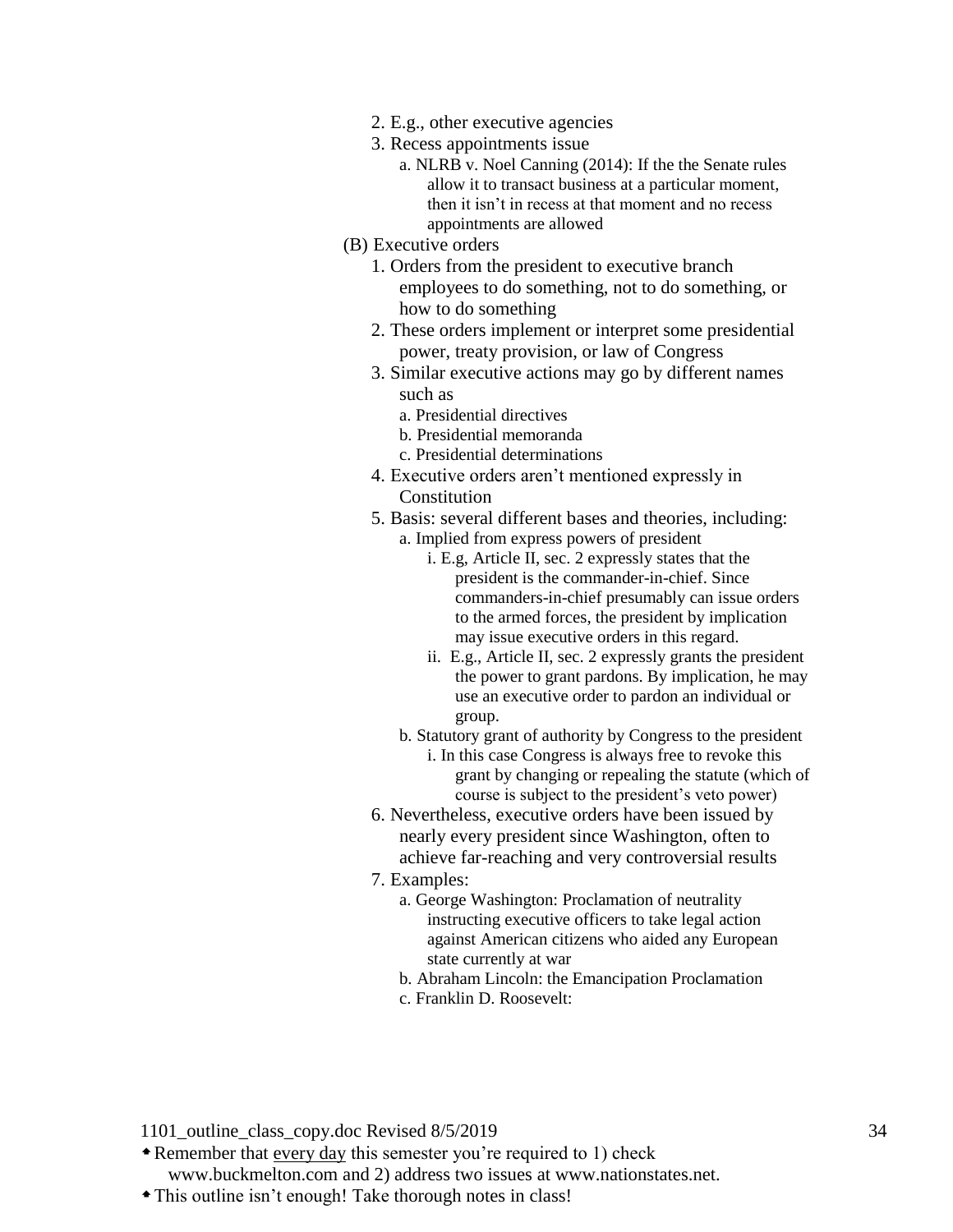- i. criminalizing private citizens' possession of most gold, essentially taking America off the Gold Standard (was later reversed)
- ii. Deportation of American citizens of Japanese descent to internment camps during World War II
- d. Truman: Desegregation of the U.S. armed forces
- e. Eisenhower: ordering federal troops to desegregate public school in Little Rock, Arkansas
- f. Clinton: Required the federal government to offer services and benefits in foreign languages (ruled unconstitutional)
- g. Obama: Order delaying enforcement of statutory employer mandate requirement of Obamacare
- h. Trump: Ban on travel to U.S. from eight predominately Muslim countries whose systems for managing and sharing information regarding its nationals were deficient and thus a threat to U.S. national security
- 8. Number has grown considerably over the past century
- 9. Today often used in ways calculated to thwart the will of Congress
	- a. E.g., President Obama, 2014: "We're not just going to be waiting for legislation in order to make sure that we're providing Americans the kind of help they need. I've got a pen and I've got a phone. And I can use that pen to sign executive orders and take executive actions and administrative actions that move the ball forward ... ."
- 10. Can be overturned in some cases by acts of Congress (which are of course subject to presidential veto)
- 11. Youngstown Sheet & Tube v. Sawyer (1952)
	- a. In the face of a national steel workers' strike during the Korean War, President Truman seized the nation's steel mills by executive order without congressional authority, claiming the inherent power to do so
	- b. The Supreme Court found the seizure unconstitutional
	- c. Jackson's analysis
		- i. When an executive order is based upon express or implied support of Congress, president's powers are at their strongest/presumably valid
		- ii. When Congress has so far been silent, president's powers are moderate
		- iii. When an executive order runs counter to the expressed will of Congress, president's powers are at their weakest
- (iv) Other powers
	- (A) Veto
		- 1. Based on law or based on policy?
	- (B) Pardon power

Remember that every day this semester you're required to 1) check

www.buckmelton.com and 2) address two issues at www.nationstates.net.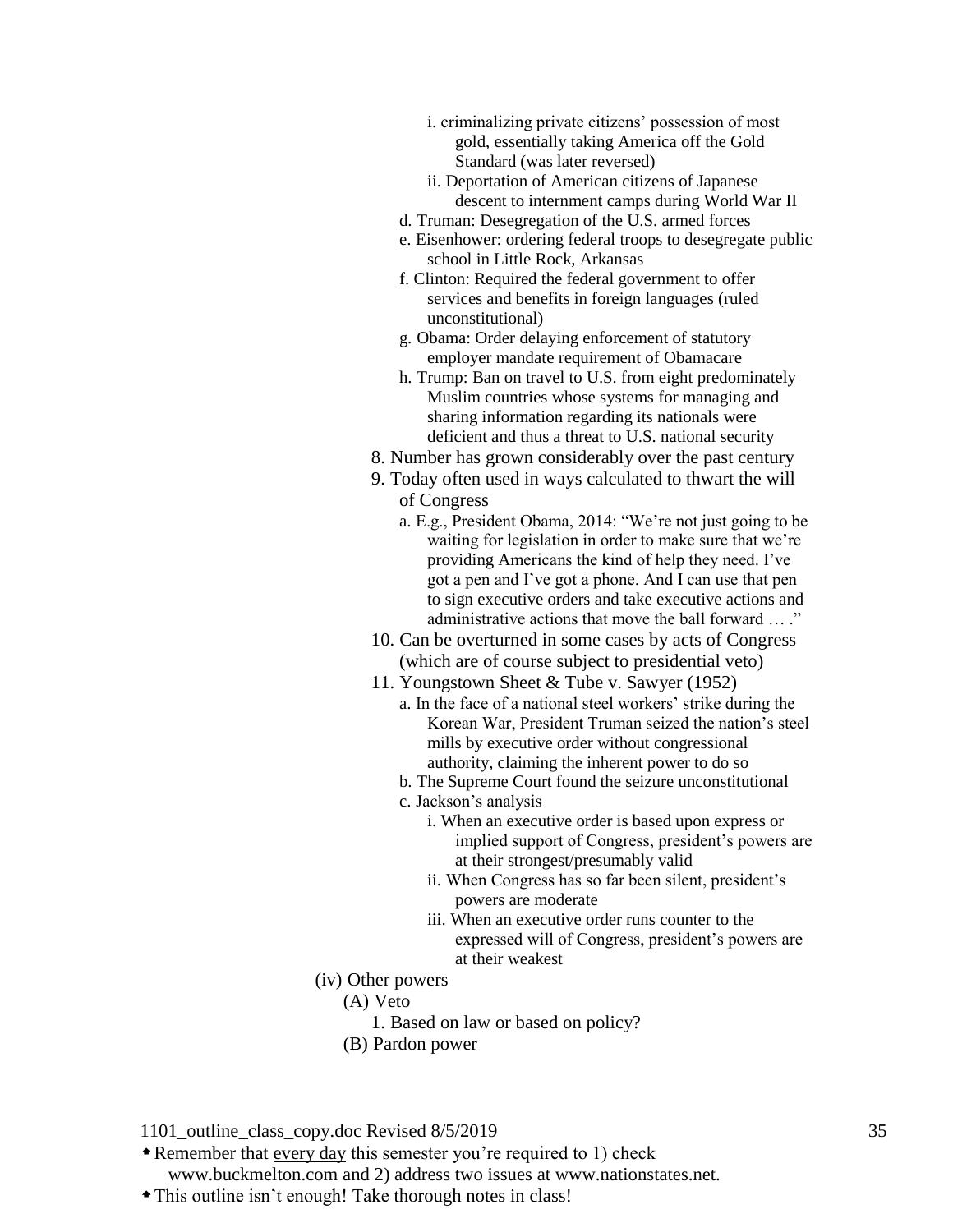- 1. Watergate: Ford's pardon of Nixon
- 2. Carter's pardon of draft dodgers
- (C) Executive privilege
	- 1. Watergate: United States v. Nixon (1974)

\* Remember that every day this semester you're required to 1) check www.buckmelton.com and 2) address two issues at www.nationstates.net.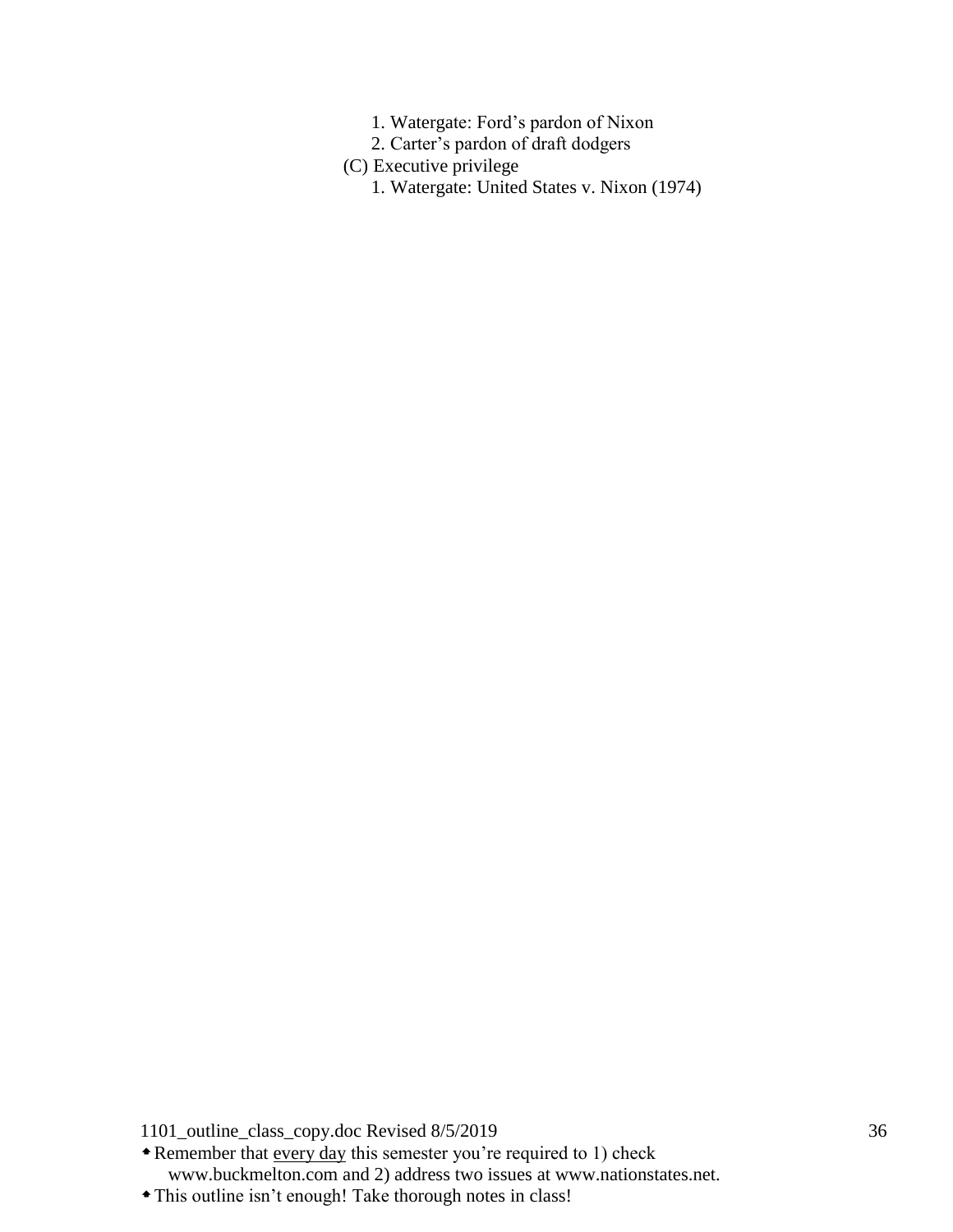### **4. The Executive Branch: The Bureaucracy**

### **a. Section outline:**

- (i) The "fourth branch of government"
	- (A) Federal agencies
	- (B) Created by Congress but in the executive branch
	- (C) Staffed by unelected specialists
	- (D) Engaged in
		- 1. Delivering goods and services
		- 2. Or regulating aspects of economy or society
		- 3. Making rules regarding delivery and decision making
		- 4. Adjudicating conflicts related to its rules and policies
	- (E) Subject to varying degrees of presidential control
	- (F) Bureaucrats and their agencies can make administrative regulations that have the force of law
- (ii) Types of bureaucratic agencies
	- (A) Cabinet-level departments
		- 1. The biggest
		- 2. The most generalized
		- 3. The only ones mentioned in the Constitution
		- 4. Examples:
			- a. Department of State
			- b. Department of Defense
			- c. Department of the Treasury
			- d. Department of Justice
		- 5. Department heads:
			- a. Nominated by president, confirmed by Senate
			- b. The Tenure of Office Act, 1867: Andrew Johnson impeached for firing Secretary of War Stanton without Senate's permission
			- c. But Myers v. United States (1926) held that Senate approval not needed for removal of department heads
		- 6. May have subordinate or "dependent" agencies (as opposed to the independent stand-alone agencies listed below) , such as
			- a. Department of the Treasury: Internal Revenue Service
			- b. Department of Justice: Federal Bureau of Investigation
	- (B) Independent stand-alone agencies
		- 1. "Independent" in the sense that they report directly to president, unlike subordinate agencies within departments
		- 2. Usually more specialized than departments
		- 3. Examples
			- a. Central Intelligence Agency
			- b. Selective Service System
	- (C) Independent regulatory agencies/commissions
- 1101 outline class copy.doc Revised 8/5/2019 37
- Remember that every day this semester you're required to 1) check

www.buckmelton.com and 2) address two issues at www.nationstates.net.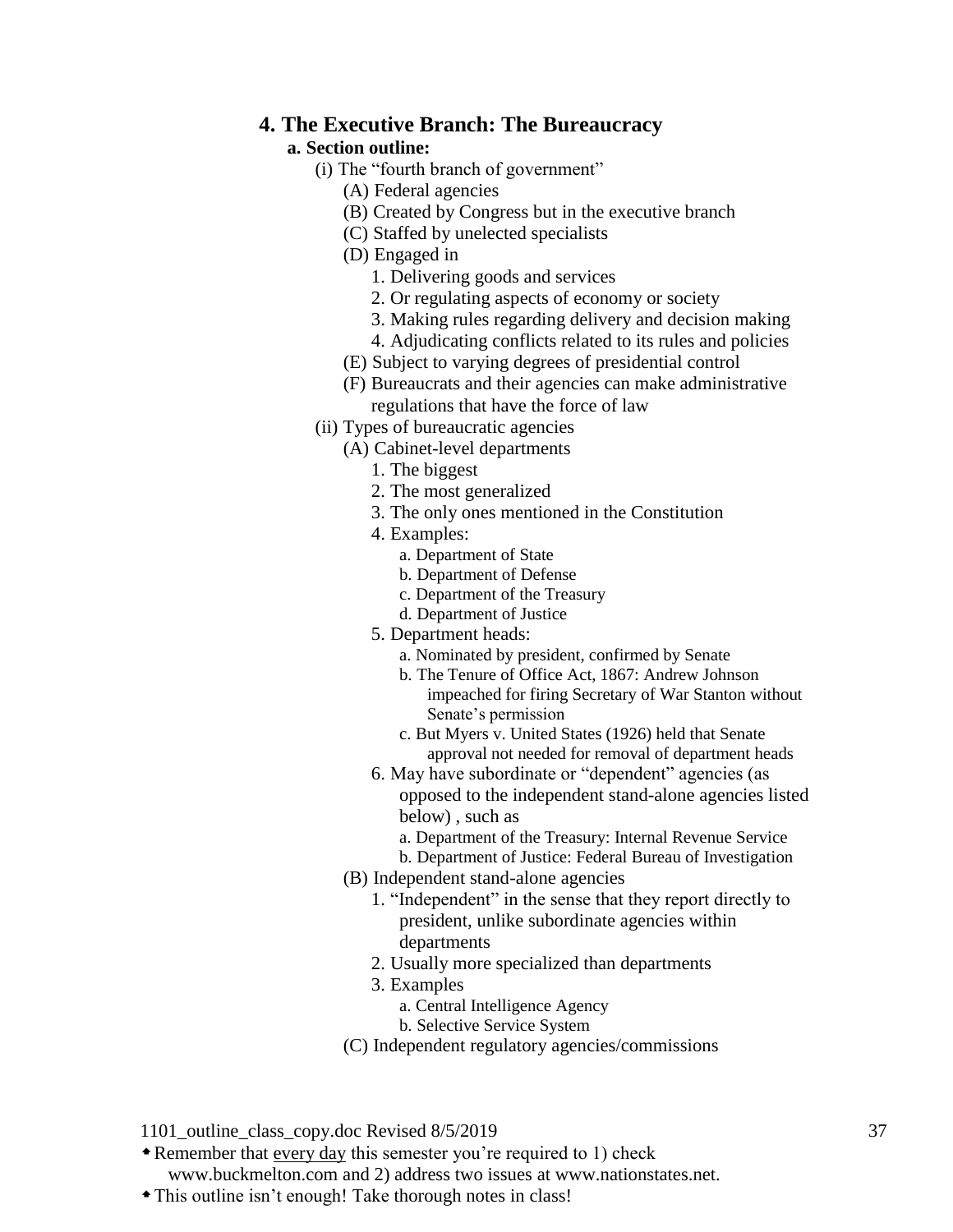- 1. "Independent" in the sense that they are relatively independent not of other departments but independent of the president
- 2. Usually headed not by an individual but by a group of commissioners
	- a. Nominated by president
	- b. Confirmed by Senate
	- c. With a set term of office (e.g., five years)
	- d. Goal is to insulate the agency from politics
	- e. Removable by the president only for cause (e.g., malfeasance, corruption--not for policy reasons)
- 3. Job is usually to regulate a particular industry or subject matter
- 4. Usually headed by a commission rather than by an individual, with members having specialized knowledge of the subject matter
- 5. First such agency was the Interstate Commerce Commission
	- a. Created in 1887 by the Interstate Commerce Act in reaction to the Wabash Case of 1886
	- b. Purpose is to regulate interstate railroad rates
- 6. Other examples:
	- a. Securities Exchange Commission
	- b. Federal Reserve Board
	- c. Federal Communications Commission
	- d. Federal Aviation Administration
- (D) Government corporations
	- 1. Supply goods or services like private corporations, but owned by the government
	- 2. Goal is to provide goods/services in areas of commerce or physical places not well served by private corporations
	- 3. Often less efficient than private corporations
	- 4. Examples:
		- a. United States Postal Service
		- b. Amtrak
		- c. Corporation for Public Broadcasting
- (iii) Depoliticizing the bureaucracy
	- (A) Keeping politics out of the bureaucracy
		- 1. Presidential appointees
			- a. Out of millions of bureaucrats, only about 3000 appointed by the president
			- b. 600 confirmable
			- c. 2400 not
			- d. generally chosen for party loyalty
			- e. often leave at or before expiration of the president's term
- 1101 outline class copy.doc Revised 8/5/2019 38
- Remember that every day this semester you're required to 1) check

www.buckmelton.com and 2) address two issues at www.nationstates.net.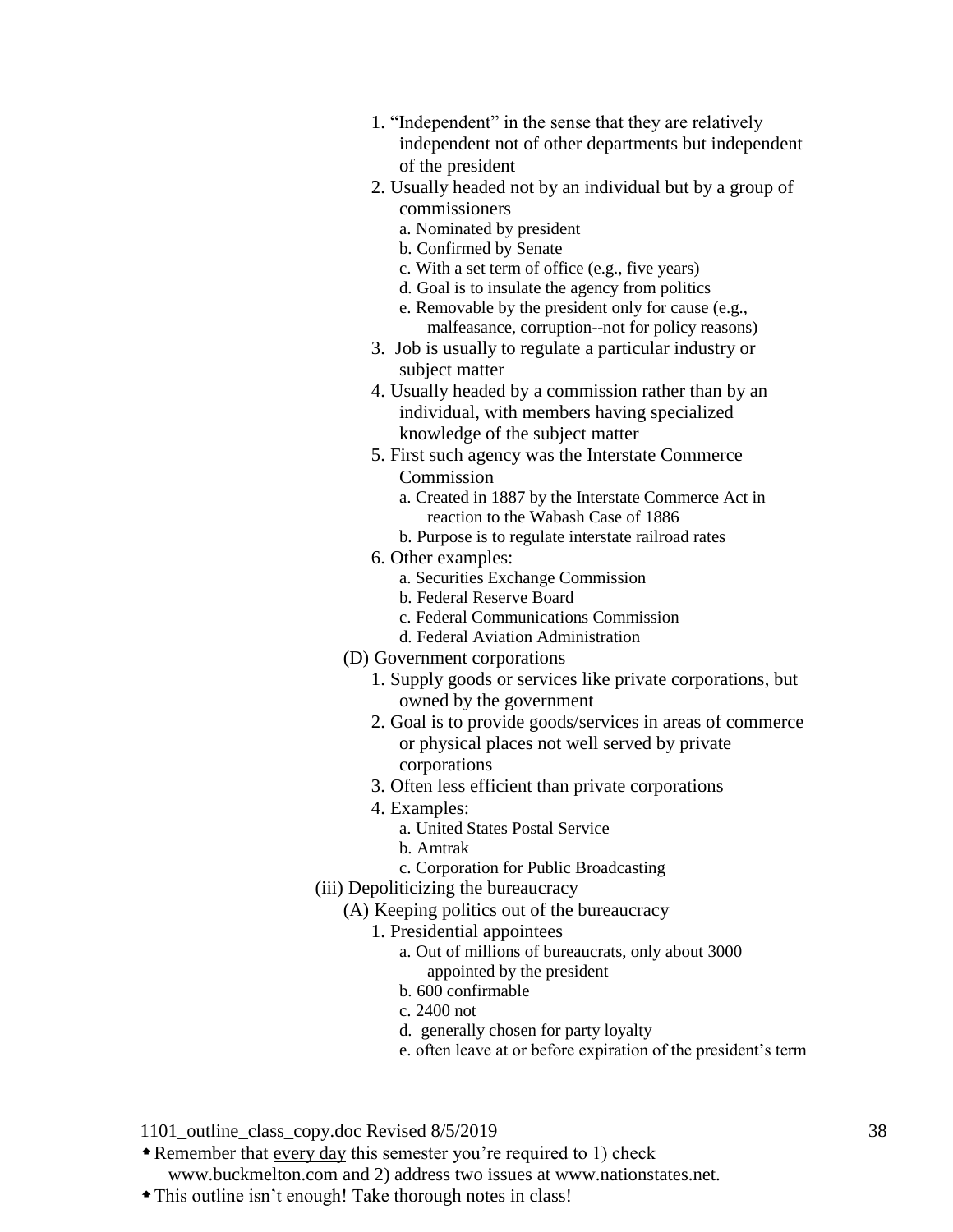- 2. Senior Executive Service
	- a. 6400 career executives
		- i. i.e. managerial level
		- ii. appointed through merit system
		- iii. non-political--keep their jobs as presidents come and go
- 3. Civil Service
	- a. Lower-level federal employees
	- b. Were originally political appointees, chosen by the spoils system
		- i. Popularized by Andrew Jackson
		- ii. Made civil service highly politicized
		- iii. Led to assassination of president James A. Garfield, 1881, by a disappointed office-seeker
		- iv. Garfield's assassination led to the Pendleton Act 1883
	- c. Pendleton Act created a series of competitive examinations for civil service positions, de-politicizing the civil service
- (B) Keeping the bureaucracy out of politics
	- 1. The Hatch Act
		- a. Passed 1939, revised 1993
		- b. Restricts political party involvement (party office holding, fundraising, etc.) by federal employees
		- c. Original act curtailed/chilled free speech rights of federal employees
- (iv) Powers of the bureaucracy
	- (A) Legislative: bureaucrats can and do make huge numbers of administrative regulations that have the force of law
	- (B) Executive: bureaucrats have the legal authority to enforce these regulations
	- (C) Judicial: bureaucrats have the legal authority to interpret these regulations when challenged in quasi-judicial proceedings by citizens
		- 1. The Chevron Doctrine (Chevron U.S.A. v. Natural Resources Defense Council (1984)): Courts defer to administrative agencies in determining what a congressional law pertaining to that agency's authority means
			- a. Does an ambiguity exist in the law?
			- b. If so, has the agency interpreted it in a reasonable way?
			- c. If the answers to both questions is "yes," then the courts will let the decision stand.
	- (D) This leads to a destruction of separation of powers and the safeguards that it provides

- Remember that every day this semester you're required to 1) check www.buckmelton.com and 2) address two issues at www.nationstates.net.
- This outline isn't enough! Take thorough notes in class!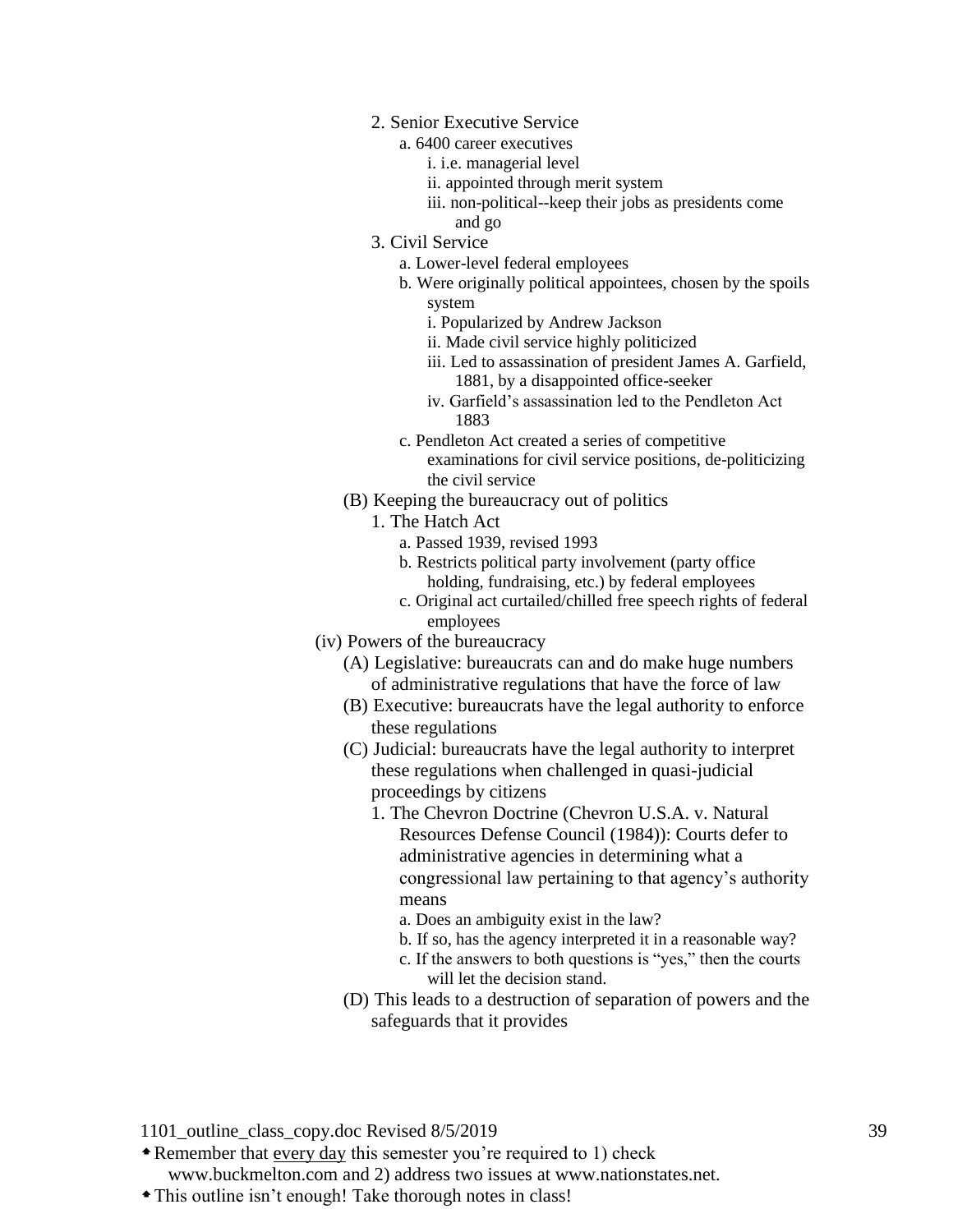(E) Concentration of executive, legislative, and judicial powers in the hands of a large group of unelected officials

1101\_outline\_class\_copy.doc Revised 8/5/2019 40

\* Remember that every day this semester you're required to 1) check www.buckmelton.com and 2) address two issues at www.nationstates.net.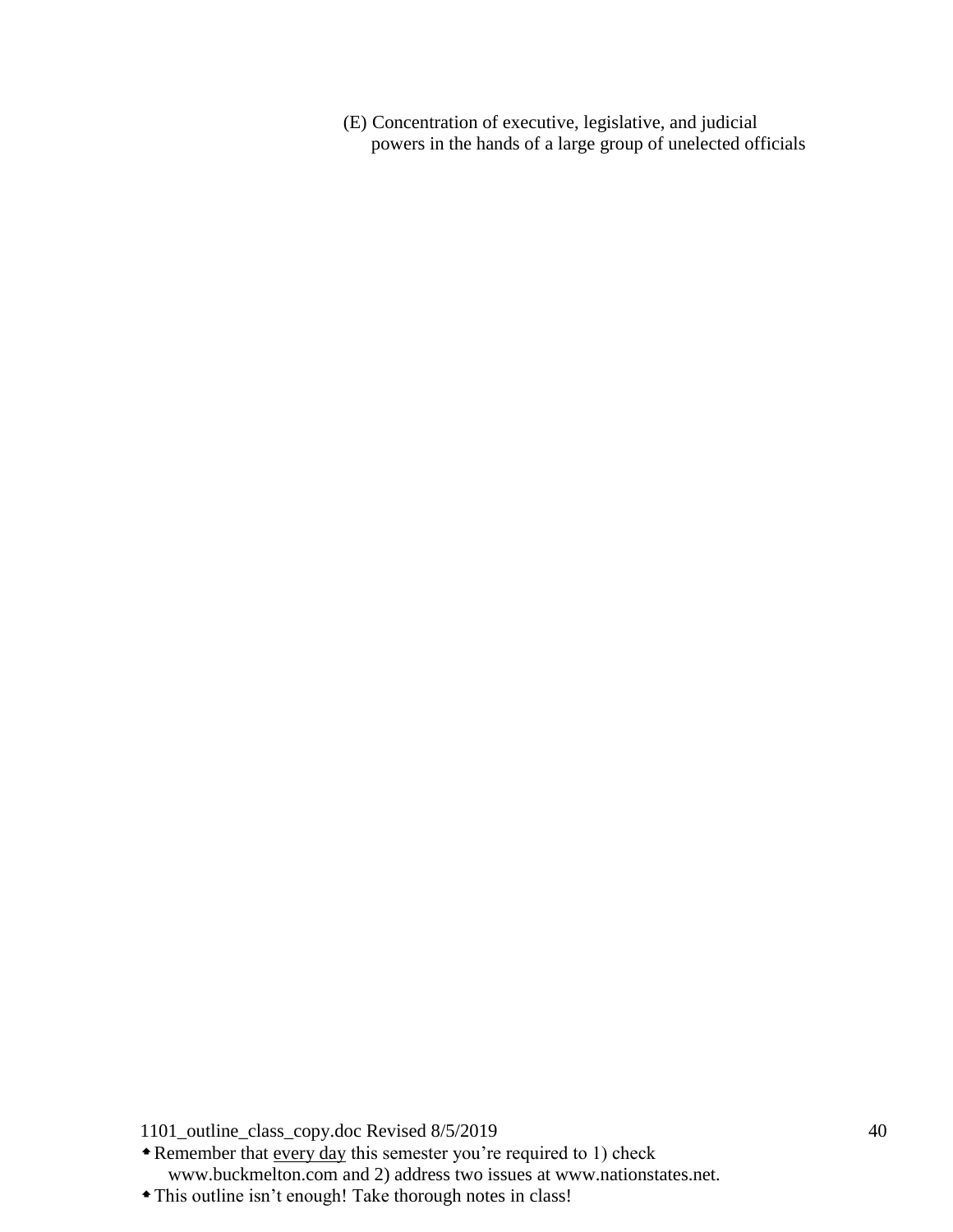## **5. The Judicial Branch**

### **a. Basic concepts of the Anglo-American judicial system**

- (i) Adversarial system
	- (A) E.g., football: two teams and referees
	- (B) As opposed to inquisitorial system
		- 1. In which the referees would play in the game as well as referee
- (ii) Distinction between civil law and criminal law
	- (A) Civil law
		- 1. Plaintiff and defendant
		- 2. Often between two private parties; may involve the government as a party (either as plaintiff or defendant)
		- 3. civil remedies usually involves money damages or restoring plaintiff to his prior economic position, or compelling a party to carry out his legal duties
	- (B) Criminal law
		- 1. Prosecution (AKA the people, the state) and defendant
		- 2. The government is always a party (always the prosecution)
		- 3. criminal penalties include jail time, execution, huge criminal money penalties, and a criminal record
- (iii) Distinction between law and fact
	- (A) fact is what actually happened, as best the factfinder can determine based on the available evidence
	- (B) law is about (among other things) what may and may not be introduced into evidence
	- (C) During a trial, the judge determines the law
	- (D) During a trial, the jury determines the facts (subject to the evidence that the parties present and that the judge allows to be introduced)
	- (E) in bench trials, the judge determines both the law and the facts
- (iv) Distinction between trial courts and appellate courts
	- (A) i.e., original jurisdiction and appellate jurisdiction
	- (B) trial court
		- 1. the court where a case originates
		- 2. the court where the trial occurs
		- 3. the court in which the facts are determined
	- (C) appellate court
		- 1. a court that reviews the legal rulings of the trial judge to determine if he committed some error in applying the law that might have improperly affected the outcome of the case

1101 outline class copy.doc Revised 8/5/2019 41

Remember that every day this semester you're required to 1) check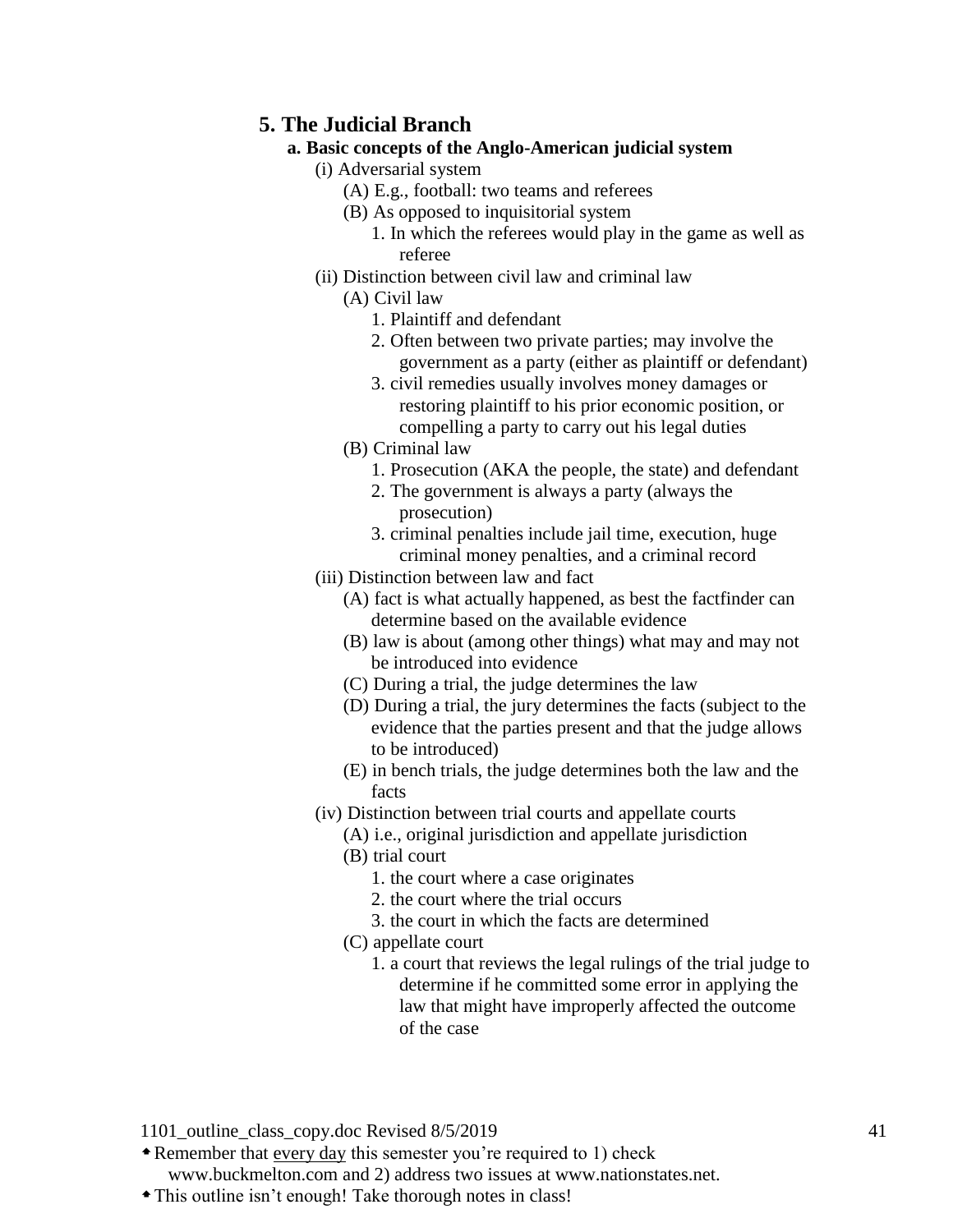- 2. there may be an intermediate appellate court and a higher appellate court
- (v) common law
	- (A) a system in which judicial opinions themselves become the law for similar later cases (precedent) and aren't overruled without good reason (stare decisis)
	- (B) as opposed to code law/Roman law, in which judicial decisions usually have no authority in subsequent cases

### **b. The basic structure of the federal court system**

- (i) Article III
- (ii) The Judiciary Act of 1789 and later laws
	- (A) Federal district courts
	- (B) Federal courts of appeal
	- (C) The United States Supreme Court

#### **c. [What cases can federal courts hear?](http://www.buckmelton.com/justiciability_and_jurisdiction.pdf)**

- (i) Justiciability
	- (A) No advisory opinions
	- (B) Standing
	- (C) Ripeness
	- (D) Mootness
	- (E) Political Question Doctrine
- (ii) Jurisdiction
	- (A) Diversity
	- (B) Federal Question

#### **d. Judicial review**

- (i) [Marbury v. Madison \(1803\):](http://www.buckmelton.com/marbury.pdf)
	- (A) Judicial review of national laws
- (ii) Fletcher v. Peck (1810):
	- (A) Judicial review of state laws
- (iii) Martin v. Hunter's Lessee (1816):
- (A) Judicial review of state courts' rulings on national laws

#### **e. Supreme Court practice**

- (i) Each year, the Court gets about 7000 requests to hear cases
- (ii) Decides fewer than two hundred cases each year (hears arguments on fewer than 100)
- (iii) The Court's term begins on the first Monday in October; usually lasts until late June
- (iv) Cases before the Court are argued by written brief and oral argument
- (v) The conference
- (vi) Opinions
	- (A) Majority opinion
	- (B) Dissenting opinion
	- (C) Concurring opinion

1101 outline class copy.doc Revised 8/5/2019 42

Remember that every day this semester you're required to 1) check

www.buckmelton.com and 2) address two issues at www.nationstates.net.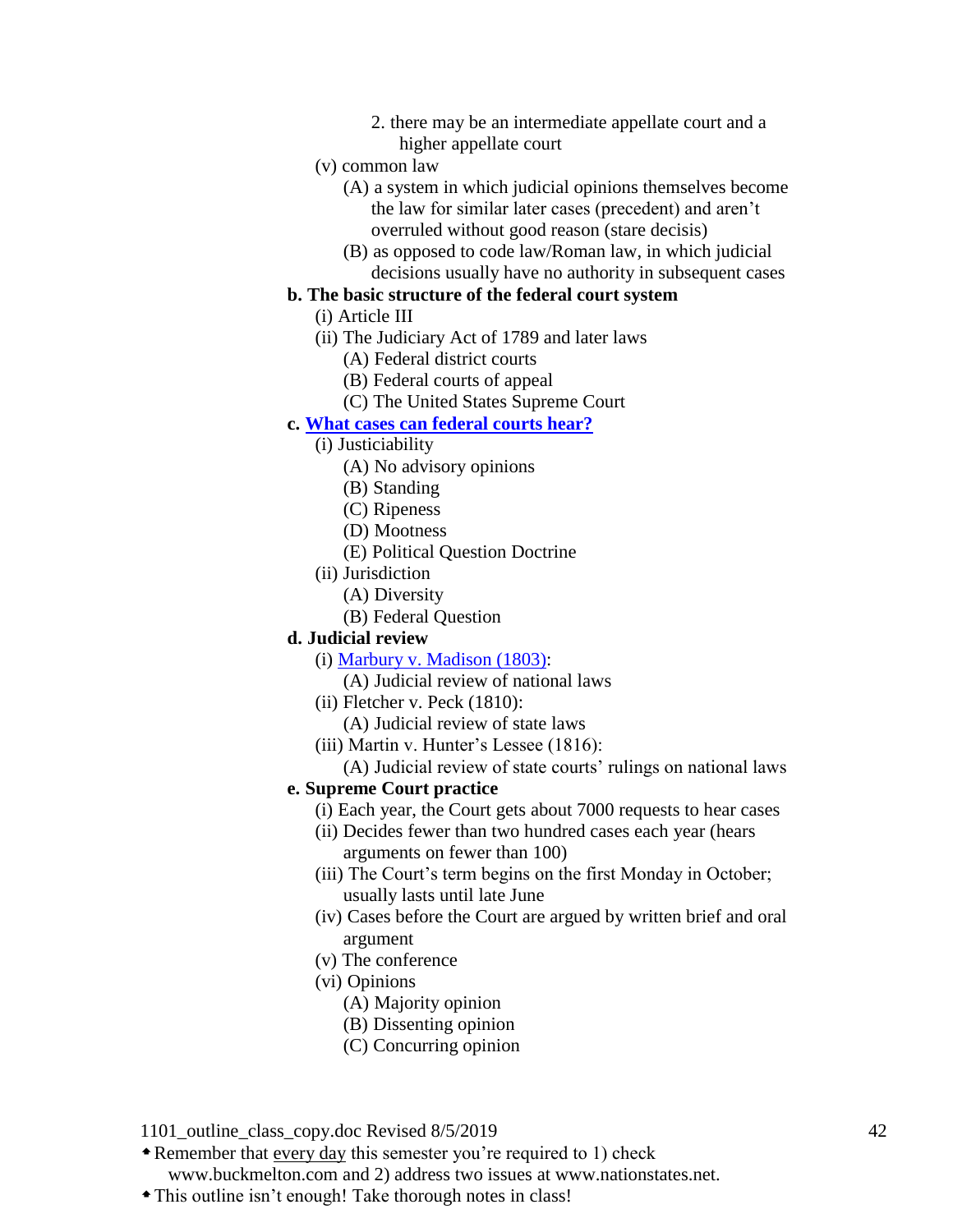(D) John Marshall and the Opinion of the Court

## **f. Judicial activism versus judicial self-restraint**

- (i) Activism: a judge is more willing to base his decision on policy (i.e., what he thinks the law ought to be)
- (ii) Self-restraint: a judge is more likely to rule on what he thinks the law actually is, even if that leads to a result that he personally dislikes
- (iii) Activism may be either liberal or conservative; currently tends to be more liberal

1101\_outline\_class\_copy.doc Revised 8/5/2019 43

Remember that every day this semester you're required to 1) check www.buckmelton.com and 2) address two issues at www.nationstates.net.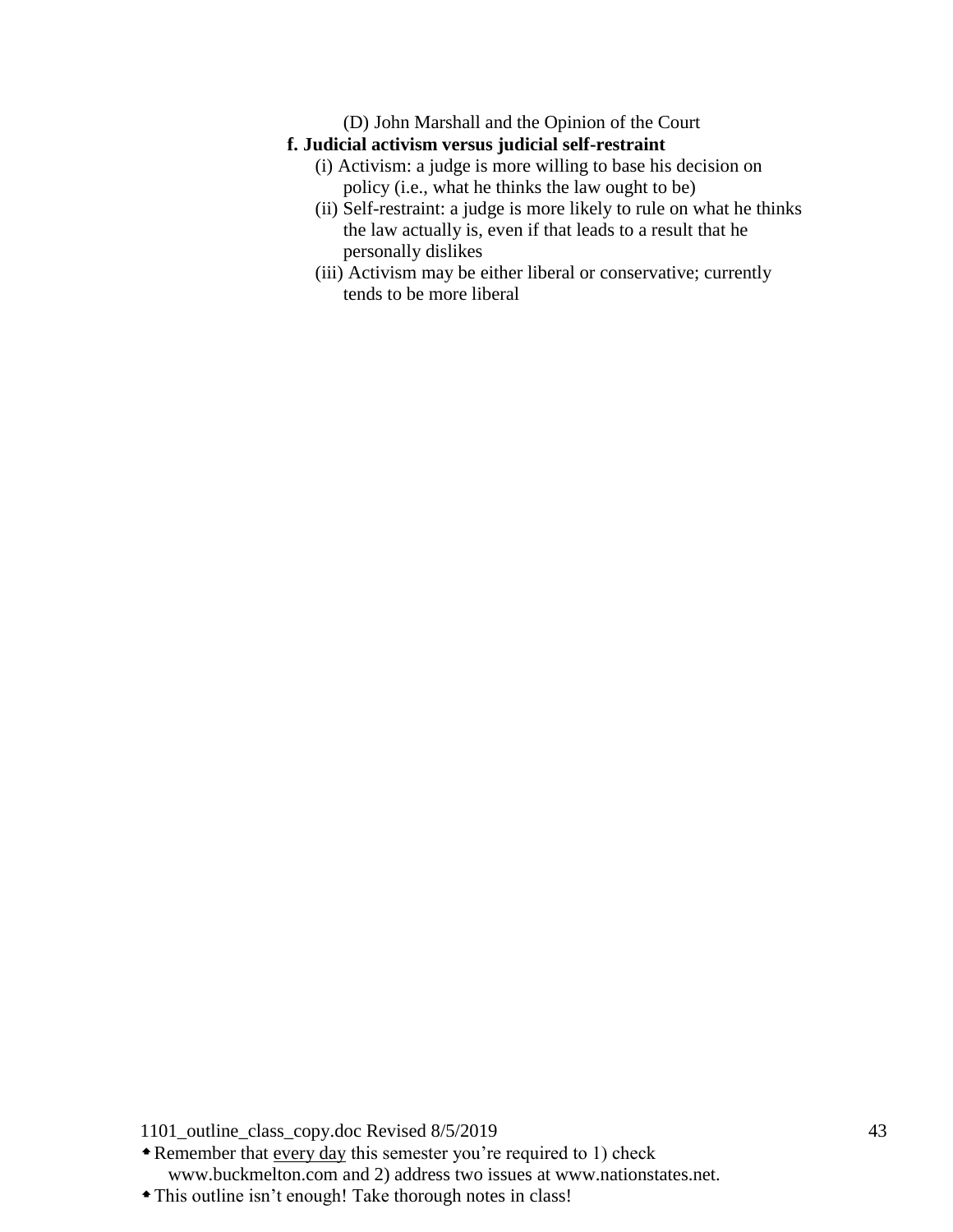# **PART V. Rights and Liberties: Civil Liberties**

- **A. Possible essay questions:**
	- **1. Discuss the idea of incorporation. How, why, and when did it happen? What impact did it have, if any, on federalism?**
	- **2. Discuss the First Amendment freedoms of speech and press.**
	- **3. Discuss all three religion clauses of the Constitution, including the court cases that have interpreted them and the tests established by those cases.**
	- **4. Discuss the concept of due process (not including incorporation).**
	- **5. Discuss the right to privacy, including abortion.**
	- **6. Discuss all aspects of criminal procedure as found in the United States Constitution.**
- **B. Possible short answer/ID questions**
	- **1. Civil liberties**
	- **2. Bills of attainder**
	- **3. Ex post facto laws**
	- **4. Everson v. Board Of Education (1947)**
	- **5. Lemon v. Kurtzman (1971)**
	- **6. The Lemon test**
	- **7. Sherbert v. Verner (1963)**
	- **8. Employment Division v. Smith (1990)**
	- **9. Religious Freedom Restoration Act**

Remember that every day this semester you're required to 1) check

www.buckmelton.com and 2) address two issues at www.nationstates.net.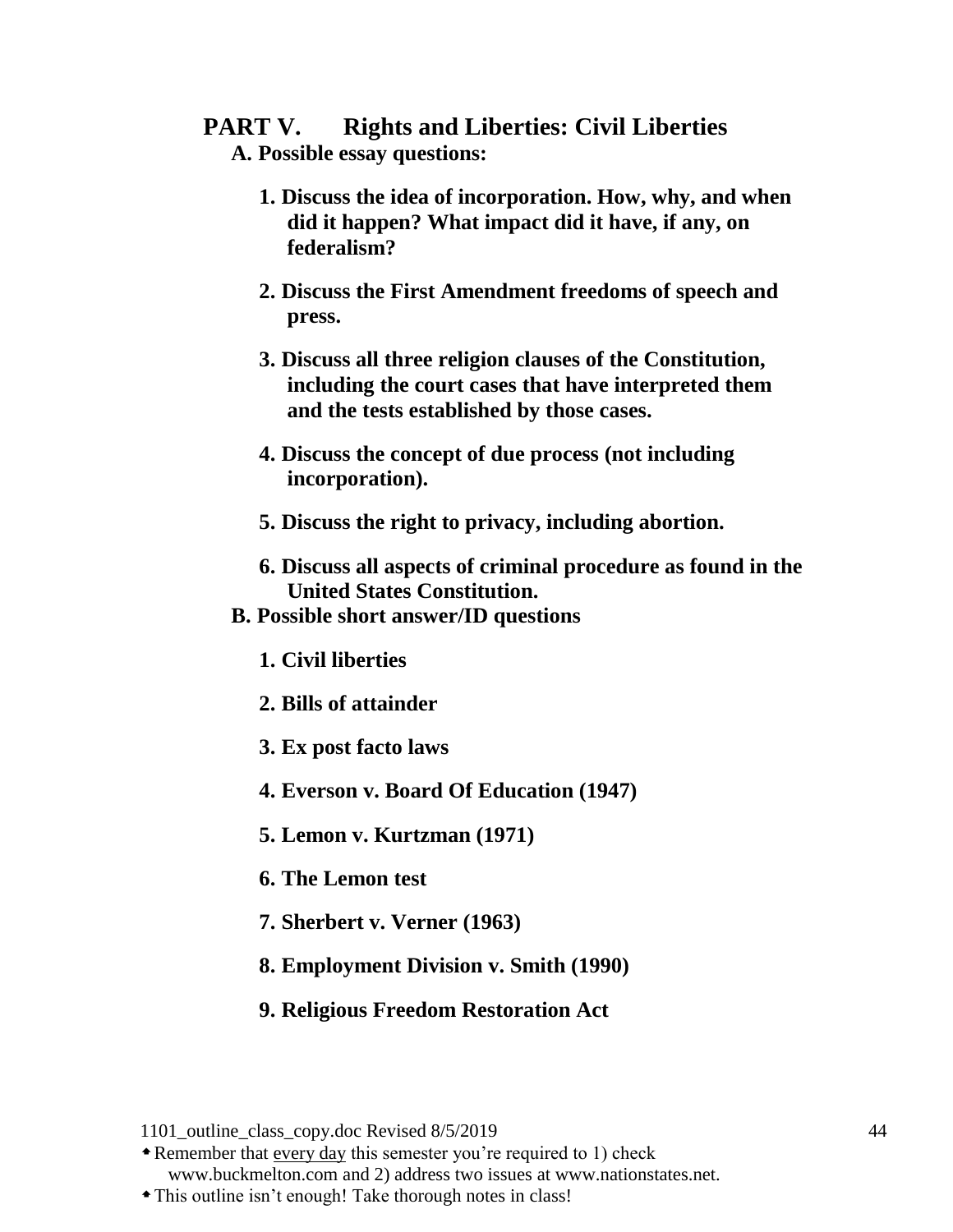- **10. City of Boerne v. Flores (1997)**
- **11. Symbolic speech**
- **12. Tinker v. Des Moines Independent Community School District (1969)**
- **13. Cohen v. California (1971)**
- **14. Procedural due process**
- **15. Substantive due process**
- **16. The right to privacy**
- **17. Griswold v. Connecticut (1965)**
- **18. Roe v. Wade (1973)**
- **19. Planned Parenthood v. Casey (1992)**
- **20. Obergefell v. Hodges (2015)**
- **21. Kelo v. City of New London (2005)**
- **22. Katz v. United States (1967)**
- **23. Exclusionary rule**
- **24. Double jeopardy**
- **25. Gideon v. Wainwright (1963)**
- **26. Miranda v. Arizona (1966)**
- **27. Furman v. Georgia (1972)**
- **28. Gregg v. Georgia (1976)**
- **C. Advance reading assignment: Before class, carefully read the Bill of Rights (the first ten amendments to the Constitution) at http://www.let.rug.nl/usa/documents/1786-1800/bill-of-rights-andthe-amendments-to-the-constitution.php (link is on course web page). Then go through [this exercise.](http://constitutioncenter.org/billofrightsgame/)**

<sup>1101</sup> outline class copy.doc Revised 8/5/2019 45

Remember that every day this semester you're required to 1) check www.buckmelton.com and 2) address two issues at www.nationstates.net.

This outline isn't enough! Take thorough notes in class!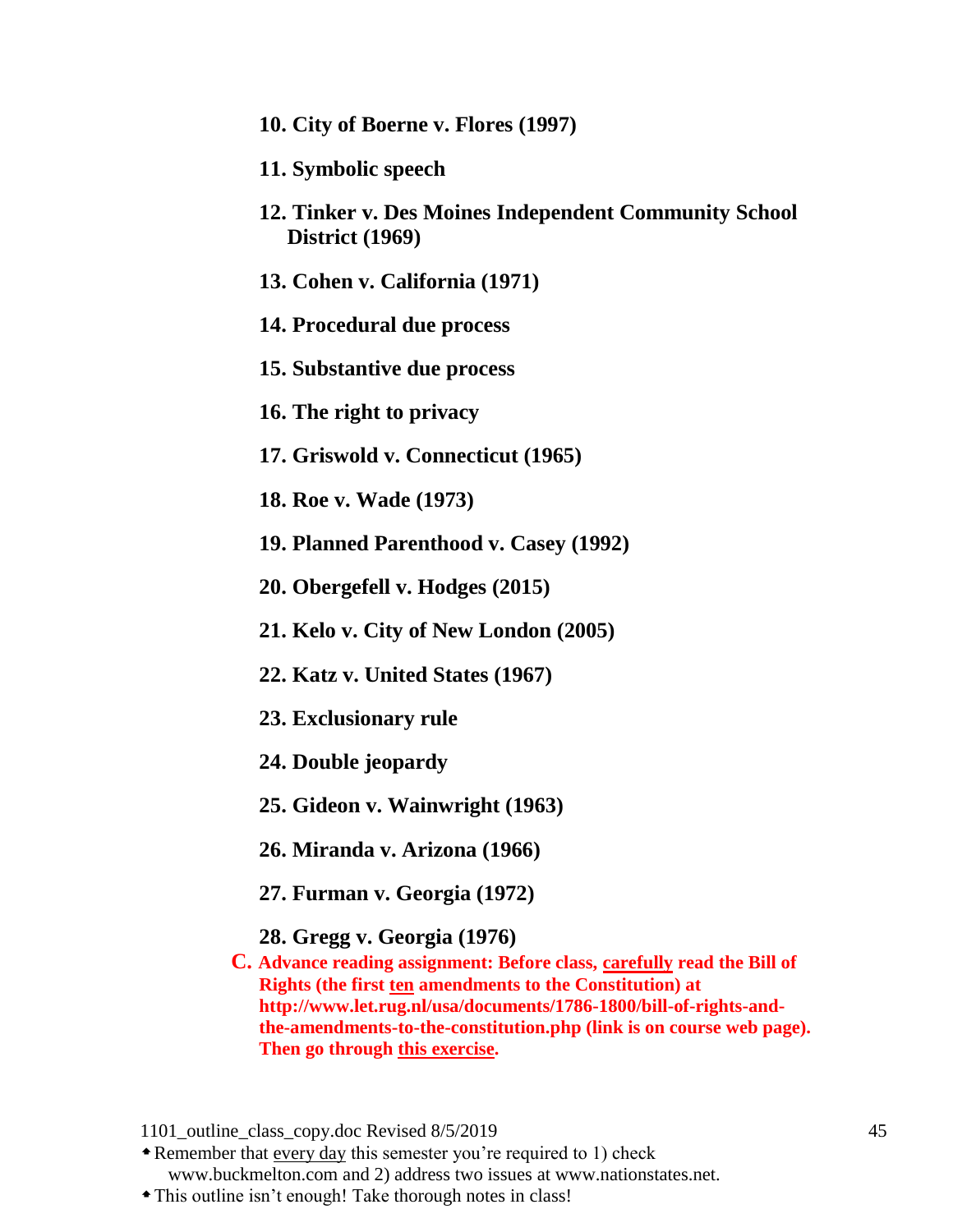## **D. Section outline:**

### **1. Definition of civil liberties:**

**a. Civil liberties relate mainly to the behavior of individuals b. Compare this definition to the definition of civil rights**

## **2. Original Constitution**

- **a. Art I sec. 9: A "little bill of rights" against the national government**
	- (i) Habeas corpus
	- (ii) Bill of attainder
	- (iii) Ex post facto law
- **b. Art I sec. 10: A "little bill of rights" against the state governments**
	- (i) Bill of attainder
	- (ii) Ex post facto law
	- (iii) Contract Clause

## **3. The Bill of Rights**

- **a. Incorporation of the Bill of Rights into the Fourteenth Amendment Due Process Clause**
	- (i) The Bill of Rights of the U.S. Constitution originally applied only to the NATIONAL government
		- (A) A reaction to the fear/hatred of Parliament, lack of representation in parliament, and the fear of a strong central government
		- (B) State governments were closer to the people, more subject to popular control, and were limited by the bills of rights within the state constitutions
	- (ii) Incorporation extends its application to STATE governments as well
	- (iii) Occurred in the early and mid-20th century as a result of increasing diversity in
		- (A) Ethnicity
		- (B) Religion
		- (C) Political ideas
	- (iv) Occured in two waves
		- (A) Civil protections, occurring in 1920s/1930s (e.g., freedom of speech, free exercise of religion, etc.)
		- (B) Criminal procedure, occurring in 1950s/1960s
	- (v) Some Bill of Rights provisions have not been incorporated
		- (A) Fifth Amendment requirement of grand jury indictment
		- (B) Seventh Amendment right to a jury in civil trial
		- (C) Eighth Amendment right against excessive bail

1101 outline class copy.doc Revised 8/5/2019 46

Remember that every day this semester you're required to 1) check

www.buckmelton.com and 2) address two issues at www.nationstates.net.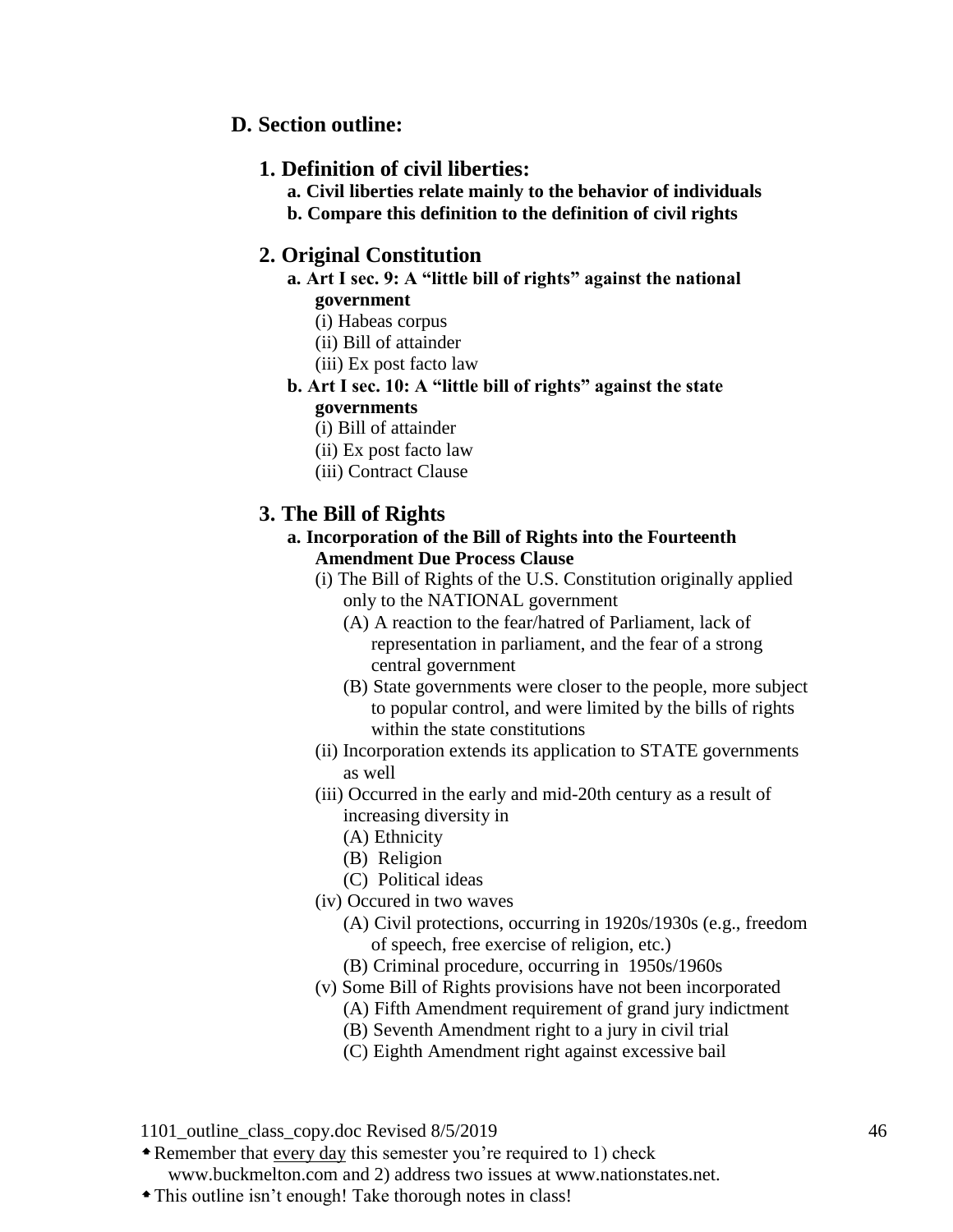#### (vi) Recent incorporation cases

- (A) McDonald v. Chicago (2010)
	- 1. Incorporates Second Amendment after a gap of nearly 50 years since last incorporation case
- (B) Timbs v. Indiana (2019)
	- 1. Incorporates Eighth Amendment's Excessive Fines Clause (forfeiture)

#### **b. First Amendment**

- (i) Religion Clauses
	- (A) Art VI Religious Test Clause
	- (B) Establishment Clause
		- 1. Everson v. Board of Education (1947)
			- a. Court quotes "separation of church and state" language but allows aid to religious schools
		- 2. Best current test: Lemon test, Lemon v. Kurtzman (1971)
			- a. The Lemon test: To avoid an establishment of religion, a law must
				- i. Have a secular legislative purpose, and
				- ii. Have a primary effect that neither aids nor hinders religion, and
				- iii. Avoid excessive government entanglement with religion

(C) Free Exercise Clause

- 1. Sherbert v. Verner (1963)
	- a. Sherbert, a Seventh-Day Adventist, was fired for refusing to work on Saturday and denied unemployment benefits
	- b. Court announces a four part test
		- i. Does the claim involve a person's sincere religious belief?
		- ii. Does the government action impose a substantial burden on the person's ability to act on that belief? If the answer to both of these questions is ―yes, then the government must prove

- Remember that every day this semester you're required to 1) check www.buckmelton.com and 2) address two issues at www.nationstates.net.
- This outline isn't enough! Take thorough notes in class!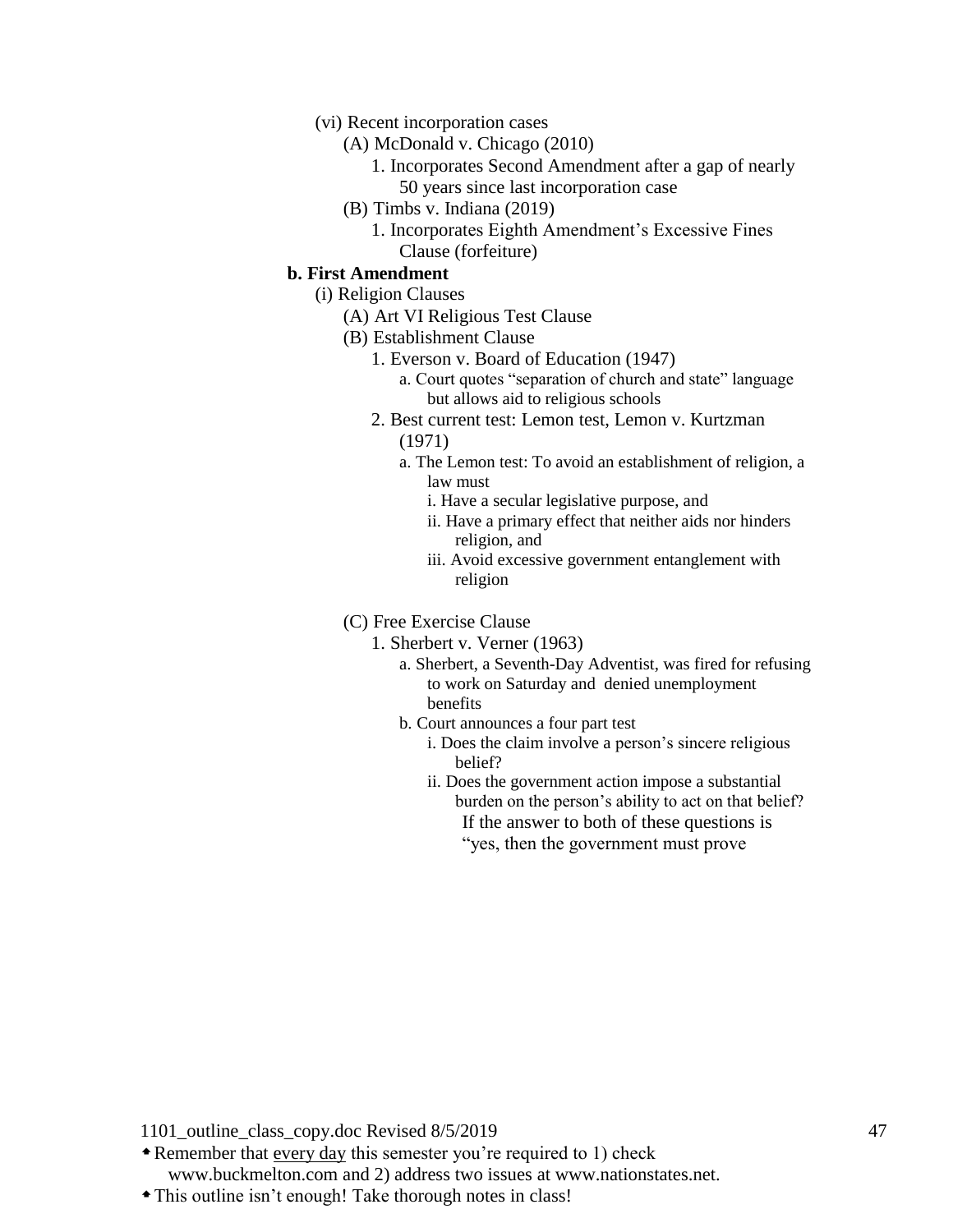- iii. that the state action furthers a compelling state interest, AND
- iv. that the government is acting in the least restrictive way to religion
- 2. Employment Division v. Smith (1990):

a. Free exercise of religion does not allow a person to use a religious motivation as a reason to disobey a neutral law of general applicability

- b. Largely overrules Sherbert test
- 3. Religious Freedom Restoration Act, 1993 (RFRA)
	- a. Seeks to overrule Employment Division v. Smith and restore Sherbert test
	- b. City of Boerne v. Flores (1997):
		- i. Court holds that RFRA can't override Court's interpretation of the Free Exercise Clause in regard to state law
		- ii. RFRA test only applies in cases of federal action
- (ii) Speech
	- (A) Reasons:
		- 1. The marketplace of ideas
		- 2. Truth will prevail
		- 3. Free exchange of information is necessary for a selfgoverning society
		- 4. Speech as a safety valve
		- 5. First Amendment is designed to protect unpopular speech
		- 6. "[A] function of free speech under our system of government is to invite dispute. It may indeed best serve its high purpose when it induces a condition of unrest, creates dissatisfaction with conditions as they are, or even stirs people to anger. Speech is often provocative and challenging. It may strike at prejudices and preconceptions and have profound unsettling effects as it presses for acceptance of an idea. That is why freedom of speech, though not absolute, *…* is nevertheless protected against censorship or punishment, unless shown likely to produce a clear and present danger of a serious substantive evil that rises far above public inconvenience, annoyance, or unrest. *…* There is no room under our Constitution for a more restrictive view. For the alternative would lead to standardization of ideas either by legislatures, courts, or dominant political or community groups." --Justice William O. Douglas, writing in Terminiello v. Chicago (1949)

- Remember that every day this semester you're required to 1) check www.buckmelton.com and 2) address two issues at www.nationstates.net.
- This outline isn't enough! Take thorough notes in class!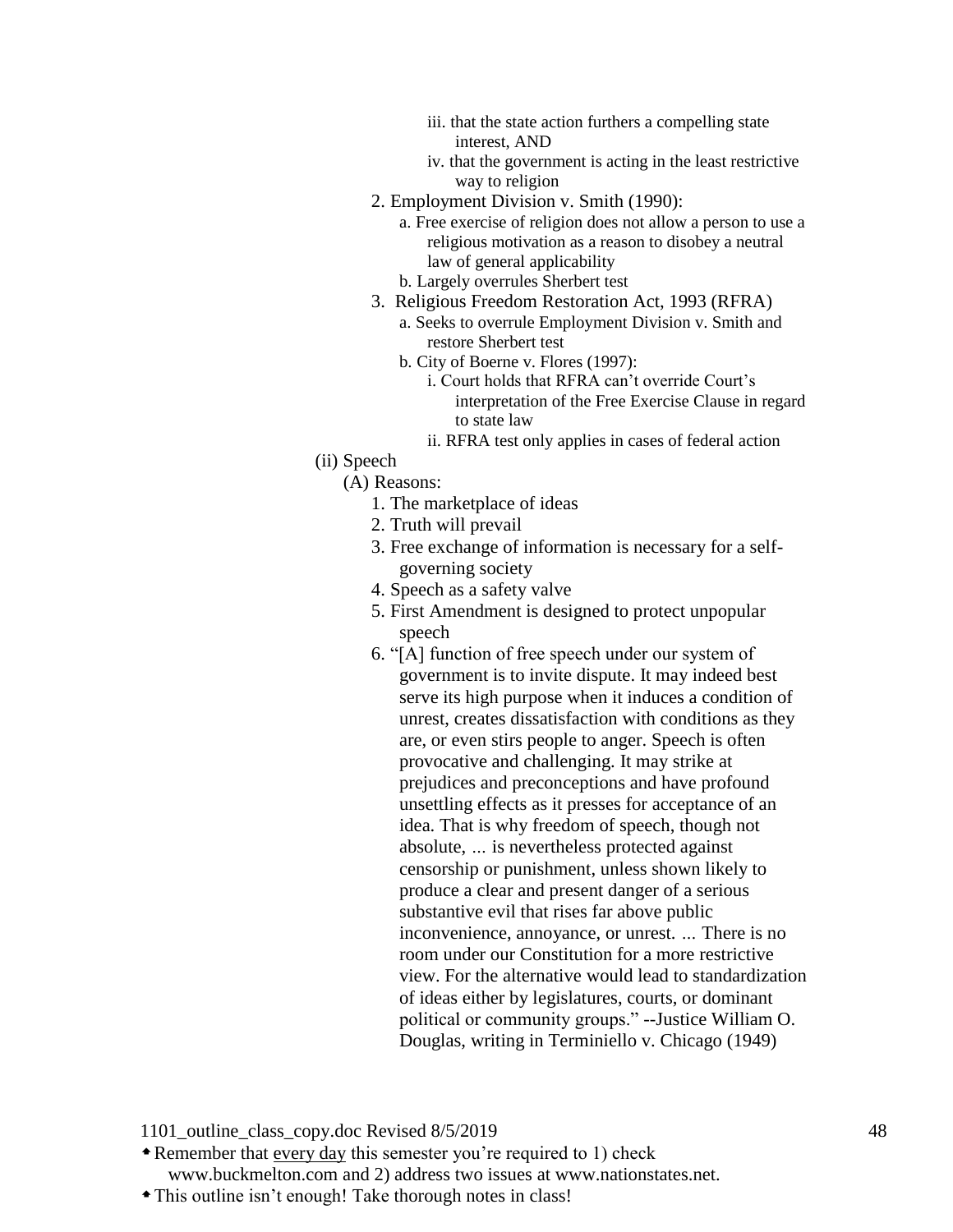- (B) Continuum of belief
	- 1. belief is absolute and cannot be restricted
	- 2. action is subject to restriction
	- 3. speech is not as absolute as belief, not as subject to restriction as action
		- a. e.g., no right to falsely shout fire in a crowded theater
	- 4. Yet speech as designed to produce action--this is the whole point of speech
	- 5. what sorts of restrictions are allowed?
		- a. Time/place/manner restrictions--more ok
		- b. Content neutral restrictions--more ok
		- c. Commercial speech restrictions--more ok
		- d. Political speech restrictions--less ok
		- e. Prior restraint--least ok
- (C) Symbolic speech
	- 1. Tinker v. Des Moines Independent Community School District (1969)
		- a. Students wear black armbands to protest the Vietnam War
		- b. In order for officials to justify censoring speech, they "must be able to show that [their] action was caused by something more than a mere desire to avoid the discomfort and unpleasantness that always accompany an unpopular viewpoint."
		- c. Schools may only forbid conduct that would "materially and substantially interfere with the requirements of appropriate discipline in the operation of the school.
	- 2. Cohen v. California (1971)
		- a. Cohen wears a jacket that has "F\_ck the Draft" written on it into a court house
		- b. States cannot censor their citizens in order to make a "civil" society.
		- c. Knowing where to draw the line between harmless heightened emotion and vulgarity can be difficult.
		- d. People bring passion to politics and vulgarity is simply a side effect of a free exchange of ideas—no matter how radical they may be.
- (D) Unprotected speech
	- 1. Defamation
		- a. Libel of public figures requires actual malice (knowledge of falsehood or reckless disregard for truth)
		- b. Parody is permissible since it isn't taken as true
	- 2. Obscenity
		- a. Average person, applying contemporary standards of decency, finds work as a whole to appeal to prurient interest

Remember that every day this semester you're required to 1) check

www.buckmelton.com and 2) address two issues at www.nationstates.net.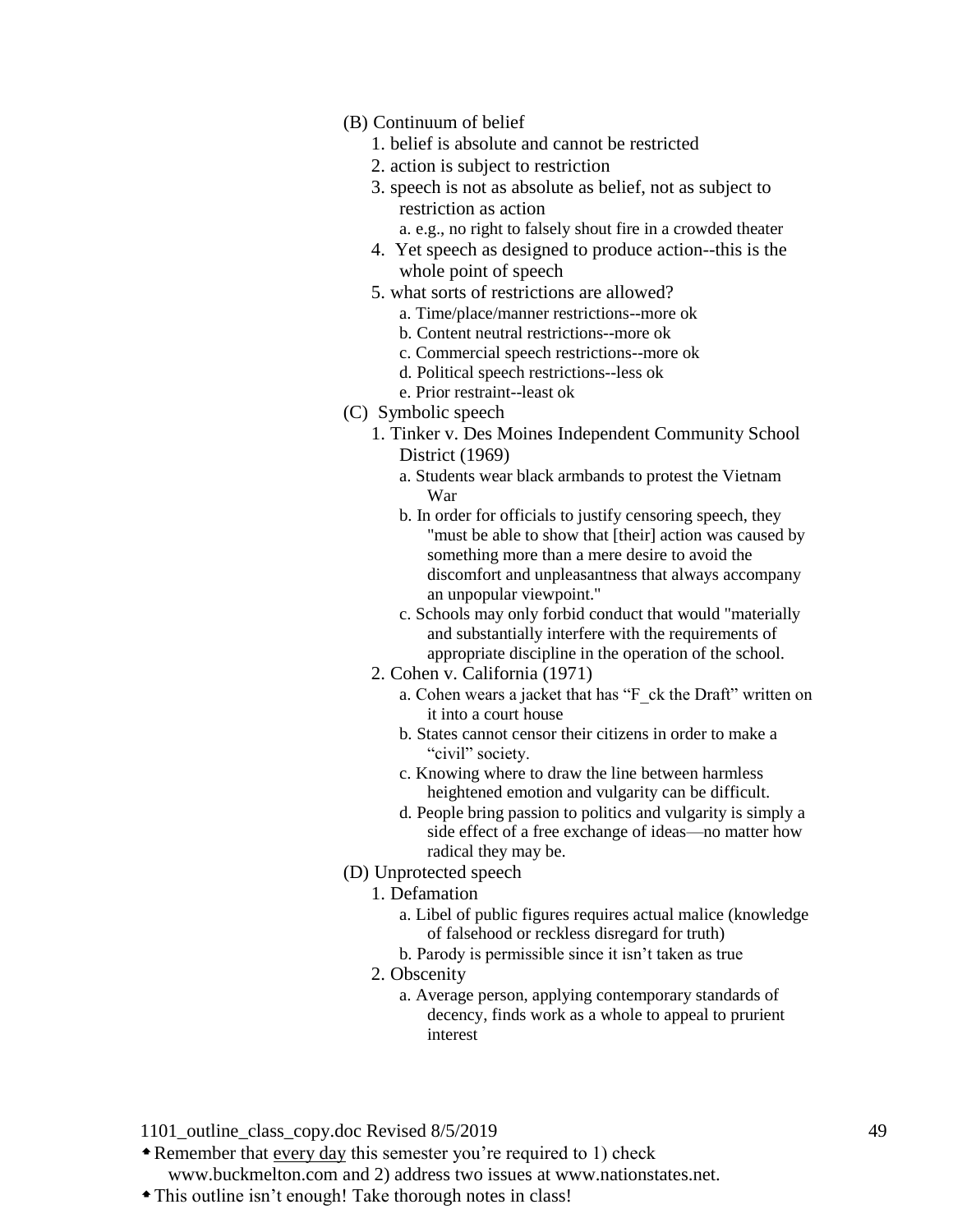- b. Work depicts in a patently offensive way sexual conduct specifically defined by applicable statute
- c. Work lacks serious literary artistic social or political value
- 3. Fighting words
	- a. Words that by their very utterance inflict injury or incite breach of the peace
	- b. Court has adopted a "sticks and stones" approach, allowing a degree of fighting words to be permissible
- 4. Advocacy of violation of the law
	- a. Mere advocacy isn't enough to ban speech
	- b. There must be advocacy plus incitement of immediate lawless action and is likely to produce such action
- 5. Hate speech
	- a. any speech, gesture or conduct, writing, or display which is forbidden because it may incite violence or prejudicial action against or by a protected individual or group, or because it disparages or intimidates a protected individual or group. The law may identify a protected individual or a protected group by certain characteristics.
	- b. Hate speech restrictions have generally been frowned on by courts
	- c. Hate speech proscriptions must be content-neutral
- (iii) Press
	- (A) Printed word is more persistent than spoken word but is less invasive
	- (B) In order to exercise prior restraint, the Government must show sufficient evidence that the publication would cause a "grave and irreparable" danger.
- (iv) Broadcast/cable
	- (A) More intrusive than press (hearing as opposed to seeing), and airwaves are a limited public resource
	- (B) Therefore more regulation is allowed than for press
- (v) Internet
	- (A) More persistent, like press
	- (B) Less intrusive than broadcast/cable
	- (C) Courts have frowned on regulation so far
- (vi) Assembly
	- (A) Regulations must be reasonable and consistently applied
	- (B) Content-neutral time/place/manner restrictions are permissible

Remember that every day this semester you're required to 1) check

www.buckmelton.com and 2) address two issues at www.nationstates.net. This outline isn't enough! Take thorough notes in class!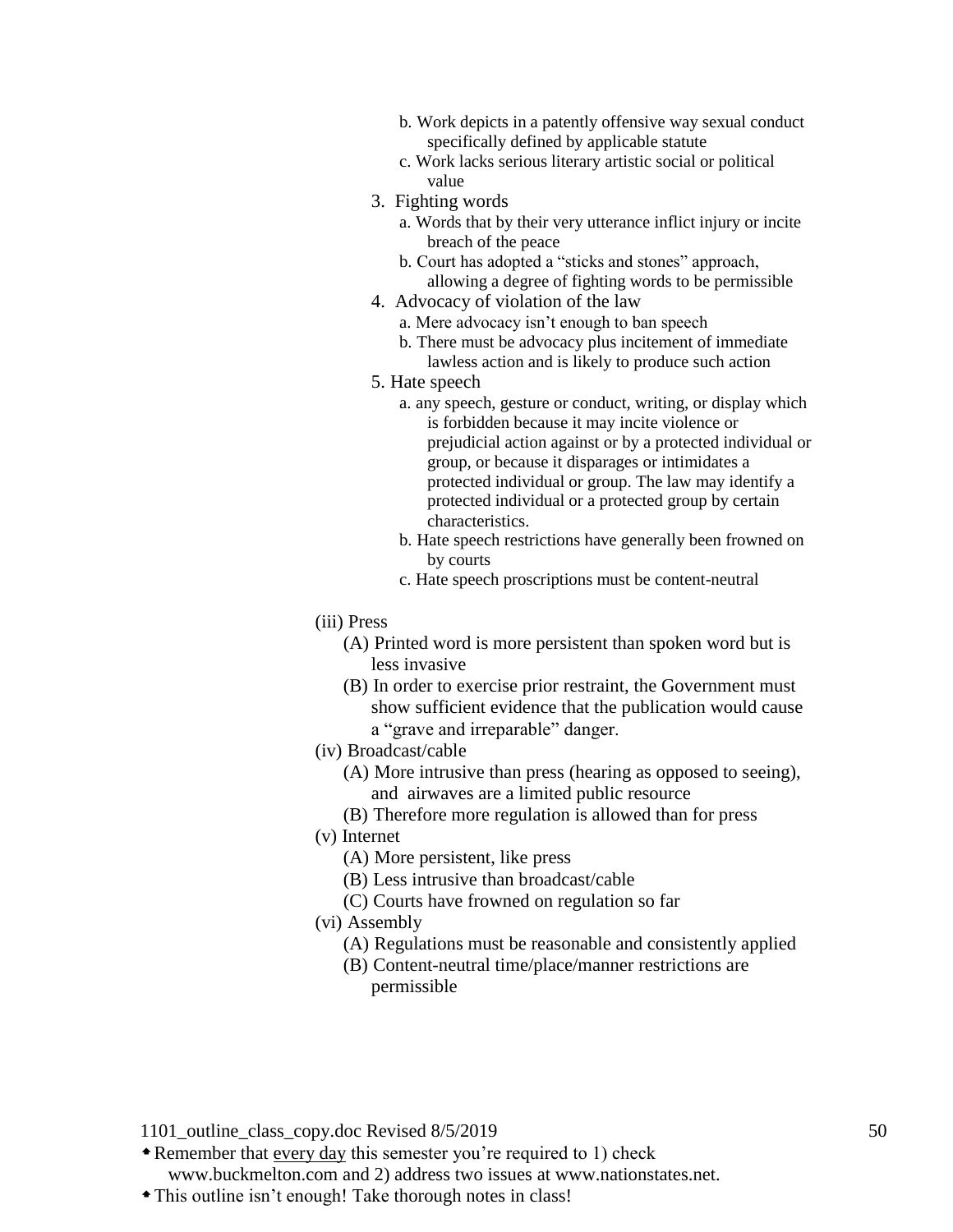#### **c. Due Process Clause**

- (i) Fifth Amendment Due Process Clause applies to the national government; Fourteenth Amendment Due Process Clause applies to state governments
- (ii) Goes back to Magna Carta, 1215
- (iii) Basic idea is that the government itself must follow the law; there are some things that it cannot do, at least without following certain legal processes
- (iv) But hard to pin down—depends on circumstances
- (v) One proposition: Due process is hierarchical, life being the most important and property being the least important
- (vi) Liberty is the most vague
	- (A) Supreme Court: Liberty is "not confined to mere freedom from bodily restraint. Liberty under law extends to the full range of conduct which the individual is free to pursue, and it cannot be restricted except for a proper governmental objective."
- (vii) Procedural versus substantive due process
	- (A) Procedural due process
		- 1. Actual reading of Due Process Clause: "nor shall any person be deprived of life, liberty, or property, without due process of law"
		- 2. Under procedural due process, the Due Process Clause appears to read "nor shall any person be deprived of life, liberty, or property unless the government follows proper legal processes."
		- 3. Limits executive and judicial branches
		- 4. Degree of due process required depends on the circumstances
			- a. Civil v. criminal
			- b. Big personal interest v. small personal interest
			- c. Big government interest v. small government interest
			- d. Big chance of error v. small chance of error
		- 5. Generally
			- a. As construed by the courts, it includes
			- b. an individual's right to be adequately notified of charges or proceedings,
			- c. the opportunity to be heard at these proceedings, and
			- d. that the person or panel making the final decision over the proceedings be impartial in regards to the matter before them
		- 6. many aspects of procedural due process are also covered by explicit Bill of Rights guarantees
		- 7. Current events: Do aliens have due process rights?

1101 outline class copy.doc Revised 8/5/2019 51

Remember that every day this semester you're required to 1) check

www.buckmelton.com and 2) address two issues at www.nationstates.net.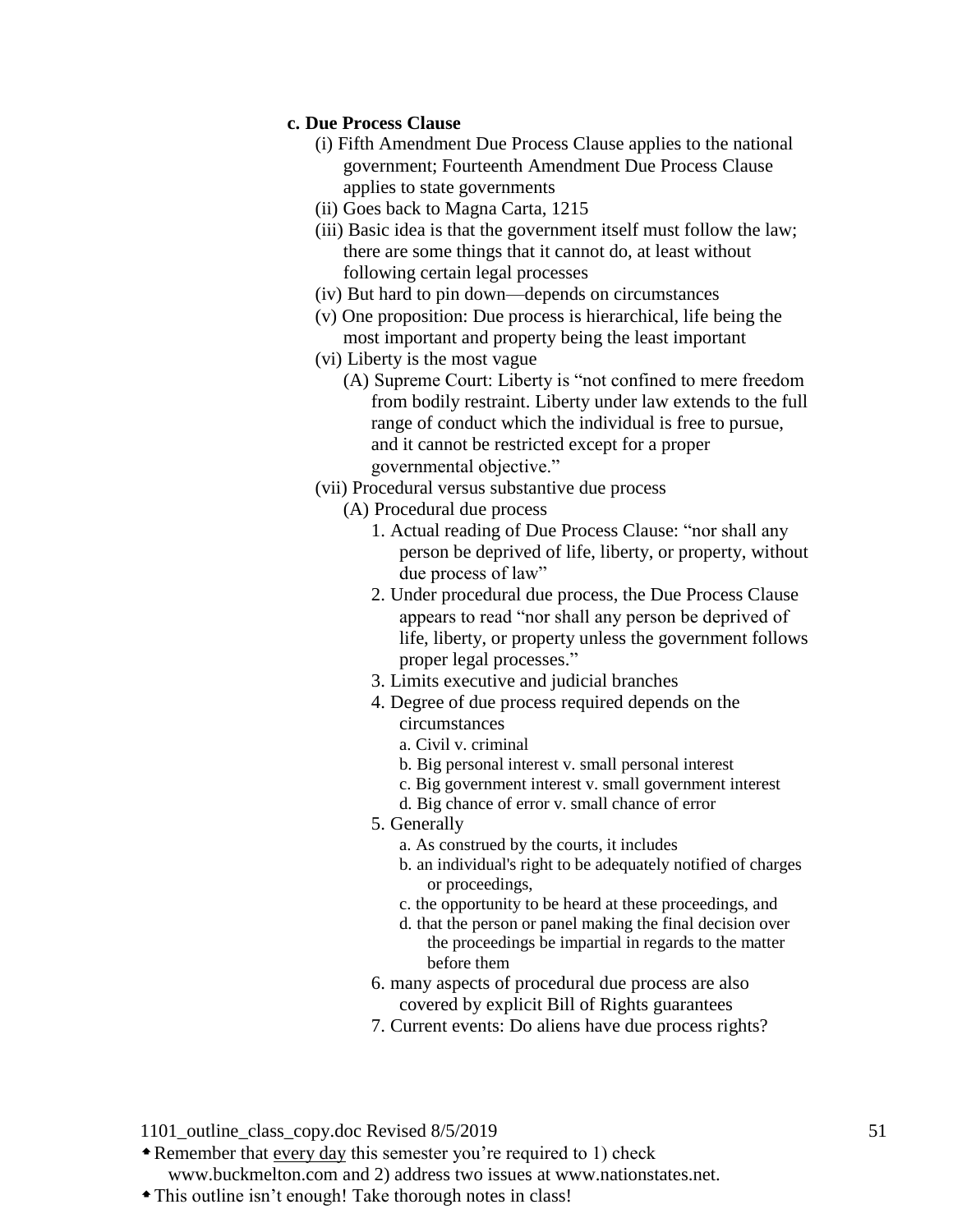- a. Basic concept: There is a difference between exclusion (forbidding entry) and deportation after entry
- b. The Chinese Exclusion Case (1889) and Nishimura Ekiu v. United States (1892): Every sovereign state, as a right of self-preservation, has the power to forbid the entrance of foreigners or to allow their entrance under whatever conditions it wishes
- c. Shaughnessey v. United States ex rel. Mezei (1953): An alien who has not yet entered the United States (including those held at ports of entry) has no procedural due process rights and may be excluded in accordance with existing immigration law
- d. Knauff v. Shaughnessy (1950): Immigration laws passed by Congress notwithstanding, the president does have some inherent authority based on his powers over foreign affairs (see Curtiss-Wright above) to exclude aliens
- e. Yamataya v. Fisher (1903): Once within the United States, even illegal aliens have due process rights (such as the right to a hearing before deportation)
- f. Kwong Hai Chew v. Colding (1953): An alien legally residing permanently within the United States can't be excluded or denied due process when returning from outside the country
- g. Zadvydas v. Davis (2001): While the Fifth Amendment doesn't apply to aliens outside the territory of the United States, "the Due Process Clause applies to all ‗persons' within the United States, including aliens, whether their presence here is lawful, unlawful, temporary, or permanent."
- (B) Substantive due process
	- 1. Actual reading of Due Process Clause: "nor shall any person be deprived of life, liberty, or property, without due process of law"
	- 2. Under substantive due process, the Due Process Clause appears to read "nor shall any person be deprived of life, liberty, or property."
	- 3. Is a basis for judicial activism, i.e. substituting judgment of courts for judgment of legislature
	- 4. A basis for striking down laws that the courts believe to be "unreasonable"
	- 5. Limits the legislature/is often antimajoritarian (i.e., there are some things the people, acting through the democratic lawmaking process, can't do)
	- 6. Is thus often highly controversial

Remember that every day this semester you're required to 1) check

www.buckmelton.com and 2) address two issues at www.nationstates.net.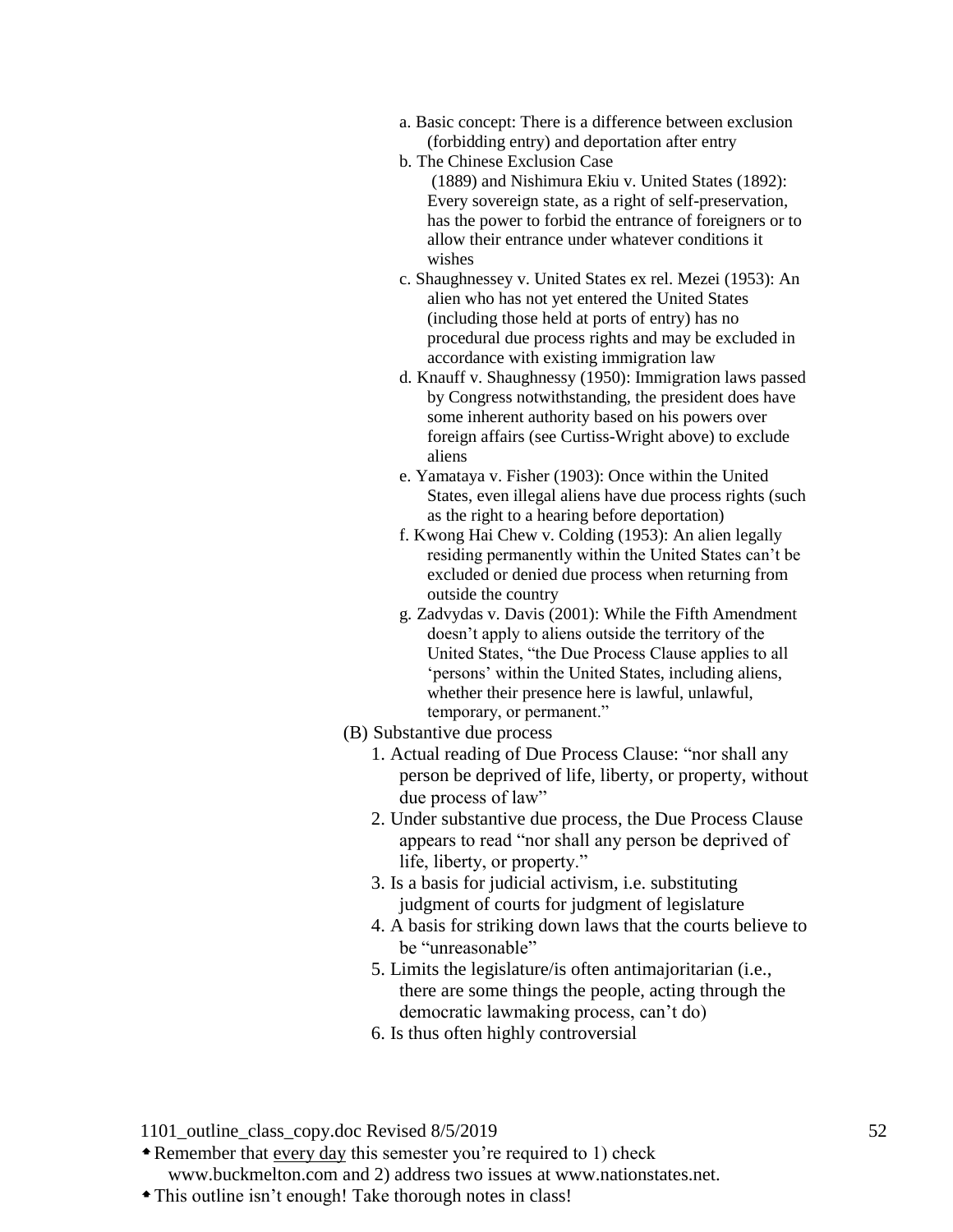- 7. Is also a basis for courts to create rights not mentioned by the Constitution
	- a. Dred Scott (1857)
		- i. Congress can't prohibit a white citizen's right to own slaves (property) in federal territory
	- b. Lochner v. New York (1905)

i. A state legislature can't establish maximum working hours because it violates "liberty of contract"

- ii. By late 1930s the Court had backtracked on this
- c. Roe v. Wade (1973)
	- i. The legislature can't restrict a woman's liberty to have an abortion
- d. Obergefell v. Hodges (2015)
	- i. The legislature can't restrict a same-sex couple's liberty to be married
- e. Logically, substantive due process justifies all of these decisions if it justifies any of them

1101\_outline\_class\_copy.doc Revised 8/5/2019 53

Remember that every day this semester you're required to 1) check www.buckmelton.com and 2) address two issues at www.nationstates.net.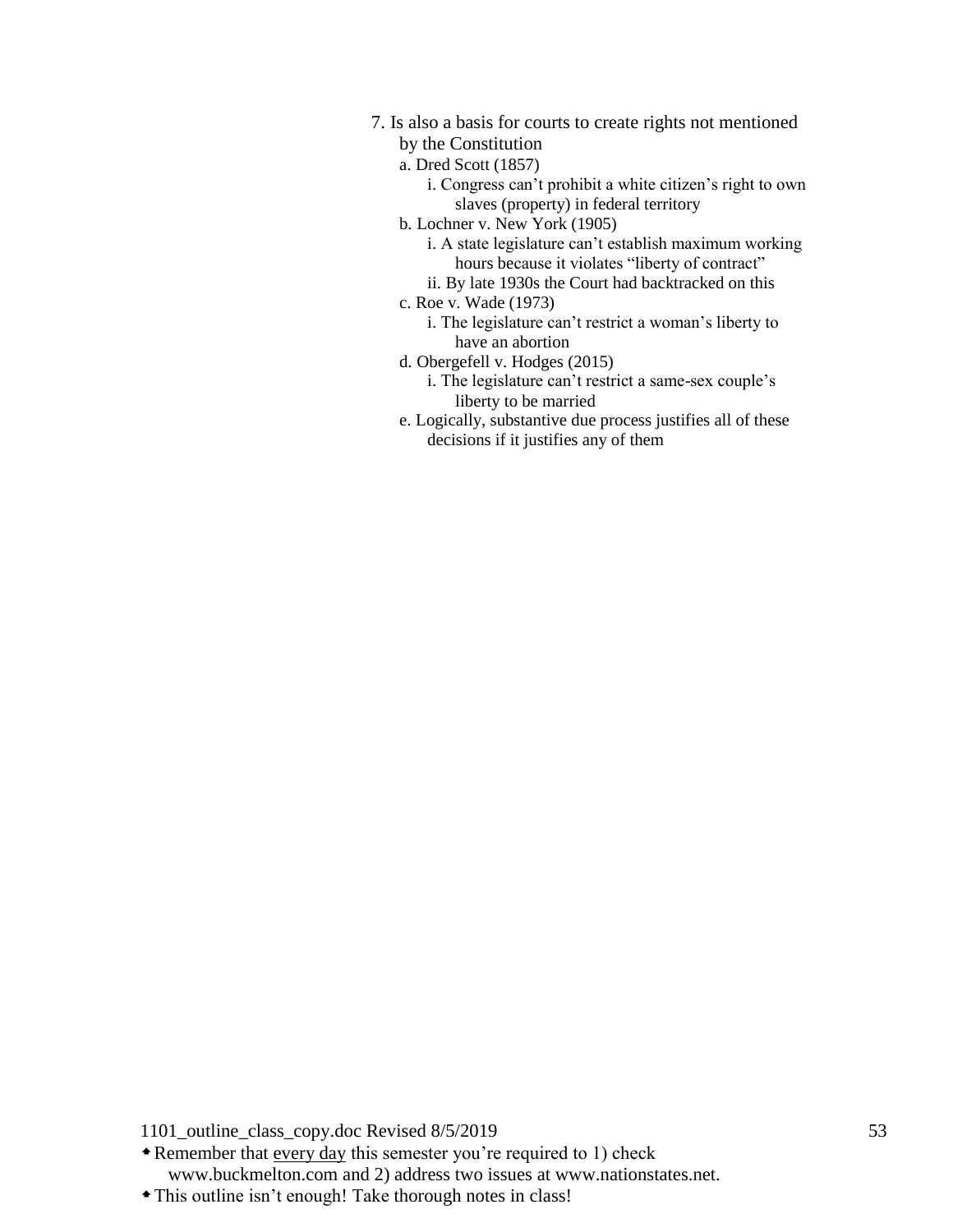#### **d. Privacy**

- (i) Unwritten rights added by Court since the 1960s
	- (A) Griswold v. Connecticut (1965)
		- 1. A penumbral (nontextual) right of privacy: a state may not ban married couples' use of birth control
		- 2. Black's dissent: "[T]here is no provision of the Constitution which either expressly or impliedly vests power in this Court to sit as a supervisory agency over acts of duly constituted legislative bodies and set aside their laws because of the Court's belief that the legislative policies adopted are unreasonable, unwise, arbitrary, capricious or irrational. The adoption of such a loose flexible. uncontrolled standard for holding laws unconstitutional, if ever it is finally achieved, will amount to a great unconstitutional shift of power to the courts which I believe and am constrained to say will be bad for the courts, and worse for the country."

#### **e. Abortion**

- (i) Roe v. Wade (1973)
	- (A) The right to abortion is greatest during the first trimester of pregnancy
	- (B) After the first trimester, the state's interest in protecting maternal health and "potential life" allows greater restrictions on abortion
	- $(C)$  Fetuses (i.e., human beings in utero) aren't "persons" within the meaning of the Due Process Clause
	- (D) Based on
		- 1. Griswold/right to privacy
		- 2. Substantive due process
		- 3. Cf. Dred Scott case
- (ii) Planned Parenthood v. Casey (1992)
	- (A) Replaces Roe's trimester formula with state's right to impose reasonable regulations that don't unduly burden the right to abortion

#### **f. Same-sex marriage**

- (i) Obergefell v. Hodges (2015):
	- (A) Right of same-sex couple to marry based on substantive due process, not equal protection

- Remember that every day this semester you're required to 1) check www.buckmelton.com and 2) address two issues at www.nationstates.net.
- This outline isn't enough! Take thorough notes in class!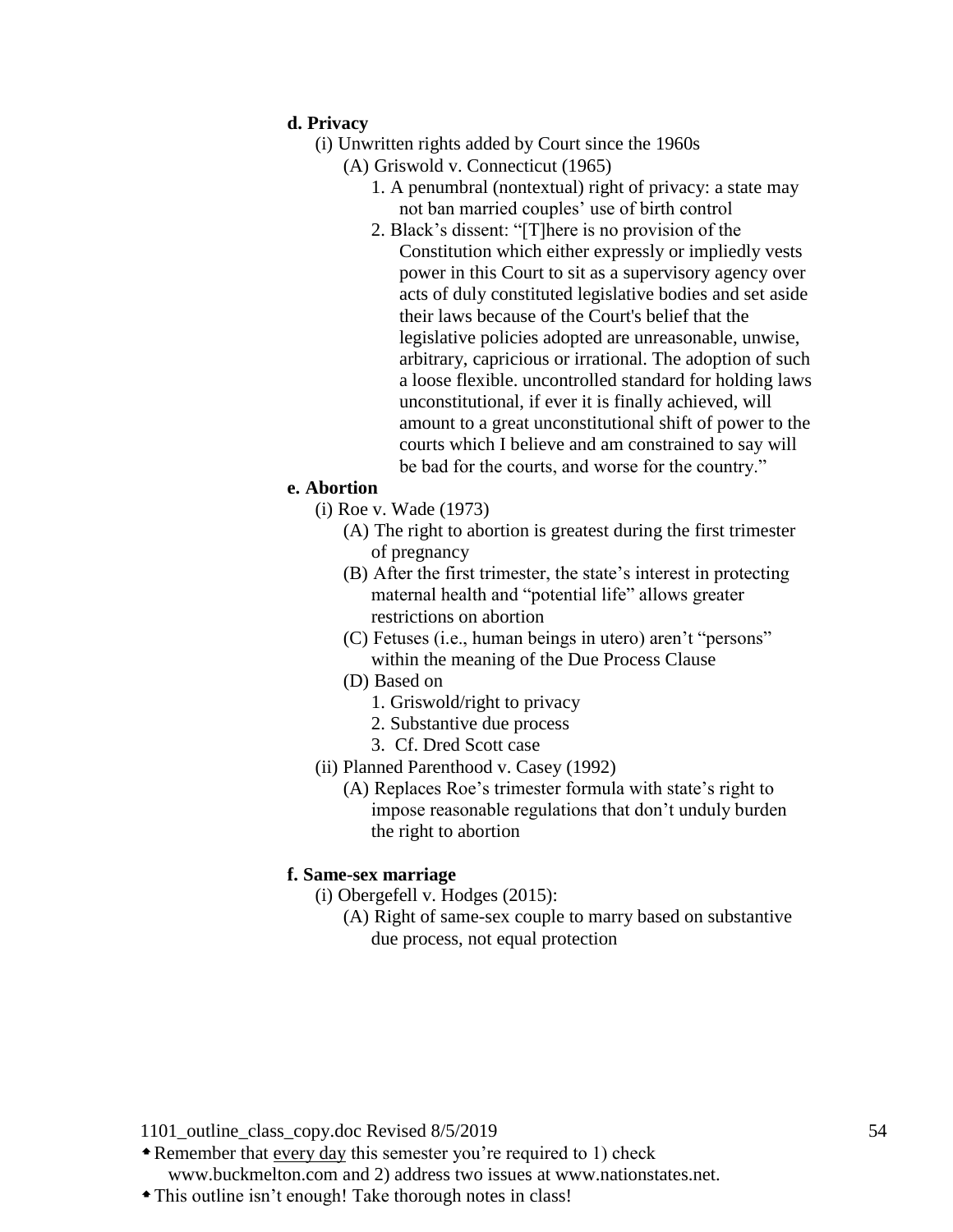#### **g. Problems with Substantive Due Process and Privacy rights**

- (i) The uncertain and arbitrary nature of the extent of unwritten rights: "Secret Supreme Court Decoder Glasses"
	- (A) Example: Does privacy extend to
		- 1. Only married couples?
		- 2. Single couples?
			- a. Eisenstadt v. Baird (1972)
		- 3. Underage couples?
			- a. Carey v. Population Services International
		- 4. Gay/lesbian couples?
			- a. Bowers v. Hardwicke (1986)
				- i. No right of privacy for gay sodomy
			- b. Lawrence v. Texas (2003)
				- i. Overrules Bowers

#### **h. Property rights**

- (i) Fifth Amendment Takings Clause
	- (A) Eminent domain
	- (B) Regulatory takings
	- (C) Just compensation
	- (D) Public use clause
		- 1. Kelo v. City of New London (2005) a. Public "use" actually means public "benefit"

#### **i. Criminal Procedure**

- (i) 4th, 5th, 6th, and 8th Amendments
- (ii) Reasons for these protections
	- (A) Government has far more resources than even the biggest criminal syndicate
	- (B) Governments can use criminal law arbitrarily and/or to oppress its political enemies
- (iii) Two big areas of criminal procedure
	- (A) Investigation
	- (B) Adjudication

- Remember that every day this semester you're required to 1) check www.buckmelton.com and 2) address two issues at www.nationstates.net.
- This outline isn't enough! Take thorough notes in class!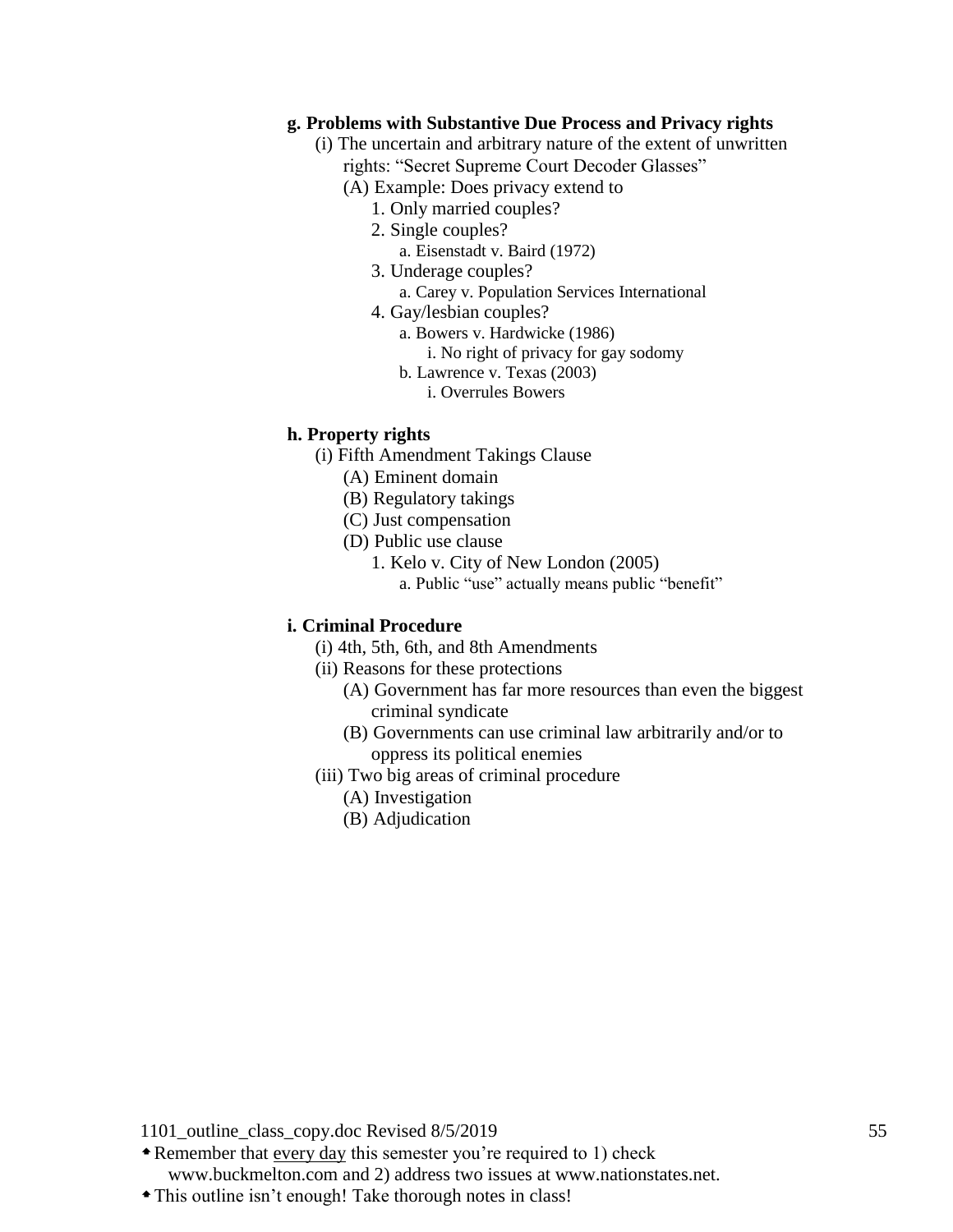- (iv) Investigation
	- (A) Involves everything up to arrest
	- (B) Mainly [Fourth Amendment](https://www.youtube.com/watch?v=tb6MGRCY318&list=PLBeAtDe5MEHr4ZvQp8ii3bSZ4h3yL-rkV&index=1)
	- (C) A reaction to the colonial/revolutionary writs of assistance
	- (D) prohibits general search warrants
	- (E) No arrests or warrants to be issued by courts without probable cause
		- 1. reasonable grounds to believe
			- a. that a crime has been committed and
			- b. that the arrestee has committed it
	- (F) Where and when are warrants required?
		- 1. Physical intrusion into a protected area, or
		- 2. Katz v. United States (1967)
			- a. Fourth Amendment applies when a person has a "reasonable expectation of privacy"
			- b. The Fourth Amendment protects people, not places.
			- c. What a person knowingly exposes to the public, even in his own home or office, is not a subject of Fourth Amendment protection
	- (G) Warrantless searches are allowed in some situations as long as probable cause exists, for example
		- 1. search incident to lawful arrest: the body, clothing, and containers within the arrestee's "wingspan"
		- 2. exigent circumstances, for example
			- a. Evidence that would dissipate or disappear in the time it would take to get a warrant (doesn't include blood tests for DUI but does include breathylizer)
			- b. Hot pursuit
		- 3. Plain view exception: police, lawfully present, see/smell/hear object in plain view that they reasonably believe to be evidence of crime
		- 4. automobiles under various circumstances, eg
			- a. when, during a routine traffic stop, police develop probable cause to believe evidence of a crime is within the automobile
			- b. when the police reasonably believes driver or passenger is dangerous, he may search the areas of a car where a weapon may be placed or hidden
			- c. when police have arrested an occupant of the car, to search for evidence of a crime
	- (H) Stop and Frisk
		- 1. Brief detention for purposes of investigating suspicious conduct
		- 2. may include pat-down of outer clothing for weapons for officer's protection

Remember that every day this semester you're required to 1) check

www.buckmelton.com and 2) address two issues at www.nationstates.net.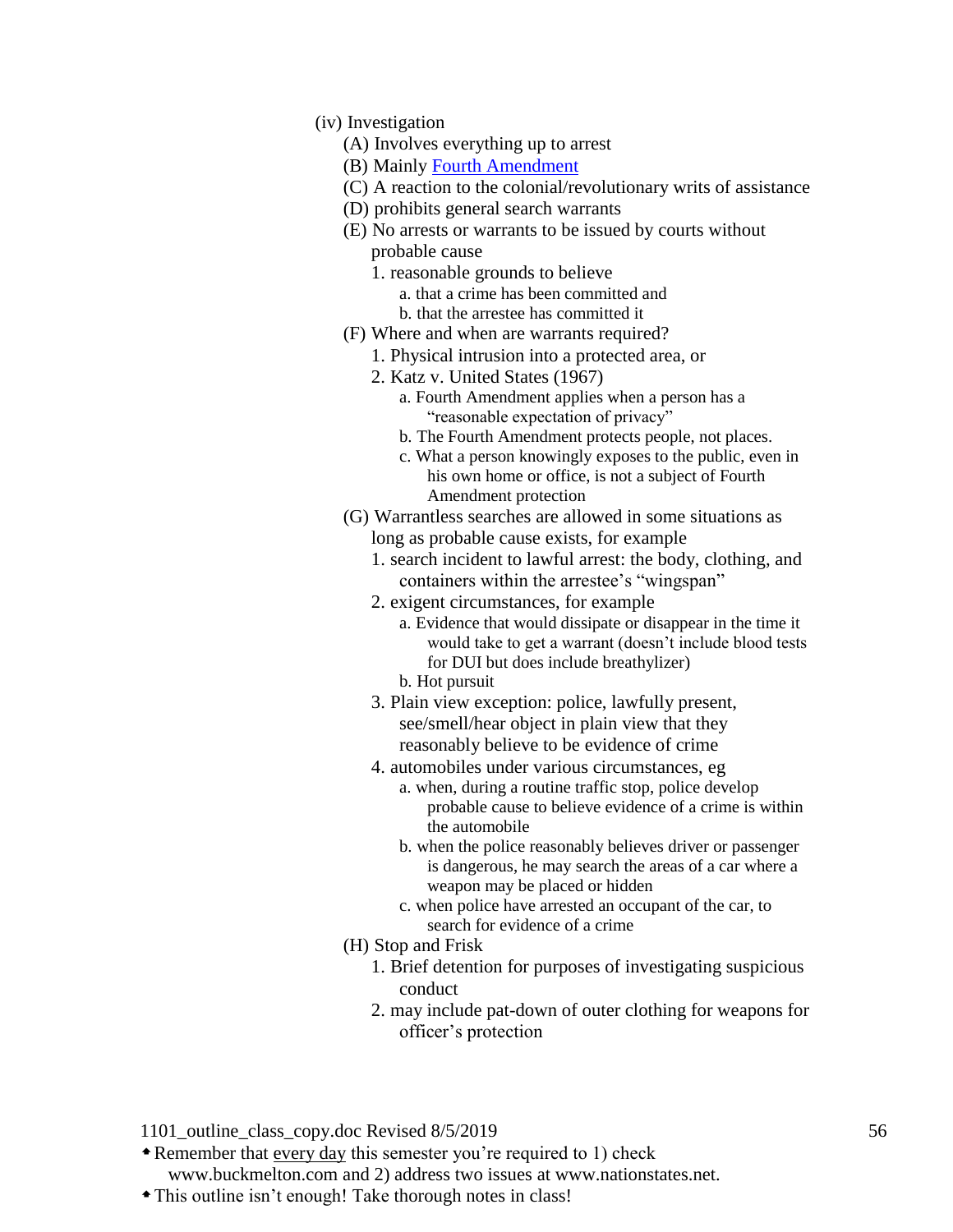- 3. NO probable cause needed, but reasonable suspicion is needed
	- a. must be based on articulable facts that lead officer to believe that criminal activity is present (i.e., more than a hunch)
- (I) Police always need probable cause to make an arrest, but don't always need warrants
- 1. E.g., arrest in a public place = no arrest warrant required (J) Exclusionary rule
	- 1. Evidence obtained by an illegal search isn't admissible
	- 2. Designed to deter illegal searches
	- 3. Alternative of holding the police liable doesn't work very well and doesn't get you out of jail

Remember that every day this semester you're required to 1) check www.buckmelton.com and 2) address two issues at www.nationstates.net.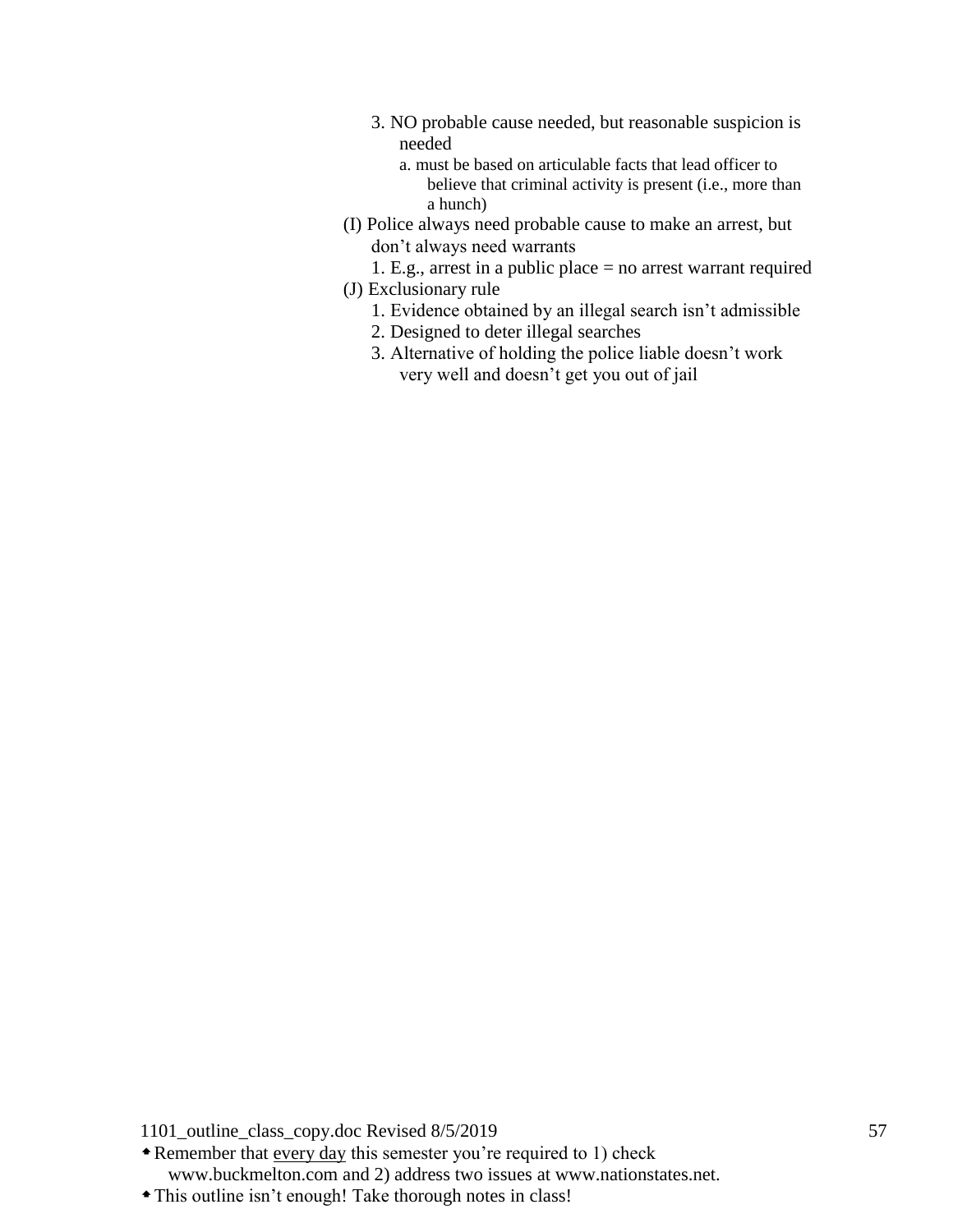- (v) Adjudication
	- (A) Begins with arrest
	- (B) Continues through sentencing
	- (C) Main rights
		- 1. Indictment, Fifth Amendment
			- a. grand jury finding that sufficient evidence exists to permit trial
			- b. Not incorporated
		- 2. Self-incrimination, Fifth Amendment
		- 3. Double jeopardy prohibition, Fifth Amendment
		- 4. Assistance of counsel, Sixth Amendment a. Gideon v. Wainwright (1963):
			- i. Criminal defendants have the right to an attorney even if they cannot afford one
		- 5. Speedy trial, Sixth Amendment
		- 6. Trial by impartial jury, Sixth Amendment
		- 7. Right to be informed of charges, Sixth Amendment
		- 8. Compulsory process, Sixth Amendment
	- (D) Miranda v. Arizona (1966)
		- 1. Not enough to have these rights—given the trauma of being arrested, courts require you to be reminded of them
		- 2. [Why you should never talk to the police, even if you are](https://www.youtube.com/watch?v=i8z7NC5sgik&t=0s&index=5&list=PLBeAtDe5MEHr4ZvQp8ii3bSZ4h3yL-rkV)  [sure you are innocent](https://www.youtube.com/watch?v=i8z7NC5sgik&t=0s&index=5&list=PLBeAtDe5MEHr4ZvQp8ii3bSZ4h3yL-rkV)
		- 3. Prior to a custodial interrogation, Police must advise the you of the following rights even before you are formally charged with a crime
			- a. You have the right to remain silent.
			- b. Anything you say can and will be used against you in a court of law.
			- c. You have the right to an attorney.
			- d. If you cannot afford an attorney, one will be provided for you.
			- e. Do you understand the rights I have just read to you? f. With these rights in mind, do you wish to speak to me?"
		- 4. These rights need not be given at the moment of arrest, but merely priotr to custodial interrogation
	- (E) Reasonable doubt
		- 1. A standard of proof
		- 2. Mandated in criminal cases by the Due Process Clause
	- (F) Appeal
		- 1. Convictions may be appealed if a defendant alleges that his criminal procedural rights have been violated
		- 2. Double jeopardy means, among other things, that acquittals can't be appealed

Remember that every day this semester you're required to 1) check

www.buckmelton.com and 2) address two issues at www.nationstates.net.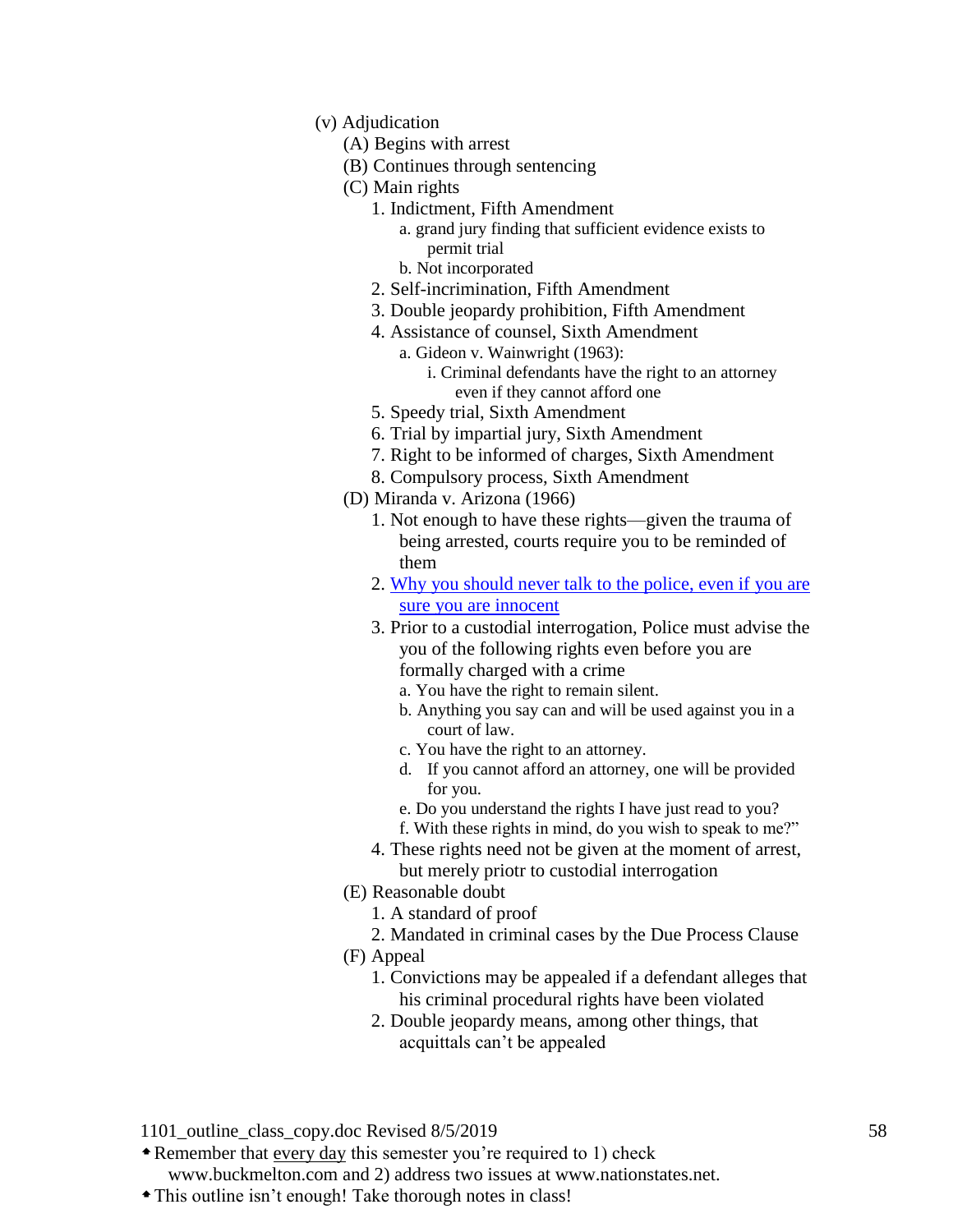- (G) Cruel and unusual punishment, Eighth Amendment
	- 1. Capital punishment has long been accepted
	- 2. It was certainly acceptable at time Eighth Amendment was adopted
	- 3. The death penalty is both extreme and irreversible
	- 4. In the last twenty years, DNA evidence has shown that a lot of death penalty convictions have been erroneous
	- 5. Furman v. Georgia (1972):
		- a. Court held that the states were arbitrarily applying the death penalty and overturned all capital punishment laws
	- 6. Gregg v. Georgia (1976):
		- a. Court upheld new death penalty laws as long as the states impartially applied them
		- b. Punishment of any crime can't be grossly disproportionate to the crime committed
- (vi) Effect of terrorism on criminal law
	- (A) With terrorism, no clear end of war
	- (B) USA Patriot Act, 2001
	- (C) Section 206 of the Patriot Act, also known as "roving John Doe wiretap" provision, permits the government to obtain intelligence surveillance orders that identify neither the person nor the facility to be tapped. This provision is contrary to traditional notions of search and seizure, which require government to state with particularity what it seeks to search or seize.

- Remember that every day this semester you're required to 1) check www.buckmelton.com and 2) address two issues at www.nationstates.net.
- This outline isn't enough! Take thorough notes in class!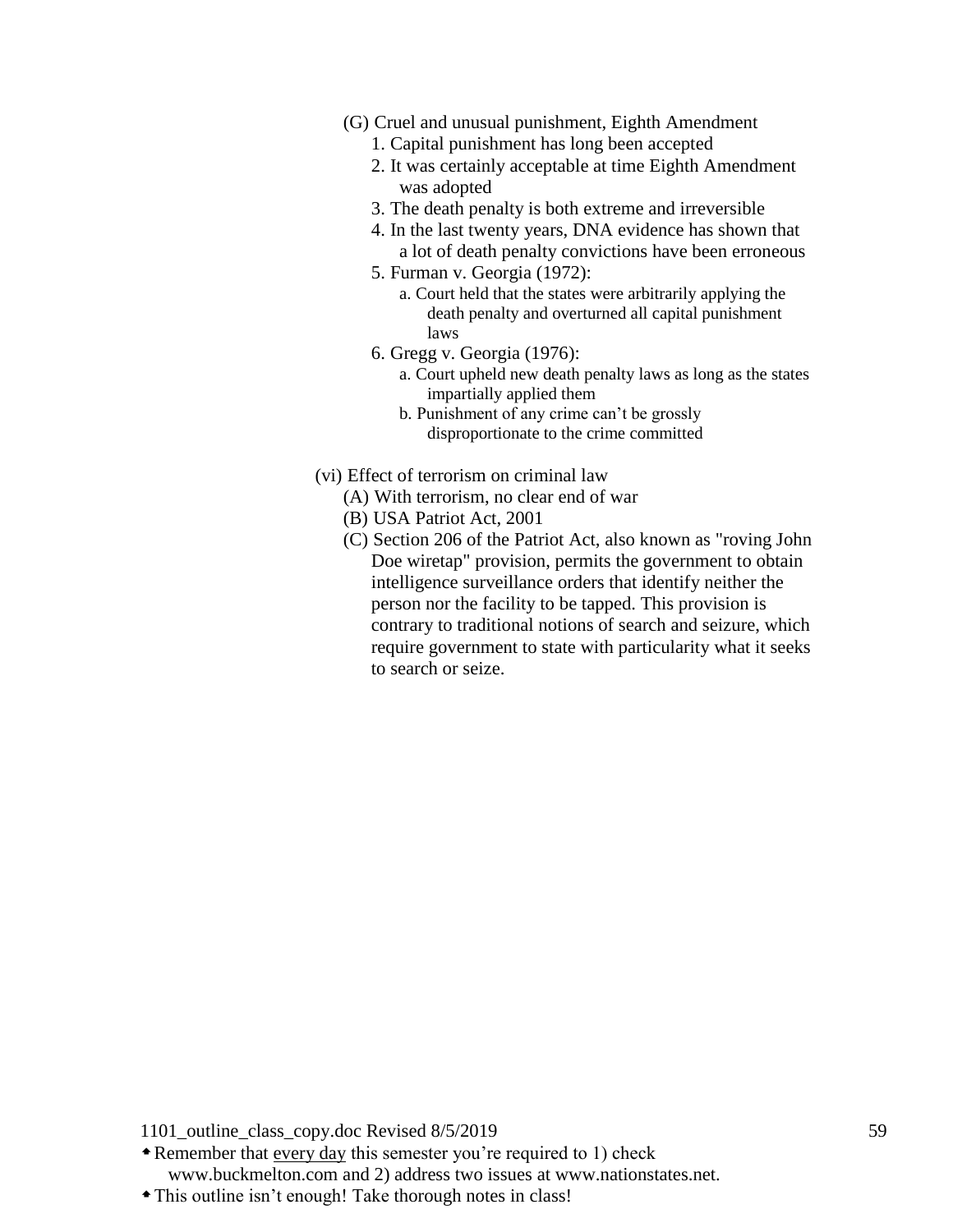# **PART VI. Rights and Liberties: Civil Rights**

- **A. Possible essay questions:**
	- **1. Write a history of civil rights in the United States from the end of the Civil War to the present.**
	- **2. Discuss the Equal Protection Clause as it relates to civil rights.**
	- **3. Write a history of voting in the United states as it relates to civil rights.**
- **B. Possible short answer/ID questions**
	- **1. Civil rights**
	- **2. The Fourteenth Amendment, Section 1**
	- **3. The Fifteenth Amendment**
	- **4. Civil Rights Act of 1875**
	- **5. Civil Rights Cases (1883)**
	- **6. de jure segregation**
	- **7. de facto segregation**
	- **8. Jim Crow laws**
	- **9. Rational basis review**
	- **10. Strict scrutiny**
	- **11. Intermediate or heightened scrutiny**
	- **12. Shelley v. Kraemer (1948)**
	- **13. Civil Rights Act of 1964**
	- **14. Heart of Atlanta Motel Inc. v. United States (1964)**
	- **15. Katzenbach v. McClung (1964)**

Remember that every day this semester you're required to 1) check www.buckmelton.com and 2) address two issues at www.nationstates.net.

<sup>1101</sup> outline class copy.doc Revised 8/5/2019 60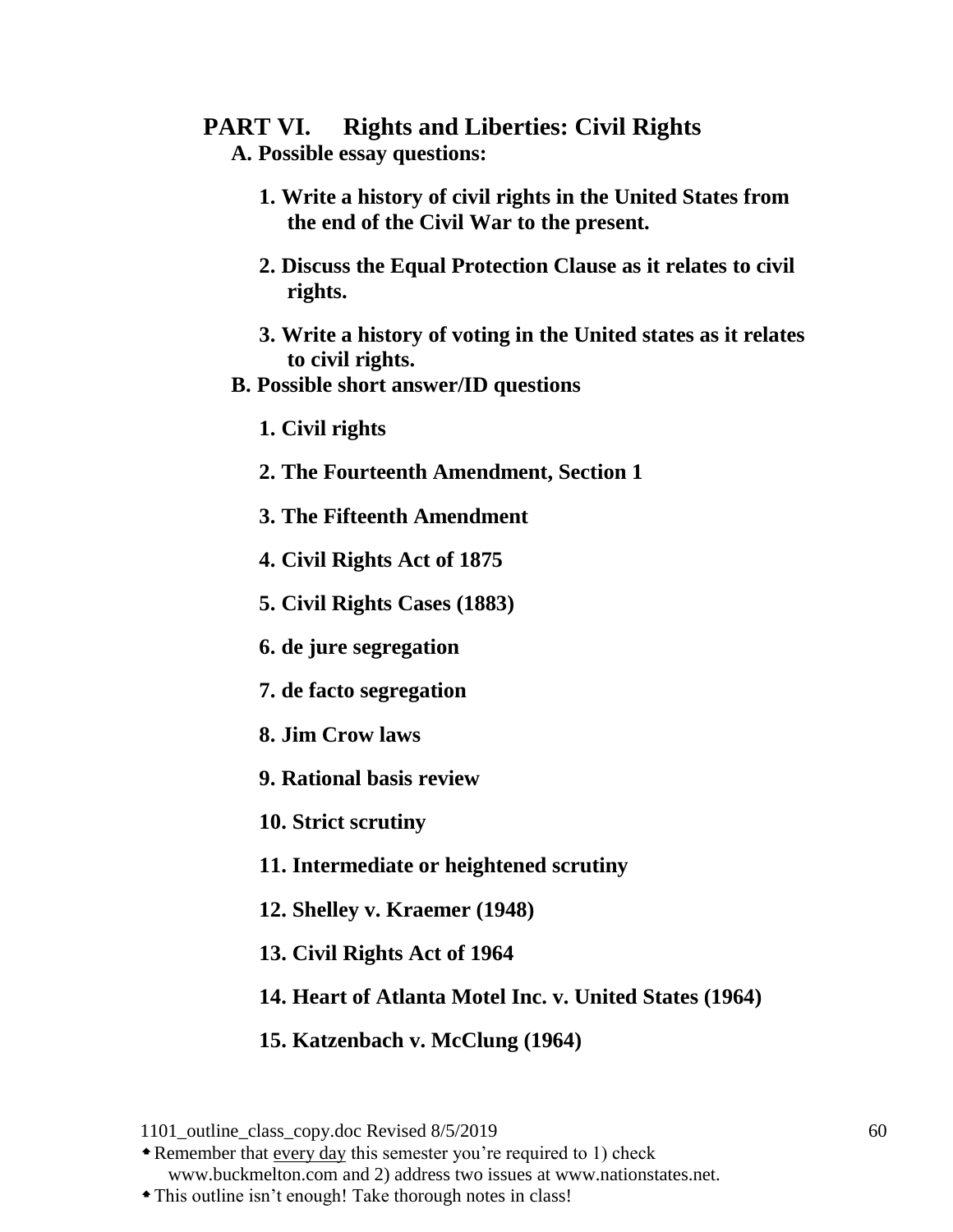- **16. Affirmative action**
- **17. Regents of the University of California v. Bakke (1978)**
- **18. Grandfather clause**
- **19. Literacy test**
- **20. White primary**
- **21. Poll tax**
- **22. 24th Amendment**
- **23. Voting Rights Act**
- **24. Shelby County v. Holder (2013)**
- **25. Craig v. Boren (1976)**
- **26. Romer v. Evans (1996)**
- **27. Obergefell v. Hodges (2015)**

**28. Plyler v. Doe (1982)**

**C. Advance reading assignment: Before class, carefully read the following sections of the Constitution at http://www.let.rug.nl/usa/documents/1786-1800/bill-of-rights-andthe-amendments-to-the-constitution.php (link is on course web page):**

**1. Thirteenth Amendment**

**2. Fourteenth Amendment, Section 1**

**3. Fifteenth Amendment**

## **D. Section Outline**

### **1. Definition:**

**a. Civil rights forbid or guarantee some sort of treatment to groups of people who typically are defined not by behavior but by some ingrained characteristic such as being black or being female**

1101 outline class copy.doc Revised 8/5/2019 61

Remember that every day this semester you're required to 1) check www.buckmelton.com and 2) address two issues at www.nationstates.net.

This outline isn't enough! Take thorough notes in class!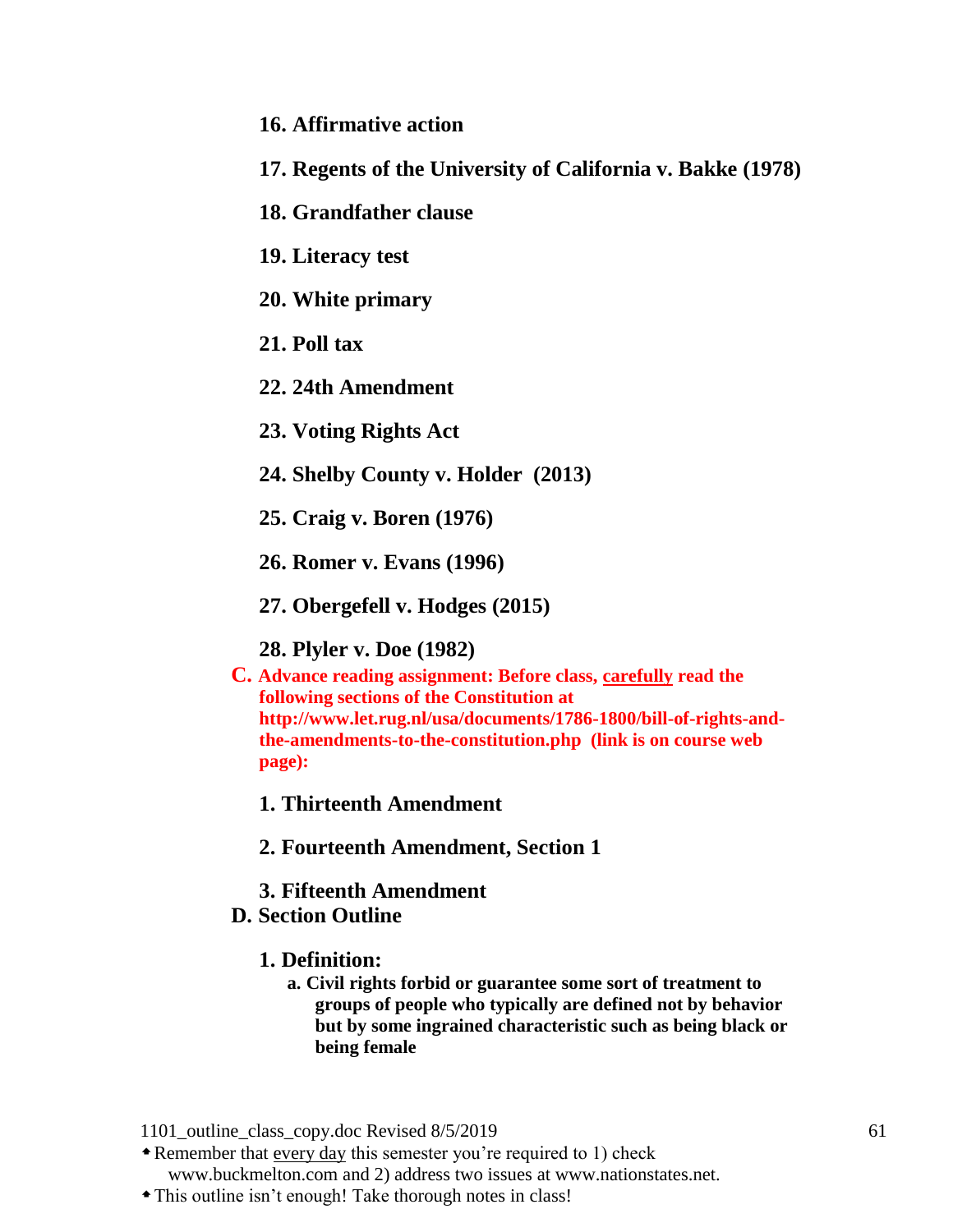**b. Compare this definition to the definition of civil liberties**

### **2. Race**

### **a. Equal Protection**

- (i) May apply when similarly-situated persons or groups are treated differently, depending on
	- (A) nature of persons/groups and/or
	- (B) reason for the different treatment
- (ii) History of 14th Amendment ratification
	- (A) Thirteenth Amendment grants slaves nothing but freedom
	- (B) Fourteenth Amendment adds
		- 1. The Citizenship Clause
		- 2. The Fourteenth Amendment (state) Due Process Clause
		- 3. The Equal Protection Clause
- (iii) Equal Protection Clause applies only to state action, not private discrimination
	- (A) Civil Rights Act of 1875
	- (B) Civil Rights Cases (1883)
- (iv) Plessy v. Ferguson, 1896
	- (A) Separate but equal is permissible under equal protection
	- (B) Legitimizes Jim Crow laws (de jure segregation)
- (v) Brown v. Board of Education. (1954)
	- (A) Overrules Plessy
	- (B) Separate is inherently unequal
- (vi) Standards of review used by the courts
	- (A) Rational basis review
		- 1. Deference to legislature
		- 2. Usually used with regard to property
		- 3. Laws are rarely struck down under rational basis standard
	- (B) Strict scrutiny
		- 1. Usually used in race as well as other cases (e.g. Sherbert v. Verner)
		- 2. To survive strict scrutiny:
			- a. The law or policy must be justified by a compelling governmental interest
			- b. The law or policy must be narrowly tailored to achieve that goal or interest
			- c. The law or policy must be the least restrictive means for achieving that interest
	- (C) Intermediate or heightened scrutiny
		- 1. A middle standard
		- 2. Used in sex-based discrimination and a few others, such as content-neutral speech restrictions

1101 outline class copy.doc Revised 8/5/2019 62

Remember that every day this semester you're required to 1) check

www.buckmelton.com and 2) address two issues at www.nationstates.net.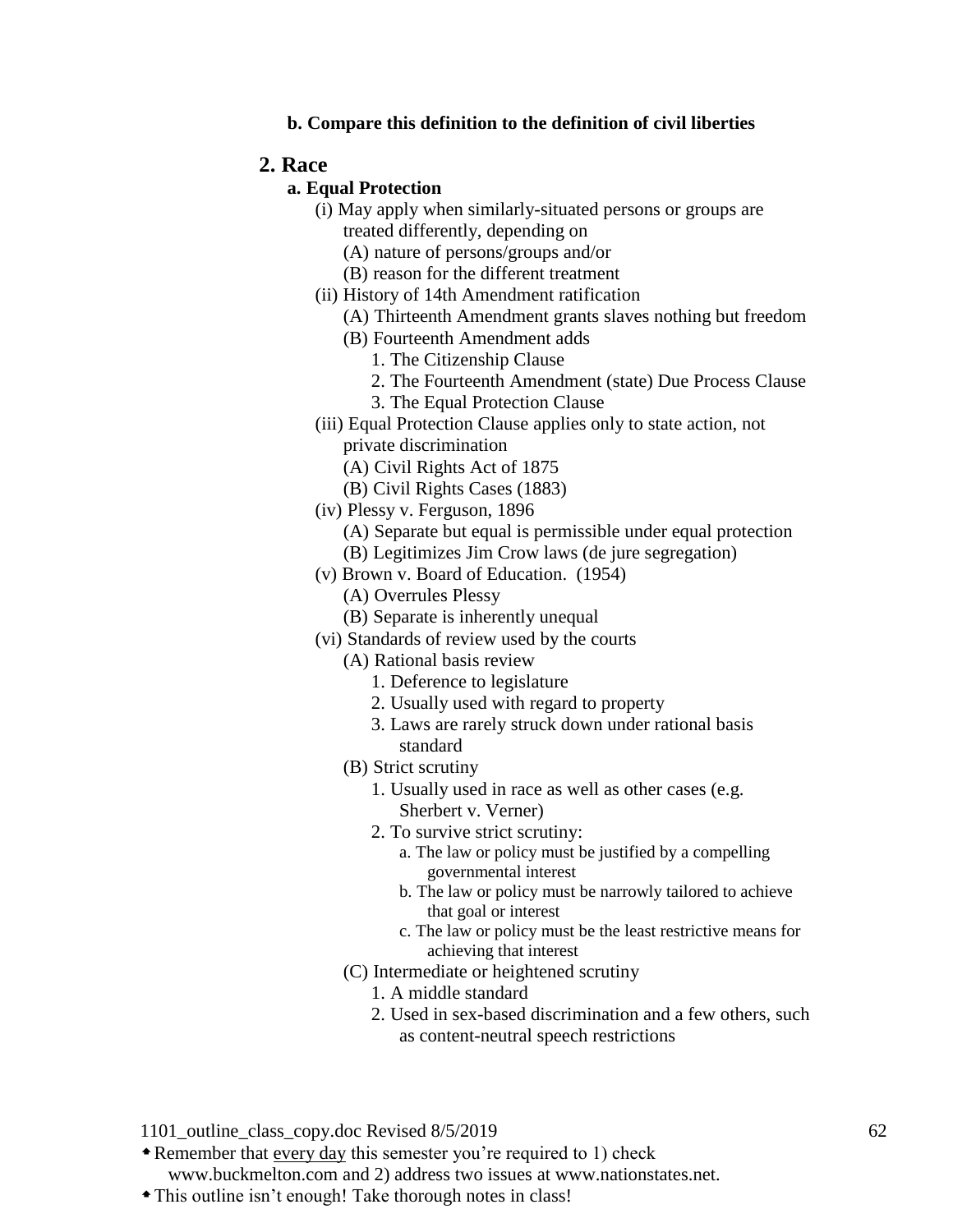- (vii) De facto discrimination
	- (A) Originally a major problem in the North
	- (B) Tends to be private action and so not dealt with under Equal Protection Clause
		- 1. Exception: Shelley v. Kraemer (1948)
		- 2. Held: judicial enforcement of neighborhood restrictive covenants would constitute state action
	- (C) But generally Courts haven't touched de facto discrimination without legislative action
	- (D) But Congress has
- **b. Congressional action against de facto discrimination: The Civil Rights Act of 1964**
	- (i) Title II
		- (A) Outlawed discrimination based on race, color, religion or national origin in hotels, motels, restaurants, theaters, and all other public accommodations engaged in interstate commerce
			- 1. Heart of Atlanta Motel Inc. v. United States (1964): Upholds constitutionality of Act
			- 2. Katzenbach v. McClung (1964): Applies very broad definition of interstate commerce
	- (ii) Title III
		- (A) Prohibited state and municipal governments from denying access to public facilities on grounds of race, color, religion or national origin.

- Remember that every day this semester you're required to 1) check www.buckmelton.com and 2) address two issues at www.nationstates.net.
- This outline isn't enough! Take thorough notes in class!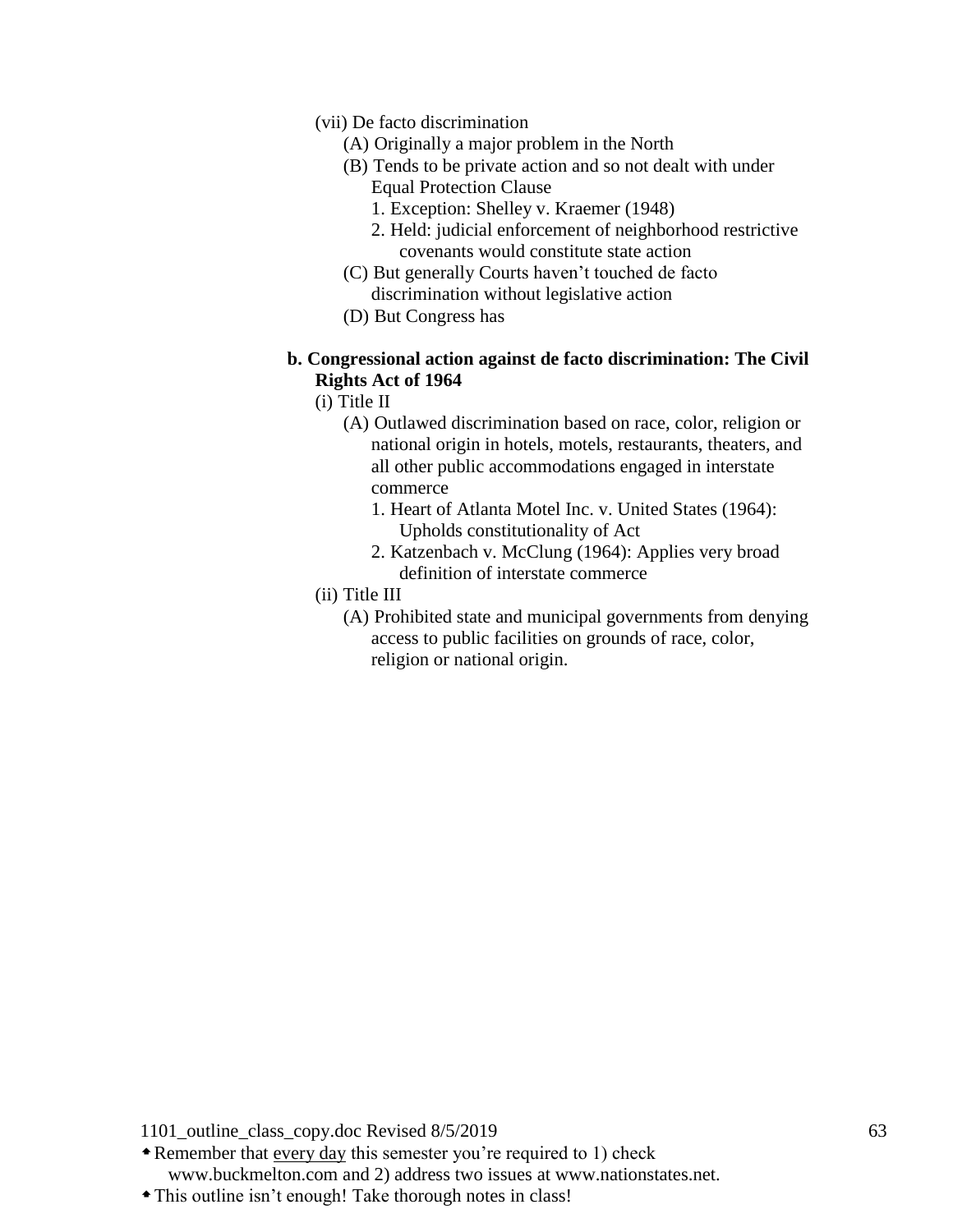### **c. Affirmative action**

- (i) definition
	- (A) Policies in which government or recipient of government funds take positive steps
	- (B) to prohibit discrimination based on
	- (C) race, color, religion, sex, or national origin
	- (D) in employment or school admission
- (ii) originated in executive orders of presidents John F. Kennedy and Lyndon B. Johnson regarding federal contractors
- (iii) many states have affirmative action policies as well
- (iv) Affirmative Action has been criticized as being discriminatory
	- (A) reverse discrimination/race based preferences
	- (B) Regents of the University of California v. Bakke (1978):
		- 1. Affirmative action isn't discriminatory
		- 2. Quotas not allowed, i.e. setting aside a certain number of positions for minorities
	- (C) Thereafter, affirmative action law becomes very complex
- **d. Voting**
	- (i) 15th amendment
		- (A) dodges used by states, all eventually found unconstitutional
			- 1. grandfather clause
			- 2. literacy test
			- 3. white primary
			- 4. poll tax
				- a. 24th Amendment, 1964: federal elections only
	- (ii) Voting Rights Act of 1965
		- (A) Section 5
			- 1. prohibited states and local governments with a history of discriminatory voting practices from implementing any change affecting voting without first obtaining the approval of the United States Attorney General or a three-judge panel of the U.S. District Court for D.C., a process known as "preclearance"
			- 2. Section 5 has been renewed and amended by Congress four times, the most recent being a 25-year extension signed into law by the President George W. Bush in 2006.
		- (B) Section 4(b):
			- 1. this preclearance requirement is specifically applied to states and political subdivisions (mostly in the South) that had used a "test or device" to limit voting and in

Remember that every day this semester you're required to 1) check

www.buckmelton.com and 2) address two issues at www.nationstates.net.

<sup>1101</sup> outline class copy.doc Revised 8/5/2019 64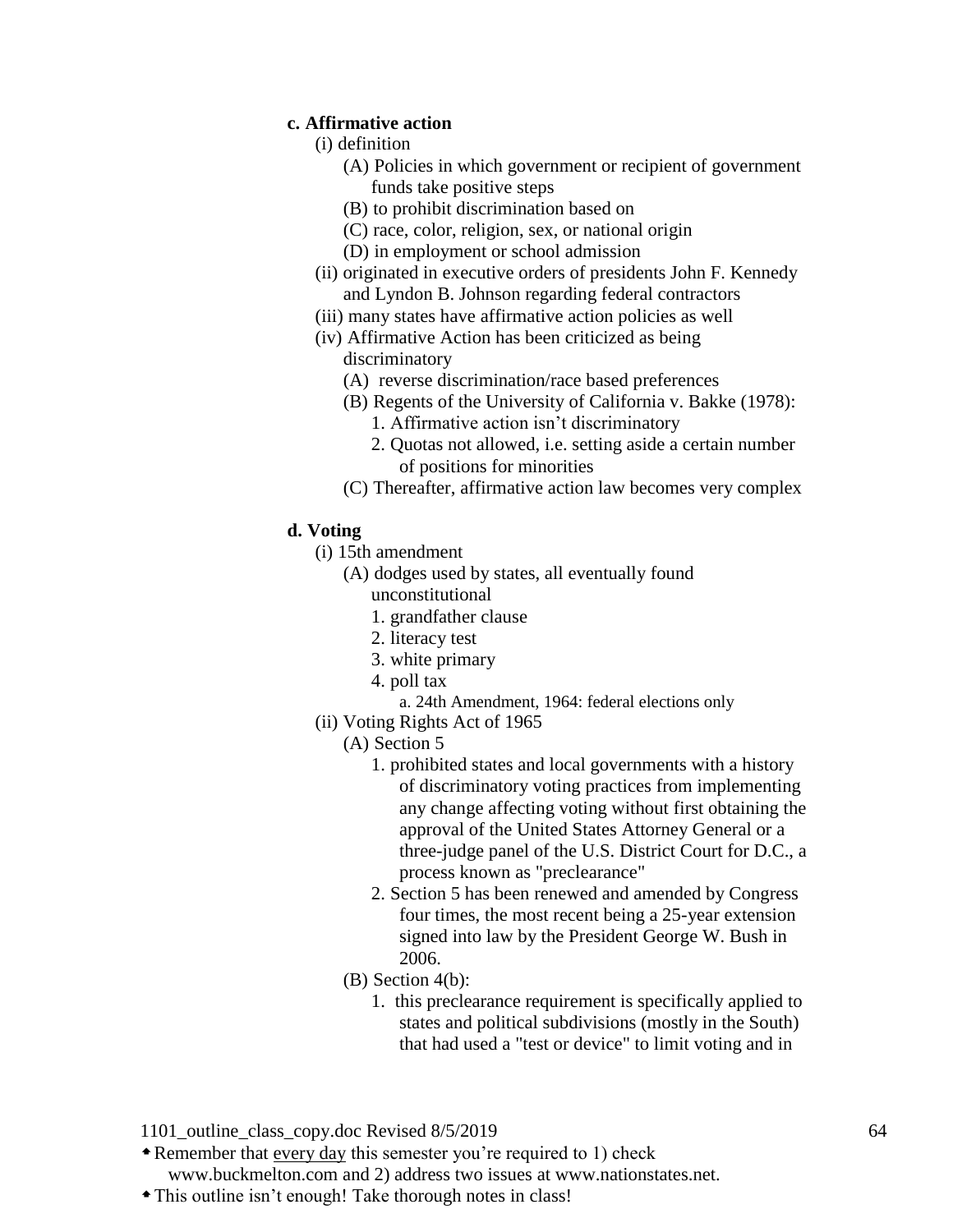which less than 50 percent of the population was registered to vote, or voted, in the 1964, 1968, or 1972 presidential election.<sup>[11]</sup>

- 2. Shelby County v. Holder (2013):
	- a. the Supreme Court struck down Section 4(b) of the Act, which contains the coverage formula that determines which state and local jurisdictions are subject to Section 5 preclearance, as unconstitutional.
	- b. The Court said that although the formula was rational and necessary at the time of its enactment, it is no longer responsive to current conditions.<sup>[18]</sup>
	- c. The Court did not strike down Section 5, but without Section 4(b), no jurisdiction will be subject to Section 5 preclearance unless Congress enacts a new coverage formula.

### **3. Sex**

- **a. Equal protection applies**
- **b. Court has applied both the rational basis test and intermediate scrutiny, but not strict scrutiny, to sex-based discrimination** (i) Craig v. Boren (1976)
	- (A) Oklahoma passed a statute prohibiting the sale of beer to males under the age of 21 but allowed females over the age of 18 to purchase it.
	- (B) The court instituted a standard, dubbed "intermediate scrutiny," whereby the state must prove the existence of specific important governmental objectives, and the law must be substantially related to the achievement of those objectives

#### **4. Homosexuality**

#### **a. Activity or ingrained characteristic?**

- **b. Rational basis review has been applied**
	- (i) Romer v. Evans (1996)
		- (A) Colorado declares that homosexuals may not claim special/minority rights
		- (B) Supreme Court strikes down the law using the rational basis test, i.e., Colorado can have no rational basis for passing such a law
		- (ii) Obergefell v. Hodges (2015)
			- (A) Court hints but does not state that ban on same-sex marriage fails rational basis test

- Remember that every day this semester you're required to 1) check www.buckmelton.com and 2) address two issues at www.nationstates.net.
- This outline isn't enough! Take thorough notes in class!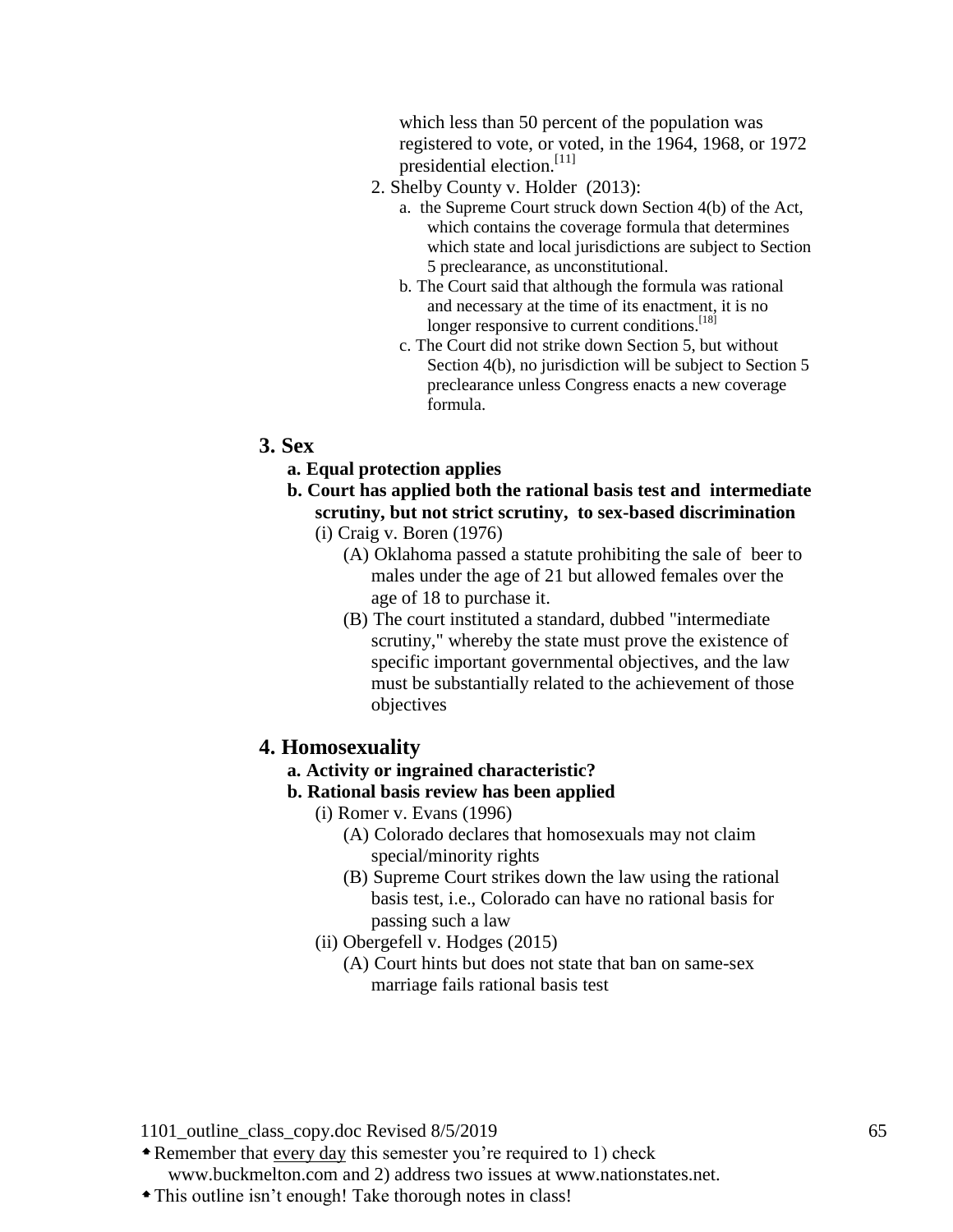## **5. Illegal Aliens**

## **a. Plyler v. Doe (1982): The Equal Protection Clause applies to illegal aliens**

- (i) Texas passes law denying illegal aliens access to public education
- (ii) Supreme Court, applying the rational basis test, rules the law unconstitutional

1101\_outline\_class\_copy.doc Revised 8/5/2019 66

• Remember that every day this semester you're required to 1) check www.buckmelton.com and 2) address two issues at www.nationstates.net.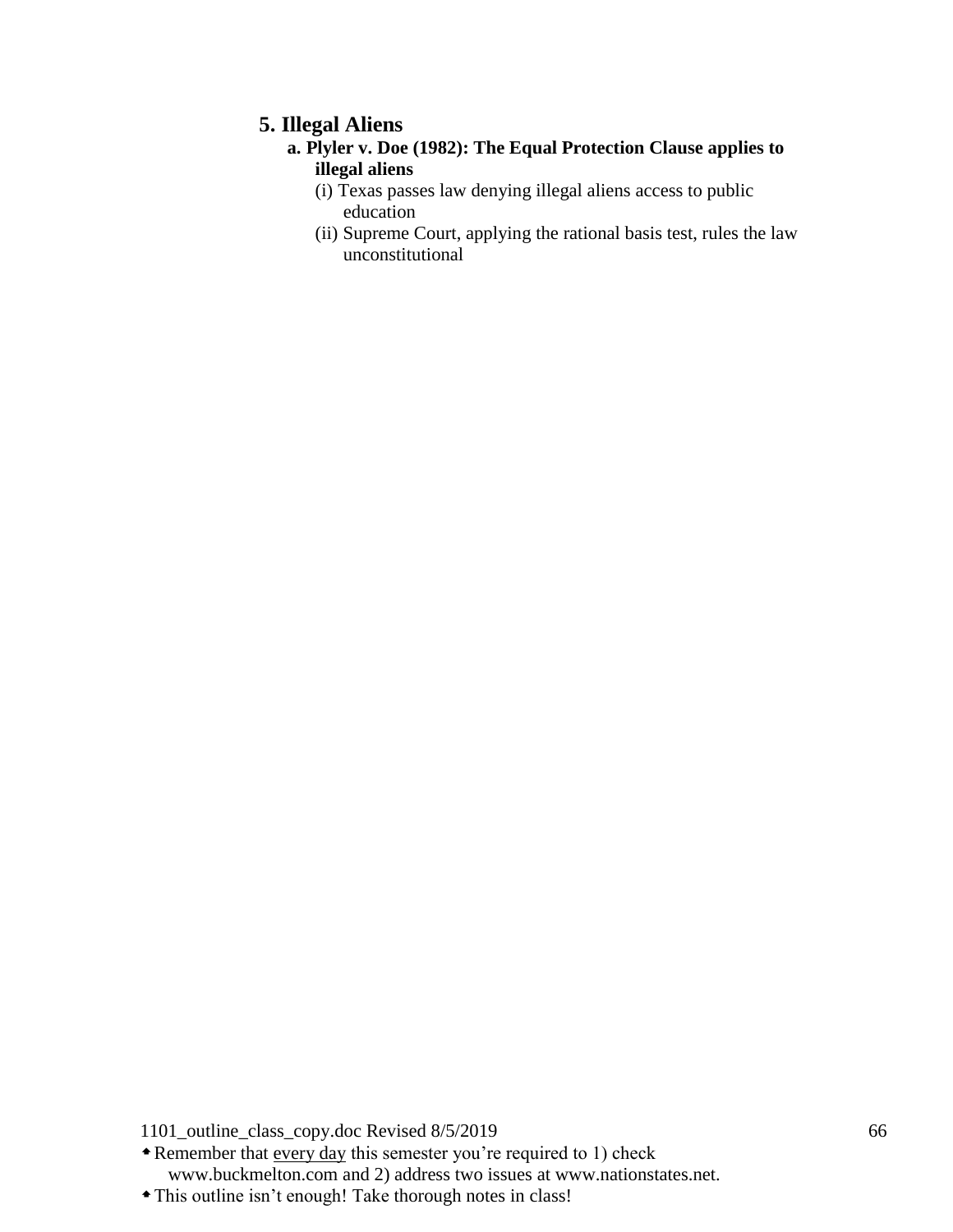## **PART VII. Political Parties**

**A. Possible essay questions:**

- **1. Discuss the different types of party system and the elements of each (if any) that can be found within the American political system or American history.**
- **2. Discuss both the Democratic Party and the Republican Party. What are their major differences?**

## **B. Possible short answer/ID questions**

- **1. Single party system**
- **2. Multiparty system**
- **3. Two-party system**
- **4. Dominant party system**
- **5. Third party system**
- **6. Paleoconservatives**
- **7. Neoconservatives**
- **8. Tea Party Movement**
- **9. Methods of presidential nomination**
- **10. Open and closed primaries**

## **C. Section outline:**

## **1. Definition of party:**

- **a. a political organization/group consisting of individuals who share similar views about**
	- (i) political ideology (i.e., the role of government ) and/or
	- (ii) policy (i.e., what types of laws the government should pass)
- **b. that typically seeks to control the government, usually by electing their own candidates to political office.**

## **2. Functions of parties**

1101 outline class copy.doc Revised 8/5/2019 67

Remember that every day this semester you're required to 1) check www.buckmelton.com and 2) address two issues at www.nationstates.net.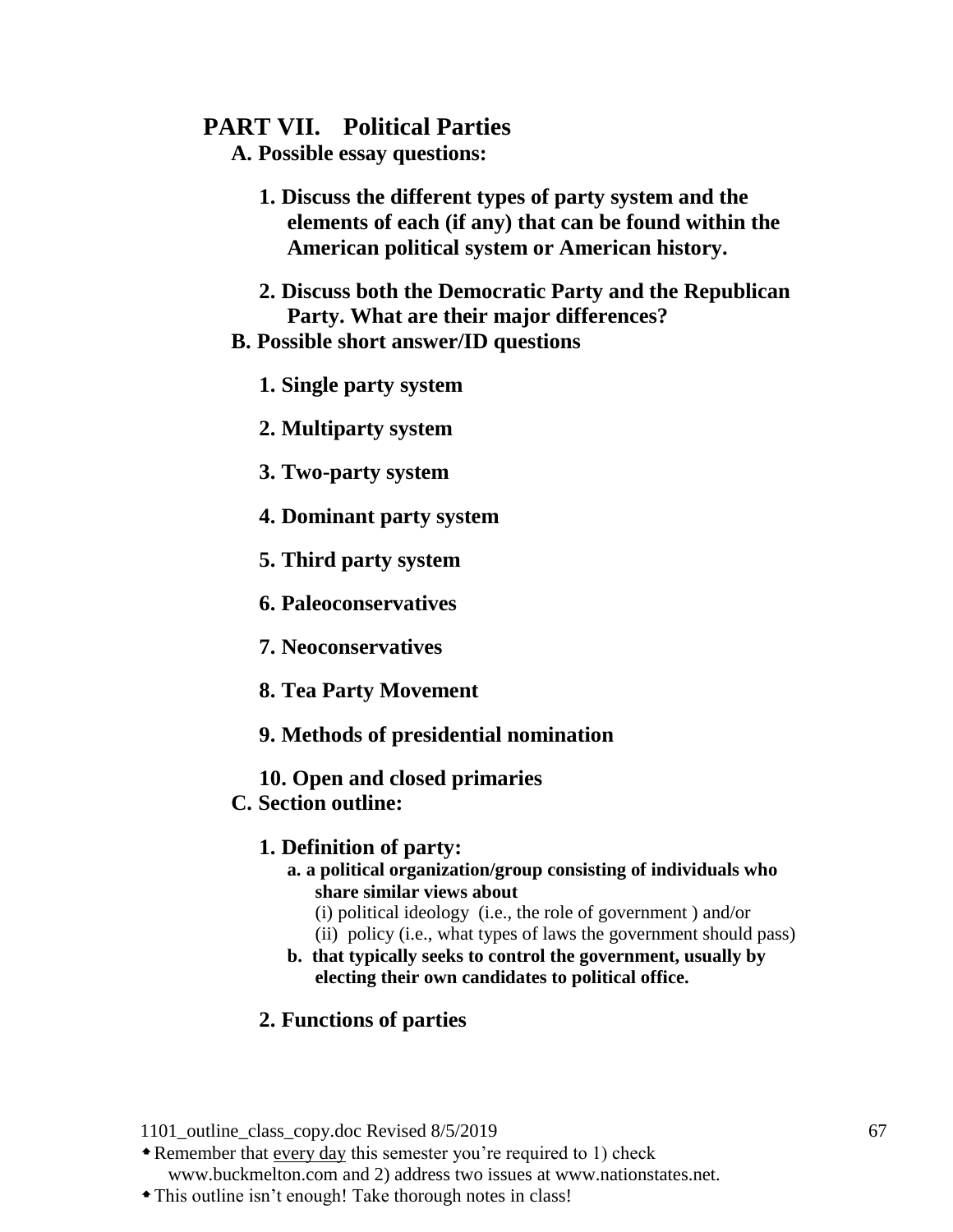- **a. Organize the competition for positions (help decide who is going to run for what)**
- **b. Unify the electorate (within the party as an instrument of compromise)**
- **c. Organize the government, given that the majority party controls the operation of legislative chambers**
- **d. Make policy**
- **e. Provide a loyal opposition, monitoring majority party actions and forcing accountability**

## **3. Types of party system**

## **a. Single party system**

- (i) A system in which other political parties are effectively outlawed
	- (A) Exclusive: a small party with rigorous standards of admission--not all citizens are members
	- (B) Inclusive: a large party in which nearly every citizen is expected to be involved

### **b. Multiparty system**

- (i) Usually based on proportional representation
- (ii) no single party can easily gain a legislative majority since so many major parties split the vote
- (iii) therefore, relies heavily on coalitions

### **c. Two-party system**

- (i) Former British empire
- (ii) Encouraged by single-district voting, winner take all
- (iii) The basic system in the United States

### **d. Dominant party system**

(i) Other parties exist or are allowed, but the dominant party has a lock on votes/government

## **e. Third party system**

- (i) A two party system in which a third party plays a subordinate role
- (ii) Found in the United States

# **4. American Political Parties**

### **a. Not mentioned in original Constitution**

(i) Founders feared the development of parties

### **b. But have evolved to play a major role in American government**

### **c. History of American Political Parties**

- (i) Federalists and Republicans, ca. 1790-ca. 1820
- (ii) Democrats and Whigs, ca. 1828-1852
- (iii) Democrats and Republicans, ca. 1854-present
- (iv) Parties since 1933

1101 outline class copy.doc Revised 8/5/2019 68

Remember that every day this semester you're required to 1) check

www.buckmelton.com and 2) address two issues at www.nationstates.net.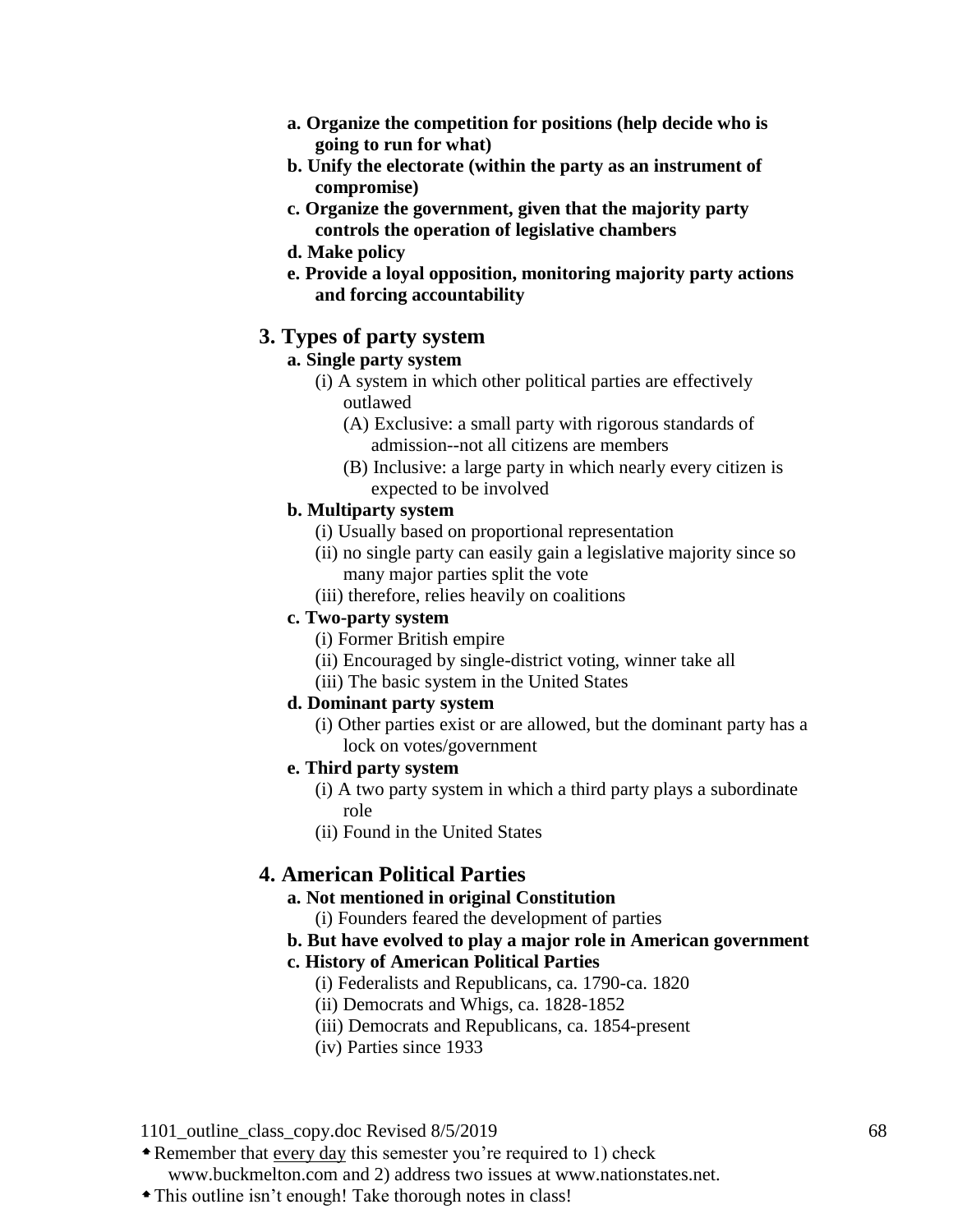- (A) Democratic Party
	- 1. "Big government"
		- a. Economic redistribution
		- b. Pro-Union/pro-labor
	- 2. Internationalism
	- 3. Civil Rights Act
	- 4. Equality and new social values
		- a. African Americans
		- b. Sex
		- c. Homosexuality
- 5. Abortion rights
- (B) Republican Party
	- 1. Paleoconservatives
		- a. Small/limited government
			- i. Classical economics/capitalism
			- ii. Stronger role for state governments
		- b. Isolationism
		- c. Traditional social values
	- 2. Neoconservatives
		- a. Strong emphasis on national defense
		- b. Emphasis on role of United States as world policeman/world power
		- c. Strong emphasis on traditional social values
	- 3. Tea Party Movement
		- a. Emphasis debt crisis and critical need to control federal spending
		- b. Emphasizes traditional social values
- (v) The nomination of presidential candidates
	- (A) Methods of nomination
		- 1. Caucus, to 1824
		- 2. National convention, 1824-1900s
			- a. Meets every four years
			- b. Since 1984, almost entirely for show
		- 3. Direct Primaries, Progressive era-present (to
			- circumvent party bosses
			- a. Open primary
				- i. Crossover voting
			- b. Closed Primary
	- (B) Party platform
		- 1. Ponderous and deliberately vague
	- (C) National committee
		- 1. Governs party between conventions
		- 2. Main job is to win elections
		- 3. Is the instrument of the president if he is a member of that party
- (vi) Role of parties in government
- 1101 outline class copy.doc Revised 8/5/2019 69
- Remember that every day this semester you're required to 1) check

www.buckmelton.com and 2) address two issues at www.nationstates.net.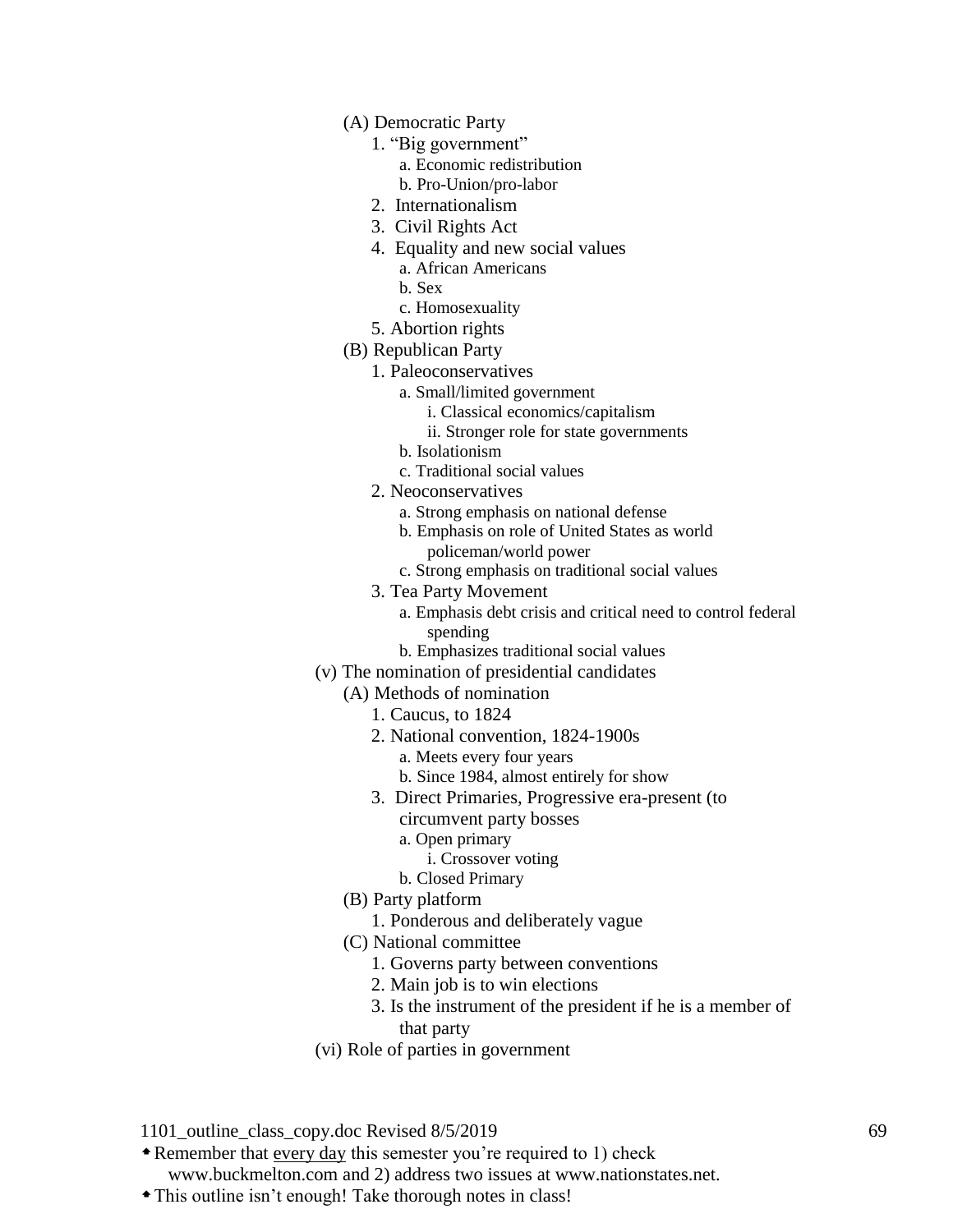- (A) Congress operates based on a party organization
	- 1. In a divided government (one party controls a house), one or both houses serve in watchdog role
- (B) Executive branch totally dominated by one party
- (C) Judicial appointments
	- 1. are increasingly partisan, although party officially plays no role on bench or in court organization
	- 2. there can be surprises, but often judges vote predictably and in line with politics of the appointing president
- (D) at state and especially local level, issues tend to be different from national party issues, and individuals are sometimes more important than their party

Remember that every day this semester you're required to 1) check www.buckmelton.com and 2) address two issues at www.nationstates.net.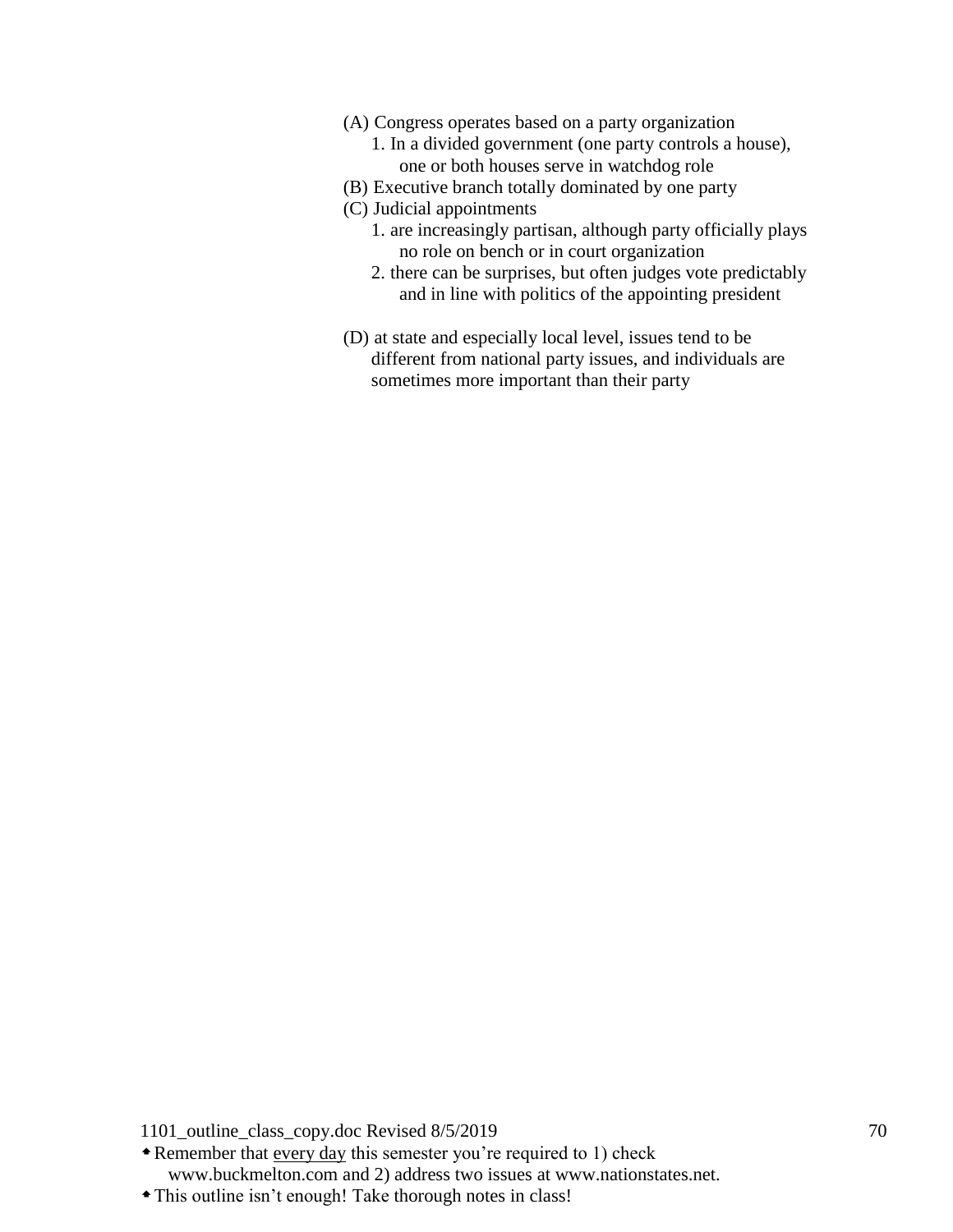# **PART VIII. [political Ideology](http://www.buckmelton.com/nolan_chart_variant.gif)**

- **A. Possible essay questions:**
	- **1. Discuss each of the following: Liberalism, Conservatism, Socialism, Communism, and Libertarianism.**
	- **2. Discuss the differences between classical liberalism and modern liberalism.**
	- **3. Discuss the differenced between traditional conservatism and modern conservatism.**
- **B. Possible short answer/ID questions**
	- **1. Classical liberalism**
	- **2. Modern liberalism**
	- **3. Traditional conservatism**
	- **4. Modern conservatism**
	- **5. Socialism**
	- **6. Communism**
	- **7. Libertarianism**
- **8. Crawford v. Marion County Election Board (2008) C. Section outline:**

## **1. A consistent pattern of ideas and beliefs regarding politics or the role of government**

## **2. The ideological matrix**

- **a. The two major variables/issues of political ideology:**
	- (i) Personal liberties (corresponding to due process liberty)
	- (ii) Economic liberties (corresponding to due process property)
- **b. The two major axes of political ideology**
	- (i) Individualism (i.e., individual autonomy, individual rights, individual freedom of action
	- (ii) Collectivism (group/government authority or power, e.g., "the People")

1101 outline class copy.doc Revised 8/5/2019 71

Remember that every day this semester you're required to 1) check

www.buckmelton.com and 2) address two issues at www.nationstates.net.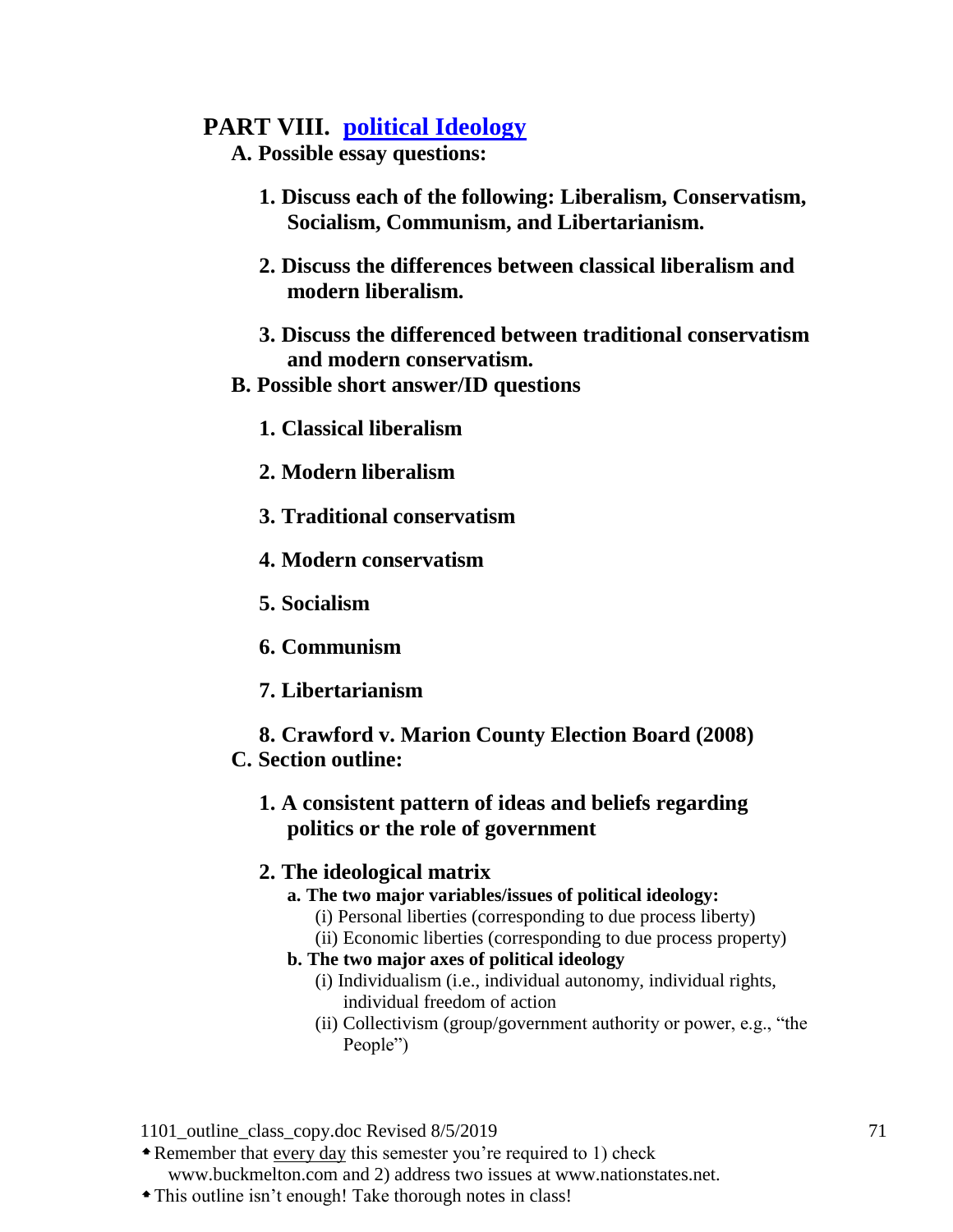## **3. Major ideologies**

### **a. Liberalism**

- (i) Optimistic view of human nature: People (either as individuals or as "the People" are basically good/selfless/worthy of consideration
- (ii) The past and the institutions it has produced are imperfect, restrictive, obstacles to improvement and greater human freedom and dignity something from which we must liberate ourselves
- (iii) Future is one of progress, improvement
- (iv) Classical liberalism:
	- (A) Belief in natural goodness of man
	- (B) Liberation (movement away) from the restrictive, statusbased institutions of the past
		- 1. Feudalism and serfdom
		- 2. Hereditary aristocracy and hereditary monarchy
		- 3. The political power of the Church
	- (C) Emphasis on individualism rather than collectivism in both personal and economic liberties
		- 1. A movement towards individual initiative and achievement
		- 2. A movement towards limited government that acknowledges individual liberties
			- a. E.g., natural rights
			- b. The Declaration of Independence is one of the greatest documents of classical liberalism
		- 3. Emphasizes both personal liberty rights and private property rights/capitalism
- (v) Modern liberalism:
	- (A) Belief in the natural goodness of man
	- (B) Liberation from inequality of wealth and the policital and social power exercised by the wealthy in law and politics
		- 1. Born of a reaction to the huge concentrations of wealth that become possible because of the Industrial Revolution of the 19th century
	- (C) Emphasis on economic collectivism collectivism
		- 1. Corresponding de-emphasis on individual property rights since the (relatively few) wealthy industrialists are exploiting the liberties and labor of the many workers to make themselves richer
		- 2. Seeks greater government economic involvement/control/collectivism to protect the economic interests of middle and lower income groups

- Remember that every day this semester you're required to 1) check www.buckmelton.com and 2) address two issues at www.nationstates.net.
- This outline isn't enough! Take thorough notes in class!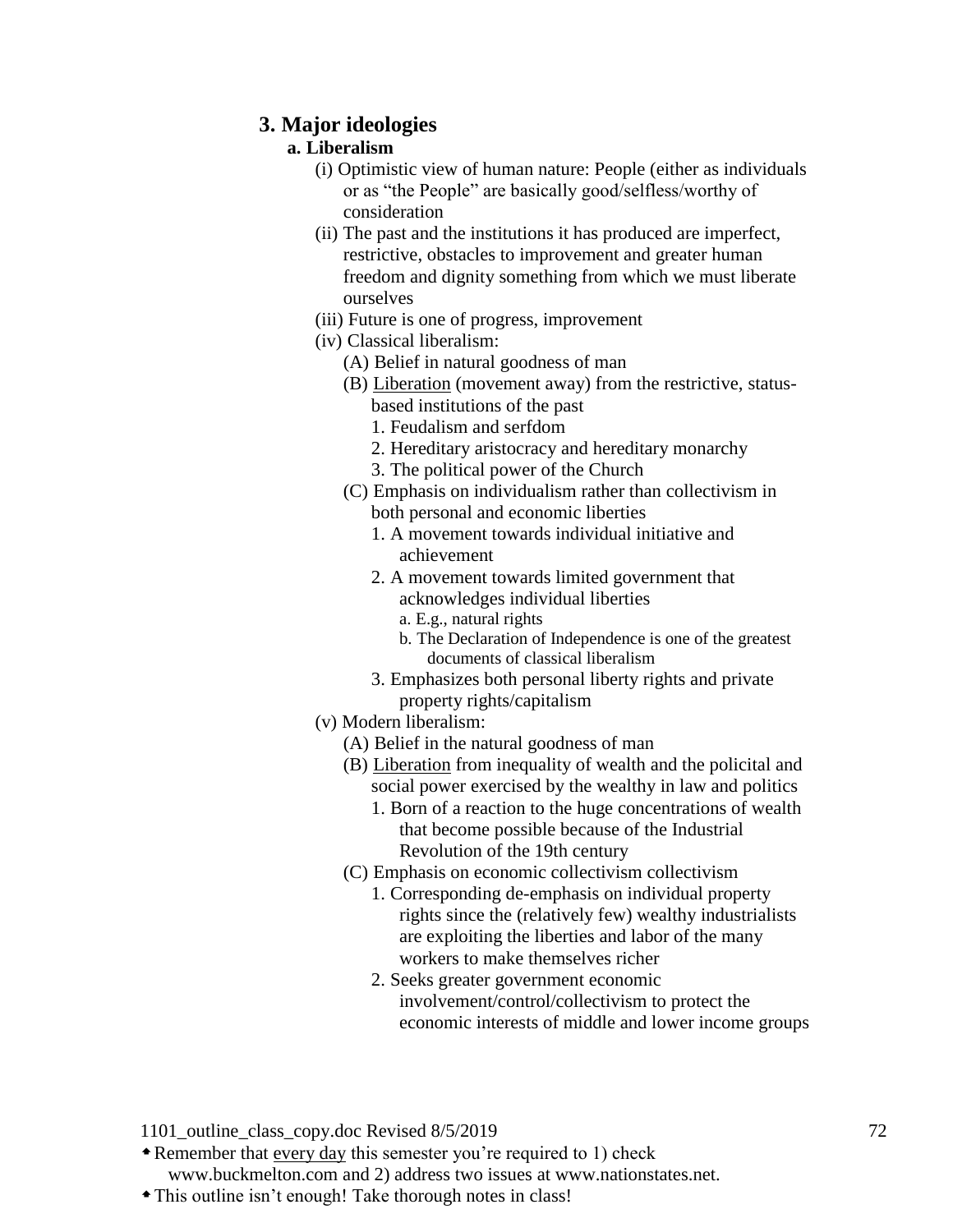- (D) Still at least theoretically (though sometimes not in practice) champions of at least some personal liberties insofar as they don't privilege wealth or interfere with economic collectivism
	- 1. E.g., liberal opposition to Citizens United v. Federal Election Commission (2010)
		- a. In Citizens United, the Court held that corporate spending in support of political advertisments was political speech protected by the First Amendment
		- b. The Democratic Party has denounced this holding, arguing that it allows wealthy corporations and donors to have a corrupt influence on elections through their great wealth, e.g., buying political influence
			- i. The Republican Party usually raises more money from campaign contributions than the Democratic Party
- (E) The American Progressive movement is an example of modern liberalism
	- 1. Progressivism emerged in the late 19th/early 20th century
	- 2. Based on the idea that "big government" is necessary to curtail the excesses of big business by regulating and restricting the latter's freedom of action in the marketplace
	- 3. Continues to be a major element of Democratic thought and (to a considerably lesser extent) Republican thought
- (vi) Socialism:
	- (A) A more extreme version of modern liberalism
	- (B) Argues for government ownership of means of production, or some of means or production (strong collectivism)
		- 1. Rationale: Obama: "You didn't build that", i.e., government, not the market, regulates social order
	- (C) runs contrary to classical liberalism and free market of conservatives
	- (D) decreases individual initiative
	- (E) Socialism is enacted through a democratic process
- (vii) Marxism /Communism:
	- (A) A more extreme form of socialism, achieved through revolution rather than through democratic processes
	- (B) Collective (social or governmental) ownership of all value
	- (C) No private property rights
	- (D) Enforced by authoritarian state
- **b. Conservatism**

1101 outline class copy.doc Revised 8/5/2019 73

Remember that every day this semester you're required to 1) check

www.buckmelton.com and 2) address two issues at www.nationstates.net.

This outline isn't enough! Take thorough notes in class!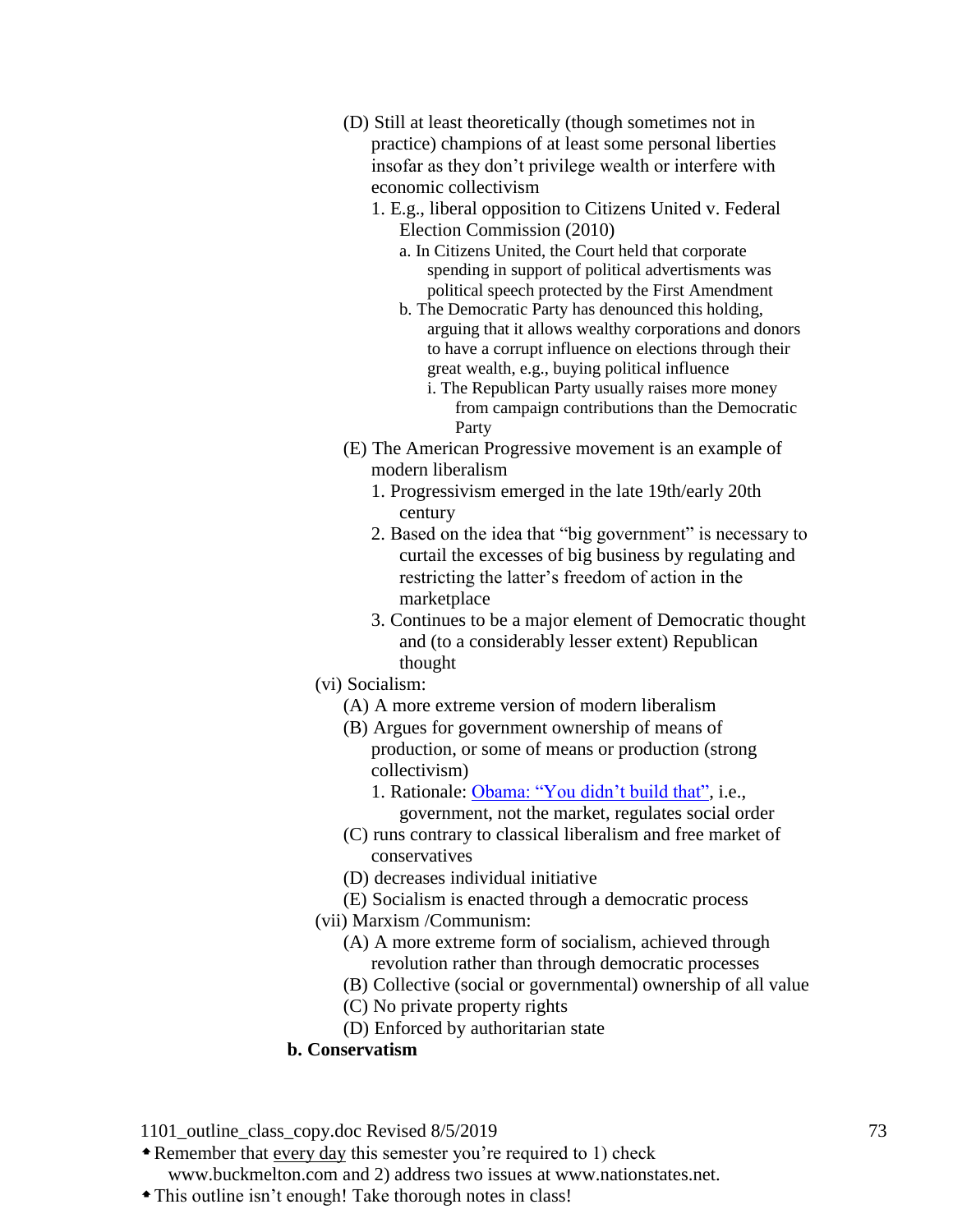- (i) Pessimistic view of human nature
- (ii) Current/past institutions provide safety, stability, protection from calamity, must be conserved
- (iii) Future holds threat of disaster, dystopia, destruction
- (iv) Traditional conservatism:
	- (A) Solicitous of both personal and property rights, with some emphasis on property
	- (B) individuals are responsible for their own welfare
	- (C) government should be limited to providing defense, law and order, enforcement of contracts, and protection of property while permitting operation of the free market 1. i.e., the market, not government, regulates the social order
- (v) Modern conservatism:
	- (A) more emphasis on traditional social structures and morals as fundamental elements of a stable society
	- (B) Manichean view of good versus evil and the need for good to confront evil, born of religious (Moral Majority) sentiment
	- (C) Strong emphasis on traditional social values (traditional family, religion as fundamental basis of society)
		- 1. Deviation from established mores/norms are frowned upon, thus less protection of personal rights when they conflict with these norms
	- (D) Protection of property rights
	- (E) Strong emphasis on strong national defense and confrontation of perceived threat
	- (F) American exceptionalism
- **c. Socialism and Communism**

#### **d. Libertarianism**

- (i) Minimalist government regarding both liberty and property, both economic and social legislation
- (ii) The Libertarian credo: "It's none of your business, government"

### **4. Participation: Translating Opinions into Action**

# **a. Political ideology is translated into action by, among other things:**

- (i) Discussing politics
- (ii) Signing petitions
- (iii) Voting
- (iv) Protesting
- (v) Letters to editor
- (vi) Contacting elected officials

1101 outline class copy.doc Revised 8/5/2019 74

Remember that every day this semester you're required to 1) check

www.buckmelton.com and 2) address two issues at www.nationstates.net.

This outline isn't enough! Take thorough notes in class!